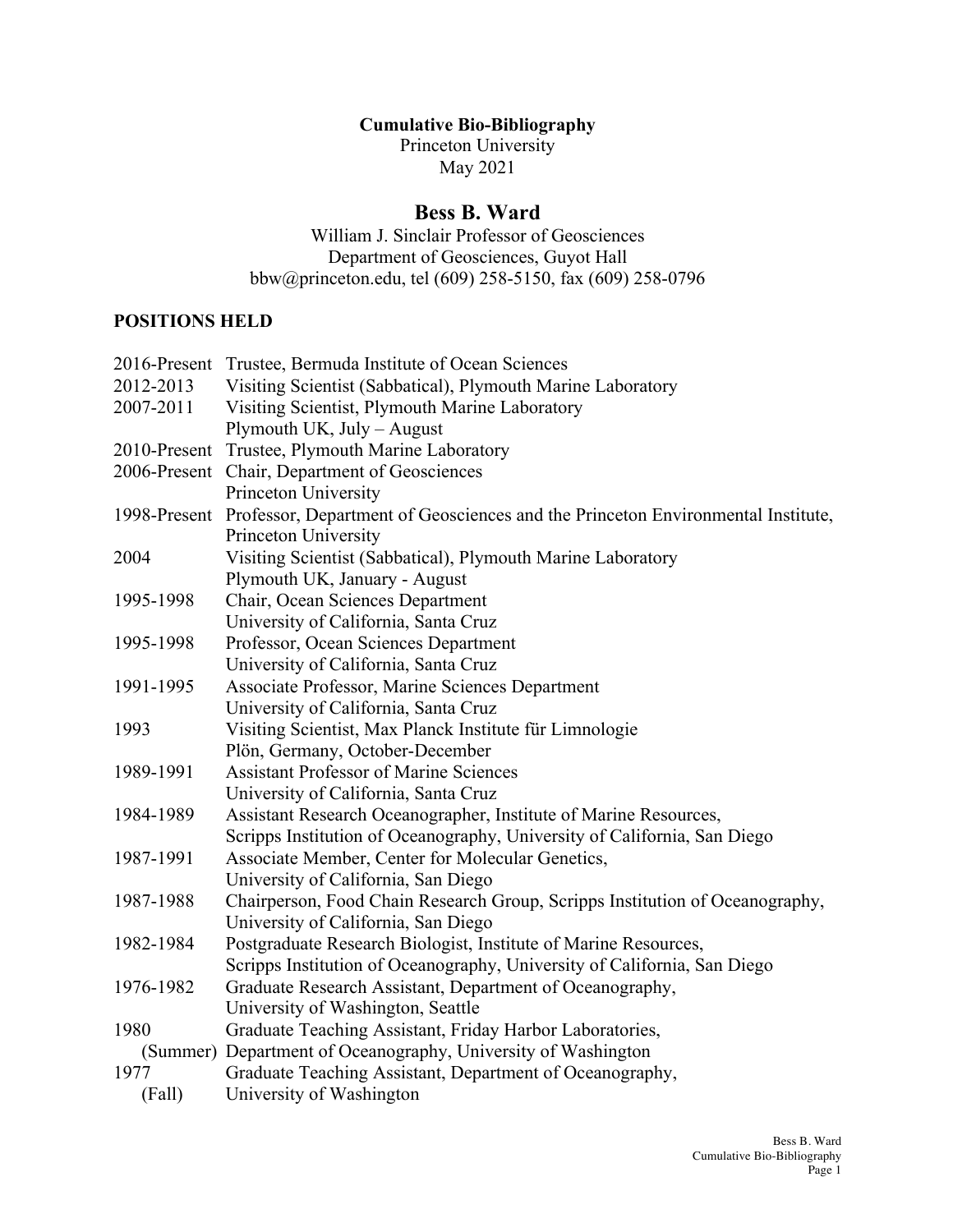## **EDUCATION**

| 1982    | Ph.D., Biological Oceanography, University of Washington, Seattle, WA  |
|---------|------------------------------------------------------------------------|
| 1979    | M.S., Biological Oceanography, University of Washington, Seattle, WA   |
| 1978    | Microbial Ecology Course, Marine Biological Laboratory, Woods Hole, MA |
| 1976    | B.S., Zoology, Michigan State University, East Lansing, MI             |
| 1971-72 | Mathematics, Auburn University, Auburn, AL                             |

## **HONORS and AWARDS:**

(WHOI) Chemical Oceanography H. Burr Steinbach Scholar of 2015 Distinguished Visiting Biologist, Woods Hole Oceanographic Institution, March 1996 G. Evelyn Hutchinson Medal, American Society of Limnology and Oceanography, 1997 Who's Who in American University Teachers, 1997 Fellow of the American Academy of Microbiology, 1999 Fellow of the American Geophysical Union, 2002 Fellow of the American Academy of Arts and Sciences, 2004 Proctor and Gamble Award, American Society for Microbiology, 2012 Samuel A. Waxman Honorary Lectureship, Theobald Smith Society, 2014 Rachel Carson Award Lecture, American Geophysical Union, 2014 Charnock Lecturer, Southampton Oceanography Center, UK, 2015 Marie Tharp Award Lecture, Helmholz Center for Ocean Research, Kiel, Germany, 2016

### **RESEARCH INTERESTS:**

Marine and global nitrogen cycle, molecular analyses to link marine phytoplankton, bacteria and microbial processes (especially nitrification and denitrification), oxygen minimum zones, phytoplankton nitrogen dynamics, microbial genomics

### **PUBLICATIONS**

## **Submitted/in revision**

- Schulz, K. G., Achterberg, E. P., Arístegui, J., Bach, L. T., Banos, I., Boxhammer, T., Erler, D., Igarza, M., Kalter, V., Ludwig, A., Löscher, C., Meyer, J., Meyer, J., Minutolo, F., von der Esch, E., Ward, B. B. and Riebesell, U. Nitrogen loss processes in response to upwelling in a Peruvian coastal setting dominated by denitrification. Biogeochemistry.
- Wan, X. S., Hua-Xia Sheng, H.-X., Dai, M., Casciotti, K. L., Church, M. J., Zou, W., Liu, L., Shen, H., Zhou. K., Ward, B. B., Kao, S.-J. Multiple nitrous oxide sources embed in a short recycling circuit of the marine biological pump. Science
- Mdutyana, M., Sun, X, Burger, J. M., Flynn, R. F., Smith, S., van Horsten, N. R., Roychoudhury, A. N., Planquette, H., Bucciarelli, E., Thomalla, S. J., Ward, B. B., Fawcett, S. E. The kinetics of ammonium uptake and oxidation across the African sector of the Southern Ocean. Limnology and Oceanography.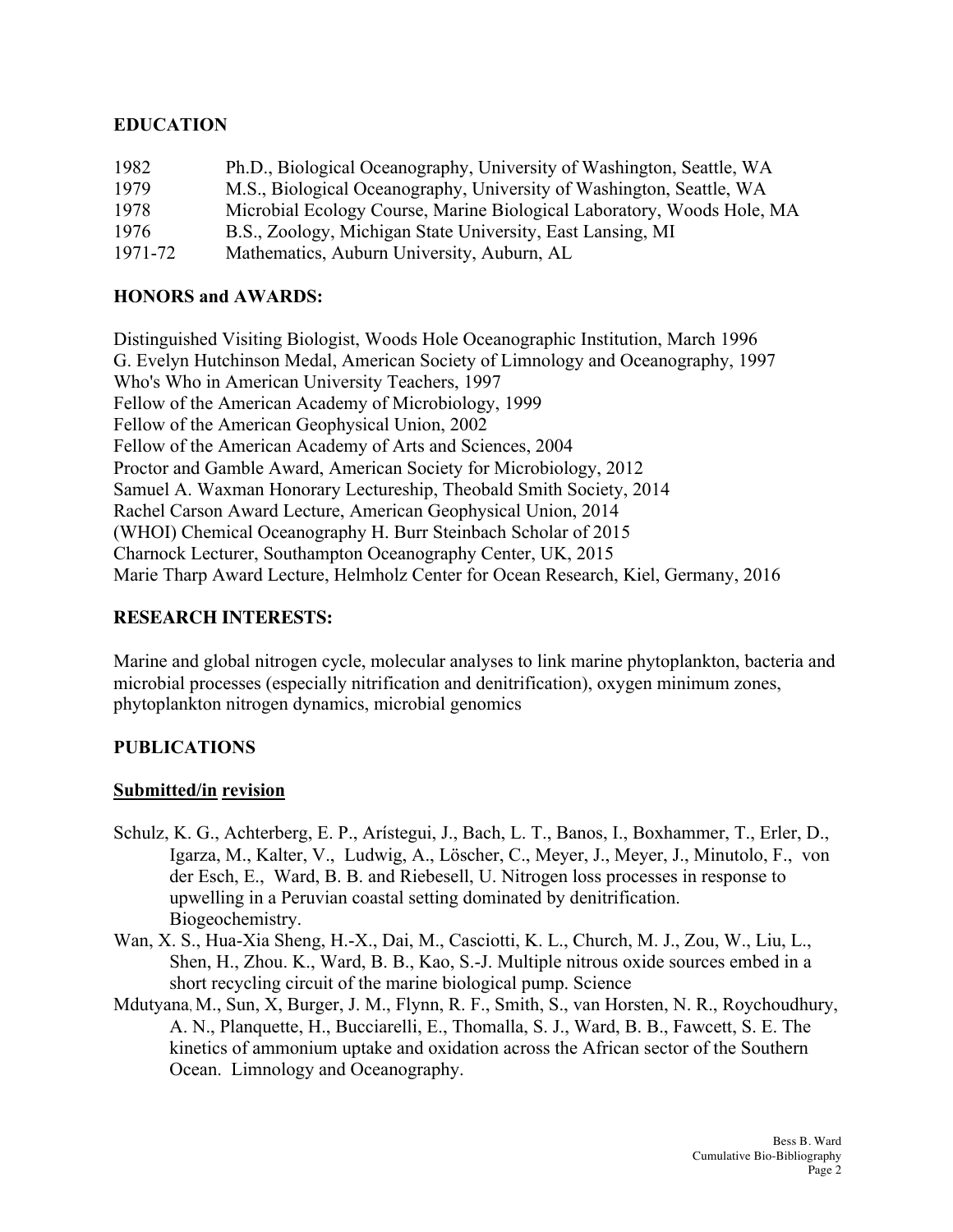- Rees, A. P., Brown. I. J., Jayakumar, A., Lessin, G., Somerfield, P. J., and Ward, B. B. Biological nitrous oxide consumption in oxygenated waters of the high latitude Atlantic Ocean. Communications Earth and Environment.
- Wan, X. S., Sheng, H.-X., Ward, B. B., Church, M. J., Zou, W., Li, X., Hutchins, D. A., Dai, M., Kao, S. J. Nitracline upward migration drives nitrite accumulation and nitrous oxide production in the ocean surface.
- Leuders-Dumont, J. A., Forder, A. G., Mohan, J. A., Walther, B. C., Sigman, D. M., and Ward, B. B. Diet-driven nitrogen isotopic change in the organic matrix of otoliths: a diet switch experiment with Atlantic croaker (*Micropogonias undulatus*). Methods in Ecology and Evolution.
- Sun, X. and Ward, B. B. Draft genome recovery reveals uncultured novel microbes linked to biogeochemistry in a marine oxygen minimum zone. ISME J.

#### **In Press**

Ward, B. B. and X. Sun. Microbiology of oxygen minimum zones. In: Microbiology of the Deep Sea. Eds. Vetriani, C. and Giovannelli, D.

#### **Published**

- Bourbonnais, A., Frey, C., Sun, X., Bristow, L. A., Jayakumar, J., Ostrom, N. E., Casciotti, K. L. and Ward, B. B. Protocols for assessing transformation rates of nitrous oxide in the water column. Frontiers in Marine Science. doi.org/10.3389/fmars.2021.611937. (2021)
- Sun, X., Frey, C., Garcia-Robledo, E., Jayakumar, A., and Ward, B. B. Anaerobic nitrite oxidation: A missing component in the nitrogen cycle. ISME Journal. 15:1317-1329. (2021)
- Sun, X., A. Jayakumar, J. Tracey, E. Wallace, C. Kelly, K. Casciotti, and B. B. Ward. Microbial N<sub>2</sub>O consumption in and above marine N<sub>2</sub>O production hotspots. ISME Journal. 15:1434-1444. (2021).
- Jayakumar, A., and Ward., B. B. Diversity and distribution of nitrogen fixation genes in the oxygen minimum zones of the world oceans. Biogeosciences, 17, 5953–5966 (2020)
- Wilson, S. T., Al-Haj, A. N., Bourbonnais, A., Frey, C., Fulweiler, R. W., Kessler, J. D., Marchant, H. K., Milucka, J., Ray, N. E., Suntharalingham, P., Thornton, B. F., Upstill-Goddard, R. C., Weber, T. S., Arévalo-Martínez, D. L., Bange, H. W., Benway, H. M., Bianchi, D., Borges, A. V., Chang, B. X., Crill, P. M., del Valle, D. A., Farías, L., Joye, S. B., Kock, A., Labidi, J., Manning, C. C., Pohlman, J. W., Rehder, G., Sparrow, K. J., Tortell, P. D., Treude, T., Valentine, D. L., Ward, B. B., Yang, S. and Yurganov. L. N. Ideas and perspectives: A strategic assessment of methane and nitrous oxide measurements in the marine environment. Biogeosciences, 17, 5809–5828 (2020)
- Mdutyama, M., Thomalla, S., Philibert, R., Ward, B. B., and Fawcett, S. E. The seasonal cycle of nitrogen uptake and nitrification in the Atlantic sector of the Southern Ocean. Global Biogeochemical Cycles, 34, doi.org/10.1029/2019GB006363 (2020)
- Lueders-Dumont, J., D. M. Sigman, B. Johnson, O. Jensen and B. B. Ward. Comparison of the isotopic composition of fish otolith-bound organic N with host tissue. Canadian Journal of Fisheries and Aquatic Sciences. 77: 264-275. doi.org/10.1139/cjfas-2018-0360 (2020)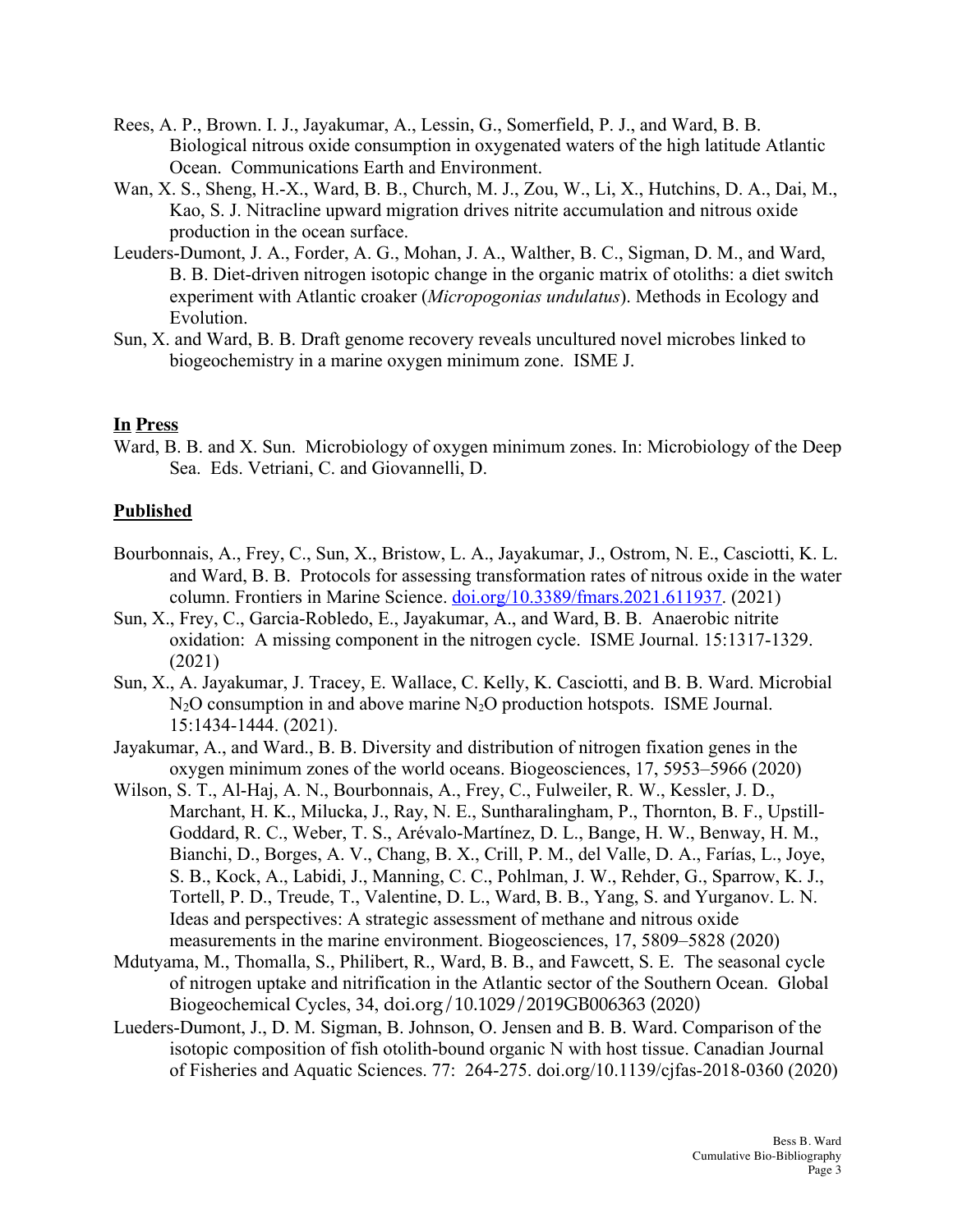- Lars Riis Damgaard, L. R., C. Kelly, K. L. Casciotti, B. B. Ward, and N. P. Revsbech. Amperometric sensor for nanomolar nitrous oxide analysis. Analytica Chemica Acta. 1101: 135-140. doi.org/10.1016/j.aca.2019.12.019 (2020)
- Frey, C., Bange, H. W., Achterberg, E. P., Jayakumar, A., Löscher, C. R., Arévalo-Martínez, D. L., León-Palmero, E., Sun, X. Sun, M., Xie, R. C., Oleynik, S., and Ward, B.B. Regulation of nitrous oxide production in low oxygen waters off the coast of Peru, Biogeosciences, 17:2263-2287 doi.org/10.5194/bg-2019-476 (2020)
- Zhang, X., B. B. Ward and D. M. Sigman. Global nitrogen cycle: Critical enzymes, organisms and processes for nitrogen budgets and dynamics. Chemical Reviews, 120: 5308-5351. doi.org/10.1021/acs.chemrev.9b00613 (2020)
- Rich, J. J., P. Arevalo, B. X. Chang, A.H. Devol, B. B. Ward. Anaerobic ammonium oxidation (anammox) and denitrification in Peru margin sediments. Journal of Marine Systems. doi.org/10.1016/j.jmarsys.2018.09.007 (2020)
- Babbin, A. R., C. Buchwald, F. M. M. Morel, S. D. Wankel, B. B. Ward. Nitrite oxidation exceeds reduction and fixed nitrogen loss in anoxic Pacific waters. Marine Chemistry doi.org/10.1016/j.marchem.2020.103814 (2020)
- Tracey, J., Coronado, M., Giessen, T., Lau, M. VC. Y., Silver, P., and Ward, B. B. The discovery of twenty-three new sequences encoding for encapsulin nanocompartments, including two in anammox bacteria. Scientific Reports doi.org/10.1038/s41598-019-56533-5 (2019)
- Aldunate, M. C. Henríquez-Castillo, Q. Ji, J. Lueders-Dumont, B. B. Ward, P. von Dassow, O. Ulloa. Nitrogen assimilation in picocyanobacteria inhabiting the anoxic marine zones of the eastern tropical North and South Pacific. Limnology and Oceanography. doi.org/10.1002/lno.11315 (2019)
- Eveillard, D., N. Bouskill, D. Vintache, J. Gras, B. B. Ward, J. Bourdon. Probabilistic modeling of microbial networks for integrating partial quantitative knowledge within the nitrogen cycle. Frontiers in Microbiology, doi.org/10.3389/fmicb.2918.03298 (2019)
- Chang, B. X., Jayakumar, A., Widner, B., Bernhardt, P., Mordy, C. W., Mulholland, M. R. and Ward, B. B. Dinitrogen fixation in the eastern tropical South Pacific. Limnology and Oceanography, 64: 1913-1923. (2019)
- Sun, X., Kop, L. F. M., Lau, M. C .Y., Frank, J., Jayakumar, A., Lücker, S., Ward, B. B. Uncultured *Nitrospina*-like species are major nitrite oxidizing bacteria in oxygen minimum zones. ISME Journal 10.1038/s41396-019-0443-7 (2019)
- Sabadel, A. J. M., Van Oostende, N. C., Ward, B. B., Woodward, E. M. S., Van Hale, R. and Frew, R. D. Characterization of particulate organic matter cycling during a summer North Atlantic phytoplankton bloom using amino acid C and N stable isotopes. Marine Chemistry doi.org/10.1016/j.marchem.2019.103670 (2019)
- Van Oostende, N., R. Dussin, C. A. Stock, A. D. Barton, E. Curchitser, J. P. Dunne and B. B. Ward. Simulation of the ocean chlorophyll dynamic range from oligotrophy to coastal upwelling. Progress in Oceanography 168: 232-247 (2018)
- Jayakumar A., D. Balachandran, A. P. Rees, P. J. Kearns, J. L. Bowen, B. B. Ward. Community composition of nitrous oxide reducing bacteria investigated using a functional gene microarray. Deep-Sea Research 156: 44-50. (2018)
- Ji, Q., E. Buitenhuis, P. Suntharalingam, J. L. Sarmiento and B. B. Ward. Global nitrous oxide production determined by oxygen sensitivity of nitrification and denitrification. Global Biogeochemical Cycles 10.1029/2018GB005887 (2018)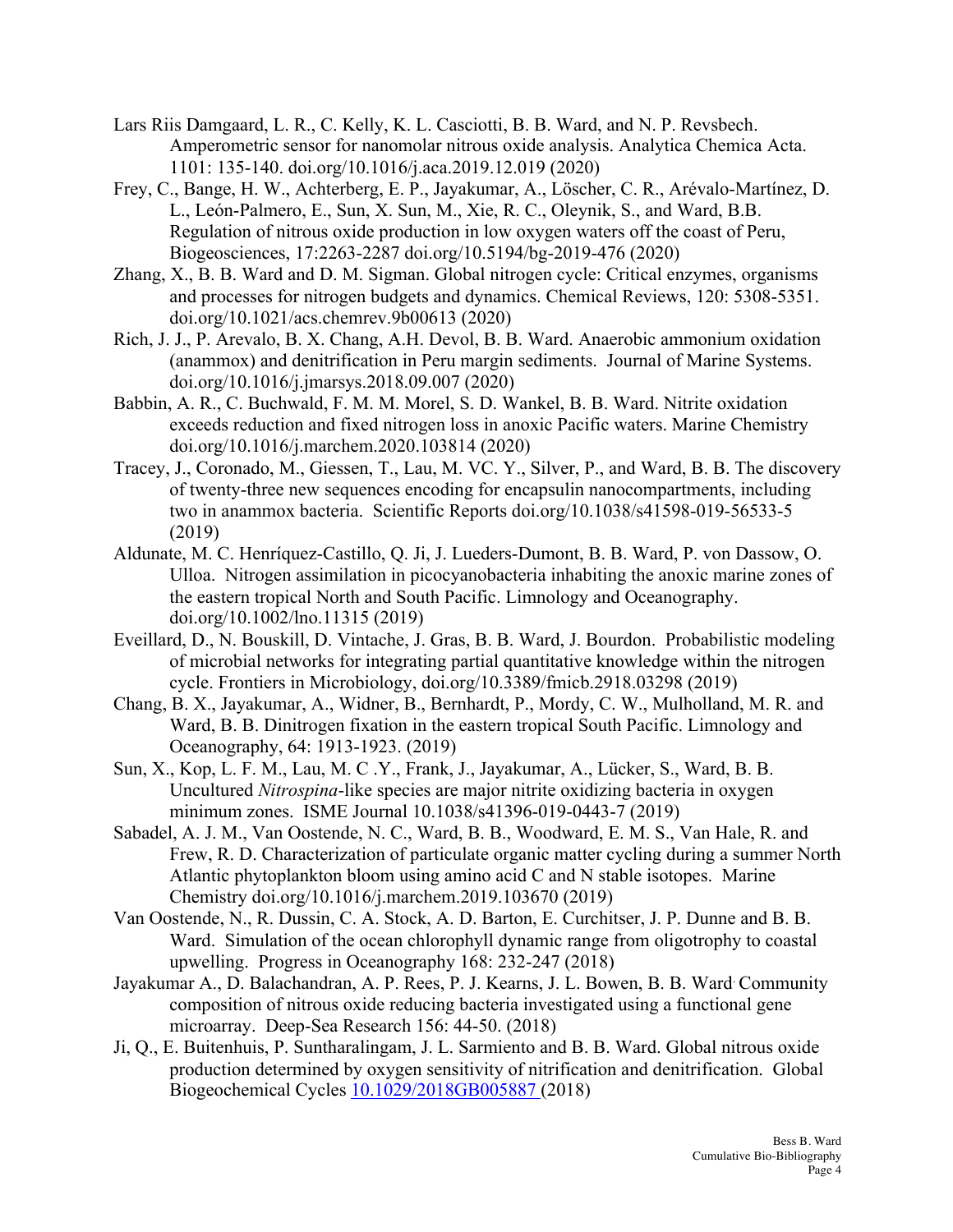- Ji, Q., C. Frey, X. Sin, Y.-S. Lee, A. Jayakumar, M. Jackson, J. C. Cornwell and B. B. Ward. Nitrogen and oxygen availabilities control water column nitrous oxide production during seasonal anoxia in the Chesapeake Bay. Biogeosciences 15:6127-6138 (2018)
- Angell, J. H., A. Peng, Q. J, I. Craick, A. Jayakumar, P. J. Kearns, B. B. Ward, and J. L. Bowen. Community composition of nitrous oxide related genes and their relationship to nitrogen cycling rates in salt marsh sediments. Frontiers in Microbiology, 10.3389/fmicb.2018.00170 (2018)
- Lueders-Dumont, J., X. T. Wang, O. P. Jensen, D. M. Sigman and B. B. Ward. Nitrogen isotopic analysis of otolith-bound organic matter in modern and fossil fish otoliths. Geochimica et Cosmochimica Acta, 224:200-222 doi.org/10.1016/j.gca.2018.01.001(2018)
- Peng, X., S. E. Fawcett, N. C. van Oostende, M. Wolf, D. Marconi, D. M. Sigman, and B. B. Ward. Nitrogen assimilation and nitrification in the subarctic North Atlantic Ocean. Limnology and Oceanography, 63: 1462-1487 (2018) doi.org/10.1002/lno.10784
- Jäntti, H., B. B. Ward, J. W. Dippner, and S. Hietanen. Nitrification and the ammonia-oxidizing communities in the central Baltic Sea water column. Estuarine, Coastal and Shelf Science 202: 280-289 (2018) https://doi.org/10.1016/j.ecss.2018.01.019
- Marconi, D., D. M. Sigman, K. L. Casciotti, E. C. Campbell, M. A. Weigand, S. E. Fawcett, A. N. Knapp, B. B. Ward, and G. H. Haug. Tropical dominance of nitrogen fixation in the North Atlantic Ocean. Global Biogeochemical Cycles, 31: 1608–1623. https://doi.org/10.1002/2016GB005613 (2017)
- Lisa, J. A., A. Jayakumar, B. B. Ward and B. Song. *nirS* denitrifying bacterial assemblages respond to environmental conditions of a shallow estuary. Environmental Microbiology Reports, doi:10.1111/1758-2229.12594 (2017)
- Sun, X., Q. Ji, A. Jayakumar and B. B. Ward. Dependence of nitrite oxidation on nitrite and oxygen in low oxygen seawater. Geophysical Research Letters, 44: 7883-7891 DOI: 10.1002/2017GL074355 (2017)
- Jayakumar, A., B. X. Chang, B. Widner, P. Bernhardt, M. R. Mullholland and B.B. Ward. Biological nitrogen fixation in the oxygen minimum region of the Eastern Tropical North Pacific Ocean. *ISME Journal*, 11: 2356-2367 DOI: 10.1038/ismej.2017.97 (2017)
- Sun, X., A. Jayakumar and B. B. Ward. Community composition of nitrous oxide consuming bacteria in the oxygen minimum zone of the Eastern Tropical South Pacific. *Frontiers of Microbiology* 8, Article Number: 1183 DOI: 10.3389/fmicb.2017.01183 (2017)
- Ji, Q. and B. B. Ward. Nitrous oxide production in surface waters of the mid-latitude North Atlantic Ocean. *JGR-Oceans,* 122: 2612-2621 DOI: 10.1002/2016JC012467 (2017)
- Babbin, A. R., B. D. Peters, C. W. Mordy, B. Widner, K. L. Casciotti, and B. B. Ward. Multiple metabolisms constrain the anaerobic nitrite budget in the Eastern Tropical South Pacific. Global Biogeochemical Cycles, 31: 258-271 (2017)
- Van Oostende, N., S. E. Fawcett, D. Marconi, J. Lueders-Dumont, A. Sabadel, W. M. S. Woodward, B. Jonsson, D. M. Sigman, and B. B. Ward. Variation of summer phytoplankton community composition and its relationship to nitrate and ammonium assimilation across the North Atlantic Ocean. Deep-Sea Research I, 121: 79-94 (2017)
- Peters, B. D., A. R. Babbin, B. B. Ward, K. A. Lettmann, C. W. Mordy, O. Ulloa, and K. L. Casciotti. Vertical modeling of the nitrogen cycle in the eastern tropical south Pacific oxygen deficient zone using high resolution concentration and isotope measurements Global Biogeochemical Cycles, 30: 1661-1681 (2016)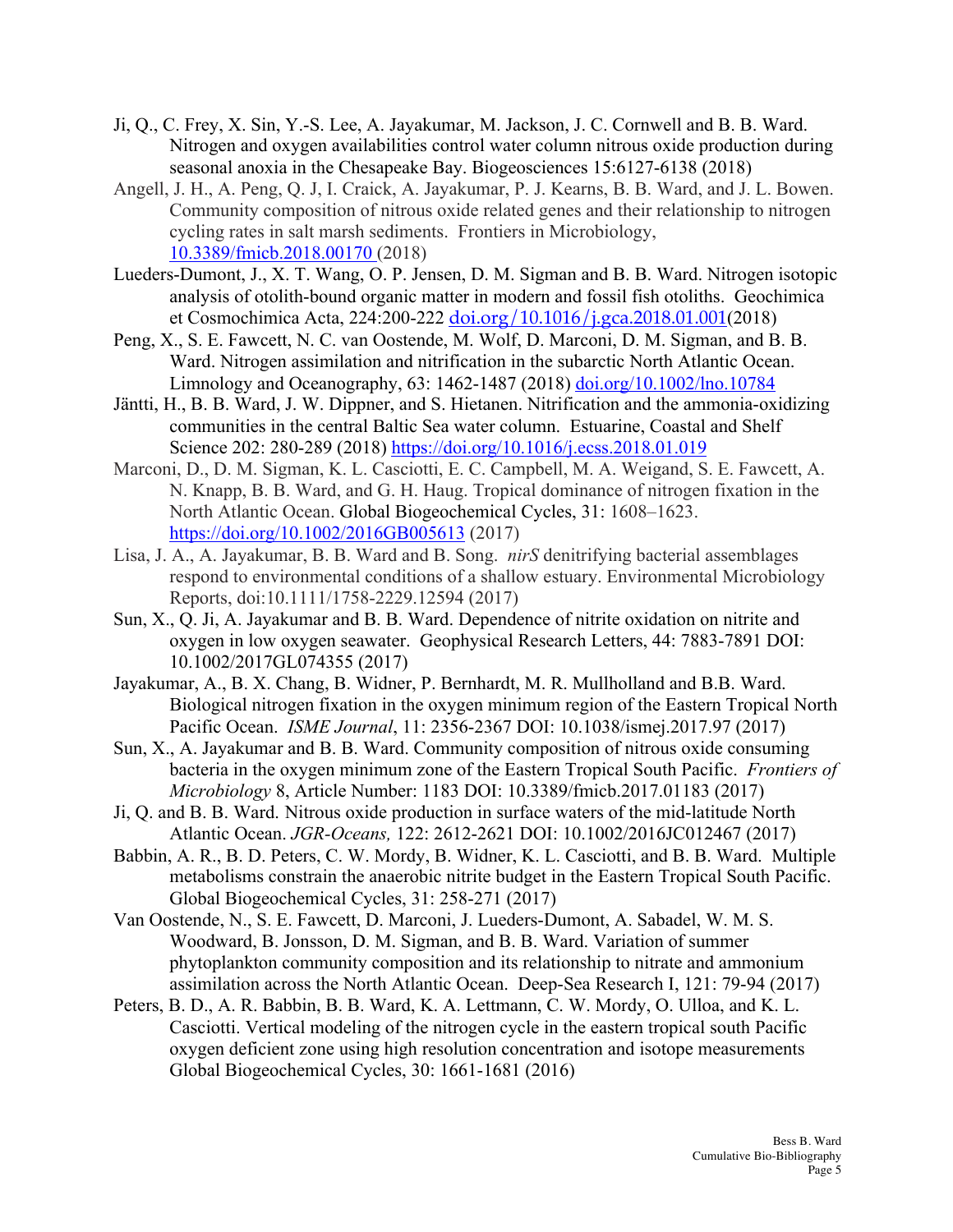- Horak, R. E. A., W. Reuf, B. B. Ward and A.H. Devol. Expansion of denitrification and anoxia in the eastern tropical North Pacific from 1972 to 2012. Geophysical Research Letters, 43(10): 5252-5260 (2016)
- Peng, X., C. A. Fuchsman, A. Jayakumar, M. J. Warner, A. H. Devol, and B. B. Ward. Revisiting nitrification in the Eastern Tropical South Pacific: A focus on controls, J. Geophys. Res. Oceans, 121, doi:10.1002/2015JC011455. (2016)
- Peng, Xuefeng, Qixing Ji, Angell J. H, Kearns, P. J., Yang, H. J., Bowen, J. L. and Ward B. B., Long-term fertilization alters the relative importance of nitrate reduction pathways in salt marsh sediments. J. Geophys. Res. Biogeosci., 121, doi:10.1002/2016JG003484. (2016)
- Rees, A. P., I. J. Brown, A. Jayakumar and B. B. Ward. The inhibition of  $N_2O$  production by ocean acidification in cold temperate and polar waters. Deep-Sea Research Part II, 127:93-101 (2016)
- Ward, B. B. and N. C. Van Oostende. Phytoplankton assemblage during the North Atlantic spring bloom assessed from functional gene analysis. *Journal of Plankton Research,* doi: 10.1093/plankt/fbw043 (2016)
- Ji, Q., A. R. Babbin, A. Jayakumar, S. Oleynik, and B. B. Ward. Nitrous oxide production by nitrification and denitrification in the Eastern Tropical South Pacific oxygen minimum zone. *Geophysical Research Letters* 42:10755-10764 (2015)
- Peng, X., C. A. Fuchsman, A. Jayakumar, S. Oleynik, W. Martens-Habbena, A. H. Devol and B. B. Ward. Ammonium and nitrite oxidation in the Eastern Tropical North Pacific. *Global Biogeochemical Cycles,* doi:10.1002/2015GB05278 (2015)
- Babbin, A. R., A. Jayakumar, O. L. Coyle and B. B. Ward. Organic matter loading modifies the microbial community responsible for nitrogen loss in estuarine sediments. *Marine Ecology Progress Series* doi:10.1007/s00248-015-0693-5 (2015)
- Fawcett, S. E., B. B. Ward, M. W. Lomas, D. M. Sigman. Vertical decoupling of nitrate assimilation and nitrification in the Sargasso Sea. *Deep-Sea Research Part I* 103:64-72 (2015)
- Bowen, J. L., Weisman, D., Yasuda, M. Jayakumar, A., Morrison, H. G. and Ward, B. B. Marine oxygen deficient zones harbor depauperate denitrifying communities compared to extensive novel genetic diversity in coastal sediments. *Microbial Ecology* 70:311-321 (2015)
- Ji, Q., A. R. Babbin, X. Peng, J. L. Bowen and B. B. Ward. Nitrogen substrate dependent nitrous oxide cycling in salt marsh sediments. *Journal of Marine Research* 73:71-92 (2015)
- Babbin, A. R., D. Bianchi, A. Jayakumar, B. B. Ward. Rapid nitrous oxide cycling in the suboxic ocean. *Science* 348:1127-1129 (2015)
- Van Oostende, N. C., J. P. Dunne, S. E. Fawcett and B. B. Ward. Phytoplankton succession explains size partitioning of new production during upwelling blooms. *Journal of Marine Systems* 148: 14-25 (2015)
- Zhang, E. S. Huang, Q. Ji, M. Silvernagel, Y. Wang, B. Ward, D. M. Sigman and G. Wysocki. Nitric Oxide Isotopic Analyzer Based on a Compact Dual-Modulation Faraday Rotation Spectrometer. *Sensors,* 15(10)(2015) doi: 10.3390/s151025992
- Tiano, L., E. G. Robledo, T. Dalsgaard, A. H. Devol, B. B. Ward, O. Ulloa, D. E. Canfield and N. P. Revsbech. Oxygen distribution and aerobic respiration in the north and south eastern tropical Pacific oxygen minimum zones. *Deep Sea Research I* 194: 173-183 (2014)
- Bowen, J. L., A. R. Babbin, P. J. Kearns and B. B. Ward. Connecting the dots: Linking nitrogen cycle gene expression to nitrogen fluxes from marine sediment mesocosms. *Frontiers in Microb*iology 5:429 (2014)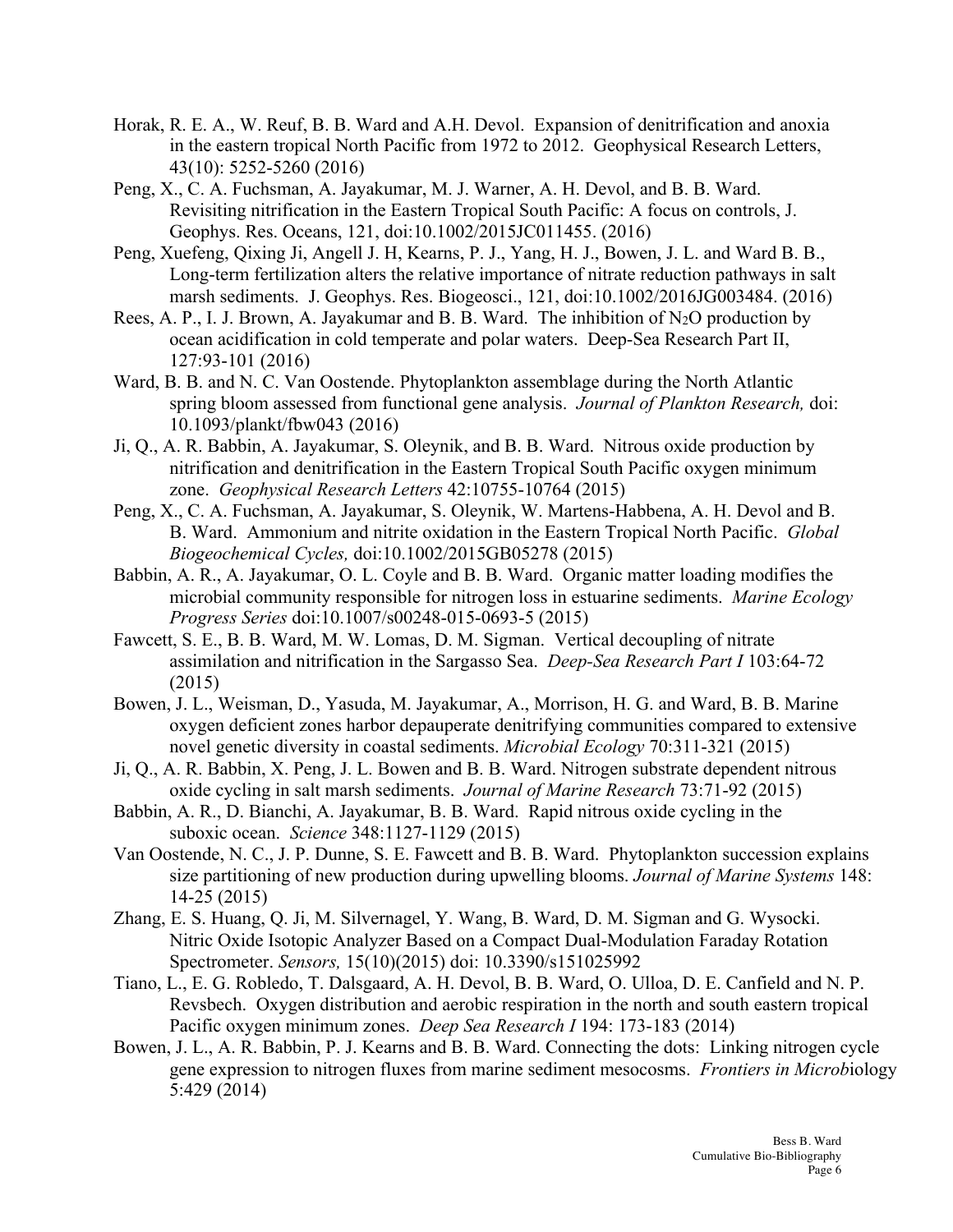- Tait, K., Kitidis, V., Ward, B. B., Cummings, D. G., Jones, M. R., Somerfield P. J., Widdicombe, S. Spatio-tempral variability in ammonia oxidation and ammonia oxidising bacteria and archaea in coastal sediments of the Western English Channel. *Marine Ecology Progress Series* 511:41-58 (2014)
- Shilova, I. N., Robidart, J. C., Tripp, H. J., Turk-Kubo, K., Wawrik, B., Post, A. F., Thompson, A. W., Ward, B. B., Hollibaugh, J. T., Millard, A., Ostrowski, M., Scanlan, D., Paerl, R. W., Stuart, R., and Zehr, J. P. A microarray for assessing gene transcription from pelagic marine microbial taxa. *ISME-J* 8: 1476-1491 (2014)
- Chang, B. X., Rich, J. R., Jayakumar, A., Naik, H., Prathihary, A., Keil, R. G., Ward, B. B. and Devol, A. H. The effect of organic carbon on nitrogen loss in the oxygen deficient waters of the Eastern Tropical Pacific and Arabian Sea. *Limnology and Oceanography* 59: 1267- 1274 (2014)
- Newell, S. E., Eveillard, D., McCarthy, M. J., Gardner. W. S., Liu, Z., and Ward, B. B. Ammonia oxidizing archaeal community composition in Gulf of Mexico sediments investigated with an *amoA* microarray. *Environmental Microbiology Reports*, 6:106-112 (2014)
- Babbin, A. R., R. Keil, A. H. Devol, and B. B. Ward. Organic matter stoichiometry, flux, and oxygen control nitrogen loss in the ocean. *Science* 344:406-408 (2014)
- Fawcett, S. E., Lomas, M. W., Ward, B. B. and Sigman, D. M. The counterintuitive effect of summer-to-fall mixed layer deepening on the eukaryotic new production in the Sargasso Sea. *Global Biogeochemical Cycles* 28 doi:10.1002/2013GB004579 (2014)
- Ward, B. B. Nitrification. In Earth Systems and Environmental Sciences. Elsevier http://editorial.elsevier.com/app/book?execution=e2s3 (2013)
- Jayakumar, A., Peng, X. and Ward, B. B. Community composition of bacteria involved in fixed nitrogen loss in the water column of two major oxygen minimum zones in the ocean. *Aquatic Microbial Ecology* 70:245-259 (2013)
- Bowen, J. L., Kearns, P. J., Holcomb, M. and Ward, B. B. Acidification alters the community composition of ammonia oxidizing microbial assemblages in marine mesocosms. *Marine Ecology Progress Series* 492: 1-8 (2013)
- Francis, C. A., O'Mullan, G. D., Cornwell, J. C., and Ward, B. B. Transitions in *nirS*-type denitrifier diversity, community composition, and biogeochemical activity along the Chesapeake Bay Estuary. *Frontiers of Microbiology* doi: 10.3389/fmicb.2013.00237 (2013)
- Ward, B. B. How Nitrogen is Lost. *Science* 341:352-353 (2013)
- Peng, X., Jayakumar, A. and Ward, B. B. Community composition of ammonia-oxidizing archaea from surface and anoxic depths of oceanic oxygen minimum zones. *Frontiers of Microbiology* doi: 10.3389/fmicb.2013.00177 (2013)
- Newell, S. E., Fawcett, S. E. and Ward, B. B. Depth distribution of ammonia oxidation rates and ammonia-oxidizer community composition in the Sargasso Sea. *Limnology and Oceanography* 58:1491-1500 (2013)
- Babbin, A. R and B. B. Ward. Controls on nitrogen loss processes in Chesapeake Bay sediments. *Environmental Science and Technology* 47: 4189-4196 (2013)
- Voss, M., Bange, H. W., Dippner, J. W., Middelburg, J. J., Montoya, J. P. and Ward, B. B. The marine nitrogen cycle: Recent discoveries, uncertainties and the potential relevance of climate change. *Philosophical Transactions of the Royal Society B*. 368: 20130121 (2013)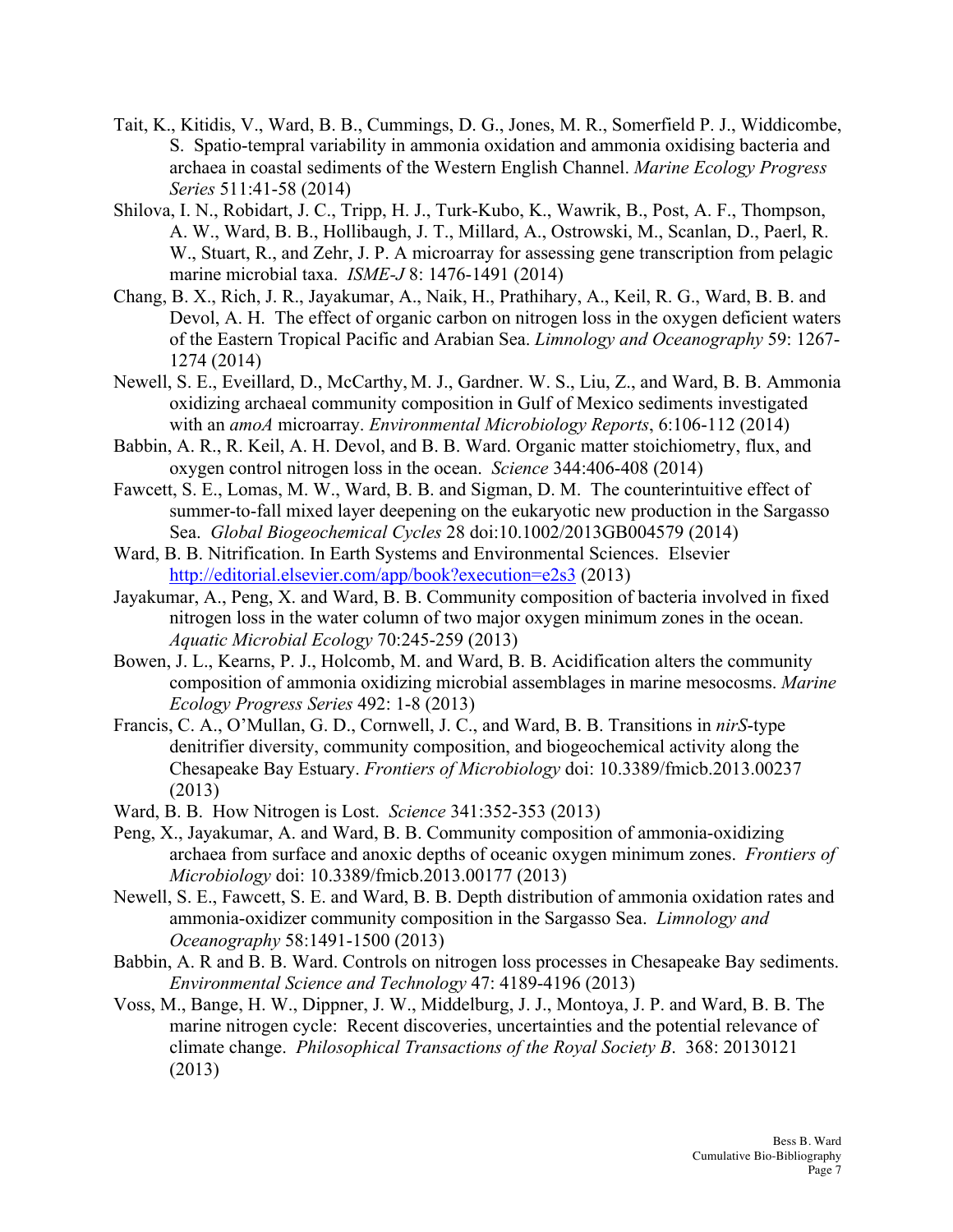- Ward, B. B. The Global Nitrogen Cycle. In: A. H. Knoll, D. E. Canfield and K. O. Konhauser, Editors, Fundamentals of Geomicrobiology, Wiley-Blackwell, Chichester, UK, Pp. 36-48 (2012)
- Jayakumar, A., Al-Rashaidat, M. M. D., Ward, B. B. and Mulholland, M. R. Diversity, distribution and expression of *nifH* genes in oxygen deficient waters of the Arabian Sea. *FEMS Microbial Ecology* 82:597-606 (2012)
- Kritee, K., Sigman, D. M., Granger, J., Ward, B. B., Jayakumar, A. and Deutsch, C. Reduced isotope fractionation by denitrification under conditions relevant to the ocean. *Geochemica Cosmochemica Acta,* 92:243-259 (2012)
- Moffett, J., C. B. Tuit and B. B. Ward. Chelator-induced inhibition of copper metalloenzymes in denitrifying bacteria. *Limnology and Oceanography*, 57:272-280 (2012)
- Bouskill, N. J., D. Eveillard, D. M. Chien, A. Jayakumar, and B. B. Ward, Distribution and abundance of ammonia-oxidizing organisms across environmental gradients. *Environmental Microbiology* 14:714-729*,* DOI: 10.1111/j.1462-2920.2011.02623.x (2012)
- Newell, S.E., Babbin, A. R., Jayakumar, A. and B.B. Ward. Ammonia oxidation rates and nitrification in the Arabian Sea. *Global Biogeochemical Cycles*, 25 GB4016, 2011 doi:10.1029/2010GB003940 (2011)
- Fawcett, S. E., M. W. Lomas, J. R. Casey, B. B. Ward and D. M. Sigman. Eukaryotes dominate new production in the Sargasso Sea. *Nature Geosciences,* 4: 717-722 (2011)
- Bhadury, P., B.K. Song and Ward, B. B. Intron features of key functional genes mediating nitrogen metabolism in marine phytoplankton. *Marine Genomics,* 3: 207-213 (2011)
- Ward<sup>,</sup> B. B., Rees, A. P., Somerfield, P. J., and Joint, I. R. Linking phytoplankton community composition to seasonal changes in f ratio. *ISME Journal,* 5: 1759-1770 doi:10.1038/ismej.2011.50 (2011)
- Bowen, J. L., B. B. Ward, H. G. Morrison, J. E. Hobbie, I. Valiela, L. A. Deegan, and M. L. Sogin. Microbial community composition in sediments resists perturbation by nutrient enrichment. *ISME Journal,* 5: 1540-1548 doi:10.1038/ismej.2011.22 (2011)
- Fawcett, S. E., and Ward, B. B. Phytoplankton succession and nitrogen utilization during the development of a simulated upwelling bloom. *Marine Ecology Progress Series*, 436: 13- 31 (2011)
- Ward, B. B. Nitrification in the Ocean. In: B. B. Ward, M. G. Klotz and D. A. Arp, Editors. Nitrification, ASM Press, Washington, D.C. Pp. 325-345 (2011)
- Ward, B. B. Measurement and distribution of nitrification rates in the oceans. In Microbial Nitrification and Related Processes. M. G. Klotz, editor, *Methods in Enzymology,* 486, 307-323 (2011)
- Ward, B. B. and N. J. Bouskill. The utility of functional gene arrays for assessing community composition, relative abundance and distribution of ammonia-oxidizing bacteria and archaea. In Microbial Nitrification and Related Processes. M. G. Klotz, editor. *Methods in Enzymology*, 496: 373-396 (2011)
- Campbell, M., Chain, P., Dang, H., El Sheik, A., Norton, J., Ward, N., Ward, B. B., Klotz, M. G. *Nitrosococcus watsonii sp. nov.,* a new species of marine obligate ammonia-oxidizing bacteria that is not omnipresent in the world's oceans. *FEMS Microbiology Ecology,* 76: 39-48 (2011)
- Bouskill, N. J., Eveillard, D., O'Mullan, G. D., Jackson, G. A., and Ward, B. B. Seasonal and annual reoccurrence in Ammonia-oxidizing bacterial population structure.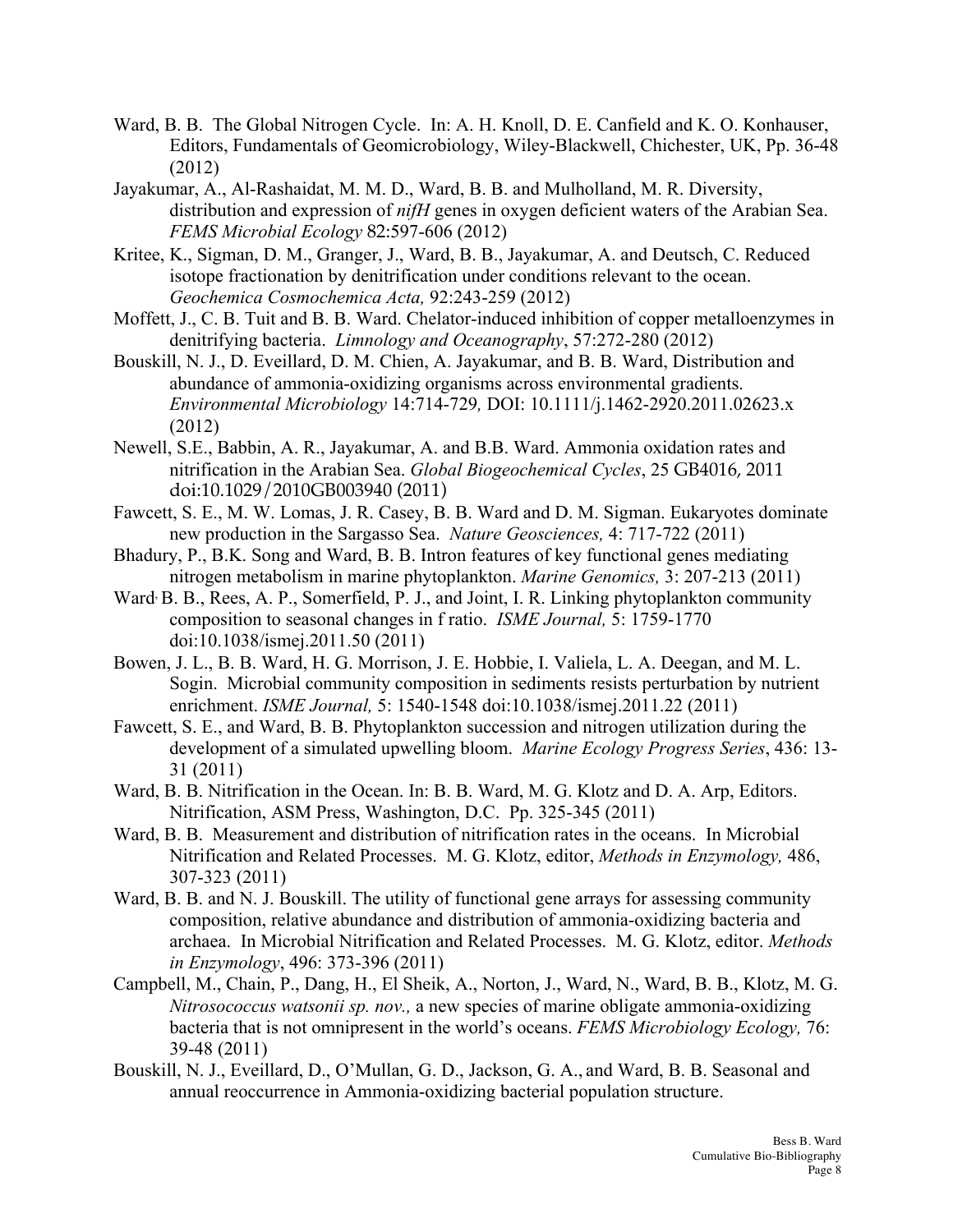*Environmental Microbiology* 13: 872-886 (2011)

- Malcolm, E. G., J. K. Schaefer, E. B. Ekstrom, C. B. Tuit, A. Jayakumar, H. Park, B. B. Ward and F. M. M. Morel. Mercury methylation in oxygen deficient zones of the oceans: No evidence for the predominance of anaerobes*. Marine Chemistry*, 122: 11-19. (2010)
- Bulow, S.E., Rich, J.J., Naik, H, Pratihary, A. and Ward, B.B. Denitrification and not anammox is dominant in the Arabian Sea Oxygen Minimum Zone. *Deep-Sea Res*. Pt 1, 57: 384-393 (2010)
- Bhadury, P. and B. B. Ward. Molecular diversity of marine phytoplankton communities based on key functional genes. *Journal of Phycology* 45: 1335-1347 (2009)
- Jayakumar, A. O'Mullan, G, Naqvi, S.W.A and Ward B.B. Distribution and Relative Quantification of key Genes Involved in Fixed Nitrogen Loss From the Arabian Sea Oxygen Minimum Zone. In, *Indian Ocean Biogeochemical Processes and Ecological Variability* eds., Wiggert J.D., Hood R.R., Naqvi, S.W.A., Brink, K.H., and Smith, S.L. American Geophysical Union, pp 187-203 (2009)
- Ward, B.B., Devol, A.H., Rich, J.J., Chang, B.X., Bulow, S.E., Naik, H, Pratihary, A. and Jayakumar A. Denitrification as the dominant nitrogen loss process in the Arabian Sea. *Nature* 461: 78-82 (2009)
- Jayakumar, A. O'Mullan, G, Naqvi, S.W.A and Ward B.B. Denitrifying bacterial community composition changes associated with stages of denitrification in oxygen minimum zones *Microb. Ecol*. 58, 350-362 (2009)
- Song, B. K., E. Chyun, P. Jaffe and B. B. Ward. Molecular methods to detect and monitor of uncultured dissimilatory arsenate respiring bacteria (DARB) in sediments. *FEMS Microbial Ecology,* 68: 108-117 (2009)
- *Research I* 55: 1672-1683 (2008) Ward, B.B., C.B Tuit, A. Jayakumar, J.J. Rich, J. Moffett and W. Naqvi. Organic carbon, and not copper, controls denitrification in oxygen minimum zones of the ocean. *Deep Sea*
- Ward, B. B. Phytoplankton community composition and gene expression of functional genes involved in carbon and nitrogen assimilation. *Journal of Phycology* 44: 1490-1503 (2008)
- Ward, B. B. Nitrification. In: Nitrogen in the Marine Environment. Eds. D. G. Capone, D. A. Bronk, M. R. Mulholland, and E. J. Carpenter. Elsevier, Amsterdam. Pp. 199 – 262 (2008)
- *Environmental Microbiology* 10: 3057-3069 (2008) Bulow, S. E., Francis, C. A., Jackson, G. A. and Ward, B. B. Sediment denitrifier community composition and *nirS* gene expression investigated with functional gene microarrays.
- Starkenburg, S. R., Larimer, F. W., Stein, L. Y., Klotz, M. G., Chain, P. S., Sayavedra-Soto, L.A., Poret-Peterson, A. T., Gentry, M. E., Arp, D. J., Ward, B. B., Bottomley, P. J. Complete genome sequence of *Nitrobacter hamburgensis* X14 and comparative genomic analysis of species within the genus *Nitrobacter Appl Environ Microbiol* **74**: 2852-2863. (2008)
- Ward, B. B. Nitrification. In: Encyclopedia of Ecology. Eds. S. E. Jorgensen and B. D. Faith, Ecological Processes. Vol 3 of Encyclopedia of Ecology, 5 vols. Elsevier, Oxford. Pp. 2511-2518 (2008)
- Duce, R.A., J. LaRoche, K. Altieri, K. Arrigo, A. Baker, D.G. Capone, S. Cornell, F. Dentener, J. Galloway, R.S. Ganeshram, R.Geider, T. Jickells, M.M. Kuypers, R. Langlois, P. S. Liss, S. M. Liu, J.J. Middelburg, C.M. Moore, S. Nickovic, A. Oschlies, T. Pedersen, J.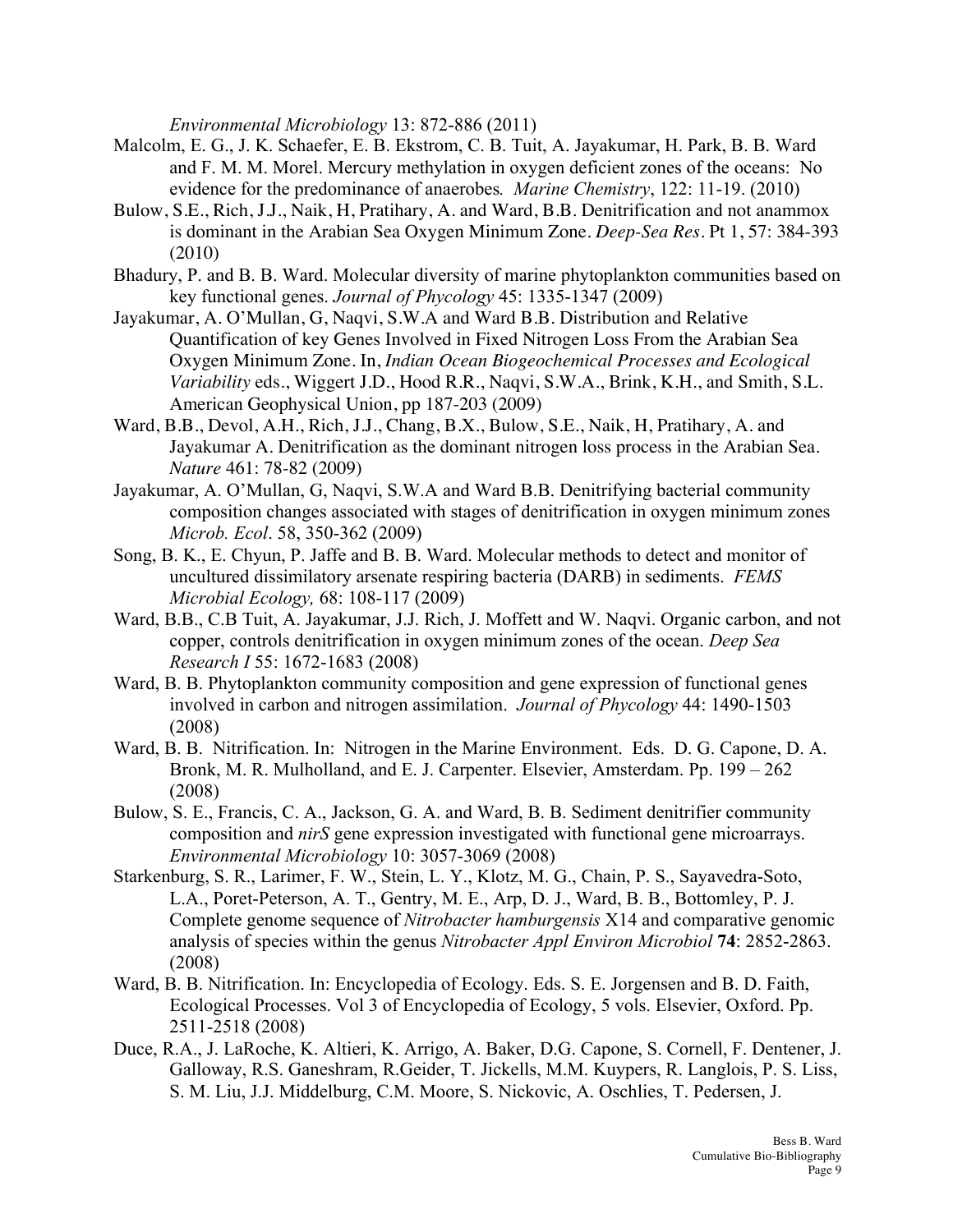Prospero, R. Schlitzer, S. Seitzinger, L.L. Sorensen, M. Uematsu, O. Ulloa, M. Voss, B. Ward, and L. Zamora, Impacts of Atmospheric Anthropogenic Nitrogen on the Open Ocean. *Science,* 320:893-898 (2008)

- Rich, J. J., O. R. Dale, B. K. Song and B. B. Ward. Anaerobic ammonium oxidation (anammox) in Chesapeake Bay sediments. *Microbial Ecology,* 55: 311-320 (2008)
- Ward, B. B. Nitrogen cycling in aquatic environments. In: Manual of Environmental Microbiology. Eds. C. J. Hurst, R. L. Crawford, J. L. Garland, D. A. Lipson, A. L. Mills, L. D. Stetzenbach. American Society for Microbiology, New York. pp 511-522 (2007)
- Adhitya, A., F. I. M. Thomas and B. B. Ward. Diversity of assimilatory nitrate reductase genes from plankton and epiphytes associated with a seagrass bed. *Microbial Ecology,* 54: 587- 597 (2007)
- 9: 2522-2538 (2007) Ward, B. B., D. Eveillard, J. D. Kirshtein, J. D. Nelson, M. A. Voytek and G. A. Jackson. Ammonia-oxidizing bacterial community composition in estuarine and oceanic environments assessed using a functional gene microarray. *Environmental Microbiology*
- Song, B. K. and B. B. Ward. Molecular cloning and characterization of high affinity nitrate transporters in marine phytoplankton. *Journal of Phycology* 43:542-552 (2007)
- Moisander, P. H., A. E. Morrison, B. B. Ward, B. D. Jenkins, J. P. Zehr. Spatial-temporal variability in diazotroph assemblages in Chesapeake Bay using an oligonucleotide *nifH*  microarray. *Environmental Microbiology*, 9:1823-1835 (2007)
- Taroncher-Oldenburg, G. and Ward, B.B. Oligonucletoide microarrays for the study of microbial communities. In: DNA Analysis by Nonradioactive Probes (Ed.) Hilario, E. and Mackay, J.F., Humana Press, Totowa, NY, USA pp 301-315 (2006)
- Klotz, M. G., D. J. Arp, P. S. G. Chain, A. R. El-Sheikh, L. J. Hauser, N. G. Hommes, F. W. Larimer, S. A. Malfatti, J. M. Norton, A. T. Poret-Peterson, L. M. Vergez and B. B. Ward. Complete genome sequence of the marine, chemolithoautotrophic ammoniaoxidizing bacterium *Nitrosococcus oceani* ATCC 19707. Applied and Environmental Microbiology, 72: 6299-6315 (2006)
- Glatz, R. E., P. W. Lepp, B. B. Ward and C. A. Francis. Microbial diversity in the water column of permanently ice-covered Lake Bonney, Antarctica. *Geobiology*, 4: 53-67 (2006)
- Bronk, D. A. and B. B. Ward. Inorganic and organic nitrogen cycling in the Southern California Bight. (*Deep-Sea Research*, 52: 2285-2300 (2005)
- Ward, B. B. and G. D. O'Mullan. Community level analysis: Genetic and biogeochemcial approaches to investigate community composition and function in aerobic ammonia oxidation. In: *Methods in Enzymology*, 397:395-413 (2005)
- Ward, B. B. Temporal variability in nitrification rates and related biogeochemical factors in Monterey Bay, California. *Marine Ecology-Progress Series*, 292: 97-109 (2005)
- Ward, B. B. Molecular approaches to marine microbial ecology and the marine nitrogen cycle. In: *Annual Review of Earth and Planetary Science*, 33:092203.122514 (2005)
- Song, B., and B. B. Ward. Diversity of benzoyl-CoA reductase genes in aromatic compound degrading denitrifying bacteria and in environmental samples, *Applied and Environmental Microbiology*, 71: 2036-2045 (2005)
- Ward, B. B., J. Granger, M. T. Maldonado, K. L. Casciotti, S. Harris and M. L. Wells. Denitrification in the hypolimnion of permanently ice-covered Lake Boney, Antarctica *Aquatic Microbial Ecology*, 52: 197-205 (2005)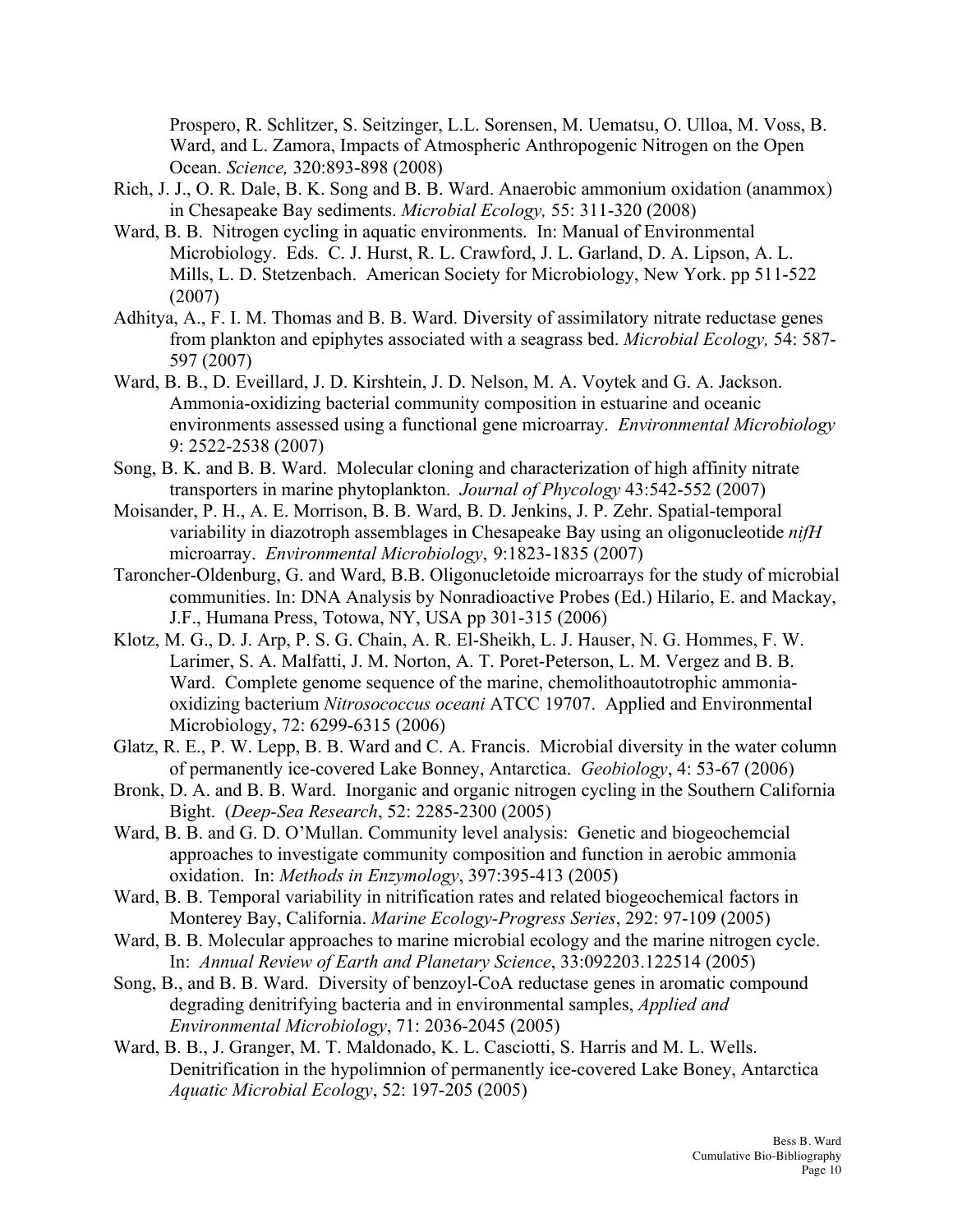- Casciotti, K. L. and B. B. Ward. Nitric oxide reductase (*norB*) genes identified in ammoniaoxidizing bacteria, *FEMS Microbial Ecology*, 52: 197-205 (2005)
- Allen, A. E., B. Song and B. B. Ward. Characterization of diatom (Bacillariophyceae) nitrate reductase genes and detection of eukaryotic nitrate reductase genes from marine waters. *Journal of Phycology*, 41: 95-104 (2005)
- O'Mullan, G. D. and B. B. Ward. Comparison of temporal and spatial variability of ammoniaoxidizing bacteria to nitrification rates in Monterey Bay, CA. *Applied and Environmental Microbiology*, 71: 697-705 (2005)
- Jiang, W., A. Saxena, B. Song, B. B. Ward, T. J. Beveridge, S. C. B. Myneni. Elucidation of functional groups on Gram-positive and Gram-negative bacterial surfaces using infrared spectroscopy, *Langmuir*, 20 11433-11442 (2004)
- Song, B., and B. B. Ward. Molecular characterization of the assimilatory nitrate reductase gene and its expression in the marine green alga *Dunaliella tertiolecta*. *Journal of Phycology,*  40: 721-731 (2004)
- Jenkins, B. D., G. F. Steward, S. M. Short, B. B. Ward and J. P. Zehr. Fingerprinting diazotroph communities in the Chesapeake Bay by using a DNA macroarray. *Applied and Environmental Microbiology*, 70: 1767-1776 (2004).
- Steward, G. F., B. D. Jenkins, B. B. Ward and J. P. Zehr. Development and testing of a DNA macroarray to assess nitrogenase (*nifH*) gene diversity. *Applied and Environmental Microbiology*, 70: 1455-1465 (2004).
- Jayakumar, D. A., C. A. Francis, S. W. A. Naqvi and B. B. Ward. Diversity of nitrite reductase genes in the denitrifying water column of the coastal Arabian Sea. *Aquatic Microbial Ecology*, 34: 69-78 (2004).
- Francis, C. A., G. D. O'Mullan and B. B. Ward. Diversity of ammonia monooxygenase (*amoA*) genes across environmental gradients in Chesapeake Bay sediments. *Geobiology*, 1: 129- 140 (2003)
- Ward, B. B. Significance of anaerobic ammonium oxidation in the ocean. *Trends in Microbiology*, 11: 408-410 (2003)
- Casciotti, K. L., D. M. Sigman and B. B. Ward. Linking diversity and biogeochemistry in ammonia-oxidizing bacteria *Geomicrobiology Journal,* 20: 335-353 (2003)
- Taroncher-Oldenburg, G, E. Griner, C. A. Francis and B. B. Ward. Oligonucleotide microarray for the study of functional gene diversity of the nitrogen cycle in the environment, *Applied and Environmental Microbiology,* 69: 1159-1171 (2003)
- Ward, B. B., J. Granger, M. T. Maldonado and M. L. Wells. What limits bacterial production in the suboxic region of permanently ice-covered Lake Bonney, Antarctica? *Aquatic Microbial Ecology,* 31: 33-47 (2003)
- Caffrey, J. M., N. E. Harrington, I. P. Solem and B. B. Ward. Biogeochemical Processes in a Small California Estuary, Elkhorn Slough, CA.: 2. Nitrification Activity, Community Structure and Role in Nitrogen Budgets, *Marine Ecology Progress Series*, 248: 27-40 (2003)
- Song, B. and B. B. Ward. Nitrite reductase genes in halobenzoate degrading denitrifyng bacteria and related species. *FEMS Microbial Ecology*, 34: 349-357 (2003)
- Granger, J. and B. B. Ward. Accumulation of nitrogen oxides in copper-limited cultures of denitrifying bacteria. *Limnology and Oceanography*, 48: 313-318 (2003)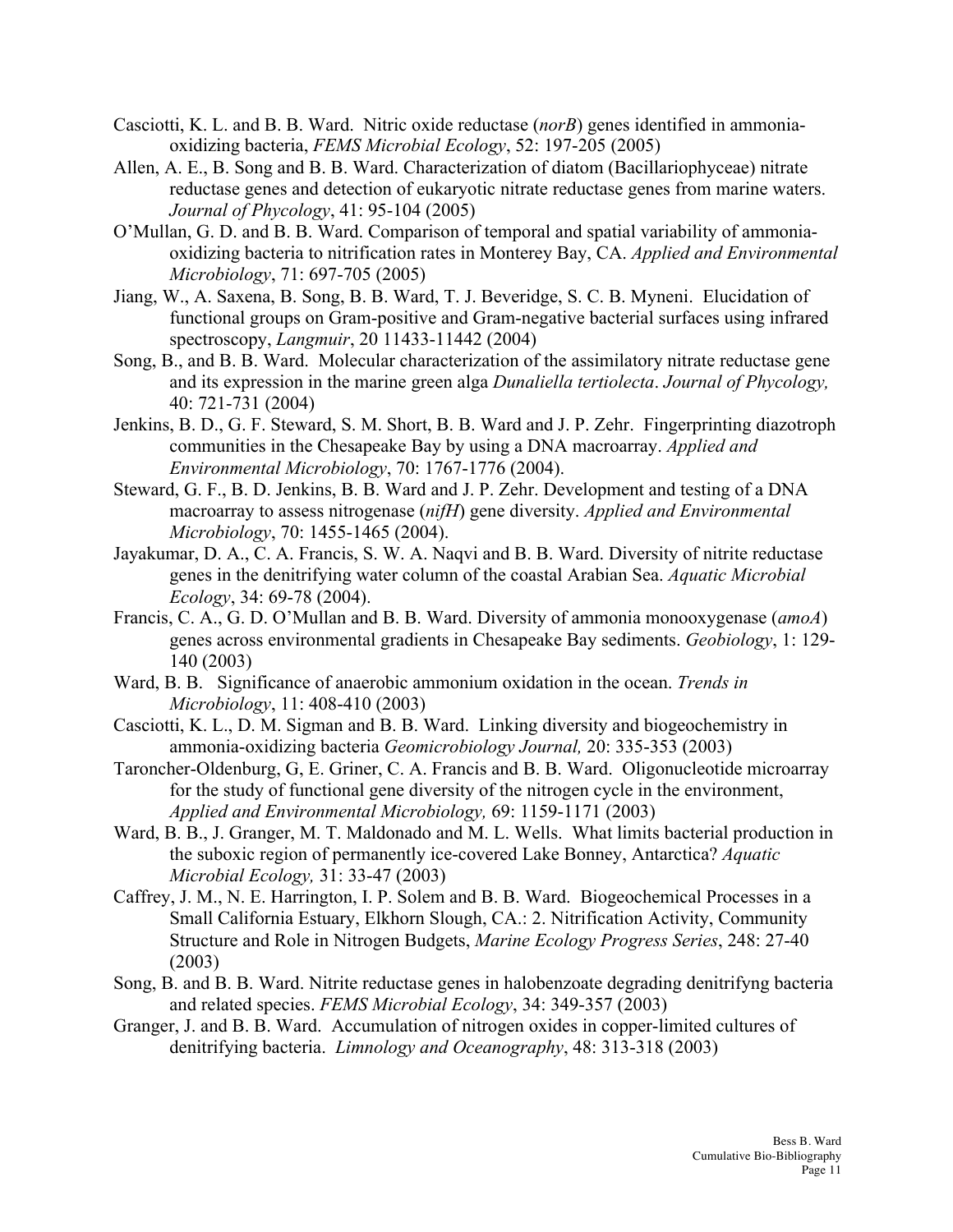- Ward, B. B. and G. D. O'Mullan. Worldwide distribution of marine ammonia-oxidizing Gamma-Proteobacteria detected in seawater by PCR and sequencing of 16S rRNA and *AmoA* genes, *Applied and Environmental Microbiology*, 68: 4153-4157 (2002)
- Ward, B. B. How many species of prokaryotes are there? *Proceedings of the National Academy of Sciences, US*. 99:10234-10236 (2002)
- Caffrey, J. M., N. E. Harrington and B. B. Ward. Biogeochemical Processes in a Small California Estuary: 1. Benthic Fluxes and Pore Water Constituents Reflect High Nutrient Freshwater Inputs, *Marine Ecology Progress Series*, 233: 39-53 (2002)
- Ward, B. B. Nitrification in Aquatic Systems. Encyclopedia of Environmental Microbiology, D. A Capone, Ed., Wiley & Sons, New York, Pp. 2144-2167 (2002)
- Zehr, J. P, and B. B. Ward. Nitrogen cycling in the ocean: new perspectives on processes and paradigms. *Applied and Environmental Microbiology*, 68: 1015-1024 (2002)
- Ward, B. B. and D. A. Bronk. Net nitrogen uptake and DON release in surface waters: Size fraction experiments implicate grazing and community structure in DON release*. Marine Ecology Progress Series*, 219: 11-24 (2001)
- Golet, D. S. and B. B. Ward. Vertical distribution of denitrification potential, denitrifying bacteria and benzoate utilization in intertidal microbial mat communities. *Microbial Ecology*, 42: 22-34 (2001)
- Casciotti, K. A. and B. B. Ward. Nitrite reductase genes in ammonia-oxidizing bacteria. *Applied and Environmental Microbiology*, 67: 2213-2221 (2001)
- Bothe, H., G. Jost, M. Schloter, B. B. Ward and K.-P. Witzel. Molecular analysis of ammonia oxidation and denitrification in natural environments *FEMS Microbiological Reviews*, 24: 673-690 (2000)
- Ward, B. B. 2000. Nitrification and the marine nitrogen cycle. In: D. Kirchman, ed. Microbial Ecology, Wiley-Liss, New York, pp 427-454 (2000)
- Bronk, D. A. and B. B. Ward. Magnitude of DON release relative to gross nitrogen uptake in marine systems. *Limnology and Oceanography*, 45: 1879-1883 (2000)
- Ward, B. B., D. P. Martino, M. C. Diaz and S. B. Joye. Analysis of ammonia-oxidizing bacteria from hypersaline Mono Lake, California on the basis of 16s rRNA sequences. *Applied and Environmental Microbiology*, 67: 2873-2881 (2000)
- Bronk, D. A. and B. B. Ward. Gross and net nitrogen uptake and DON release in the euphotic zone of Monterey Bay, California. *Limnology and Oceanography*, 44:573-585 (1999)
- Voytek, M. A., B. B. Ward and J. C. Priscu. The distribution and relative abundance of ammonia-oxidizing bacteria in six Antarctic Dry Valley lakes. *Hydrobiologia*, 401: 113- 130 (1999).
- Francis, C. A., A. K. Francis, D. S. Golet and B. B. Ward. Quantification of catechol 2,3 dioxygenase gene homology abundance in intertidal sediments. *Aquatic Microbial Ecology*, 15: 225-231. (1998)
- Hogan, M. E. and B. B. Ward. Acclimation of a marine microbial sediment community to simulated in situ exposure of 2,4-dichlorophenoxyacetic acid. *Microbial Ecology*, 35: 72- 82. (1998)
- Voytek, M. A., B. B. Ward and J. C. Priscu. The abundance of ammonia-oxidizing bacteria in Lake Bonney, Antarctica determined by immunofluorescence, PCR and in situ hybridization. Antarctic Research Series, *The McMurdo Dry Valleys*, pp. 217-228. (1998)
- Diaz, C. M. and B. B. Ward. Sponge mediated nitrification in tropical benthic communities. *Marine Ecology Progress Series,* 156: 97-107. (1997)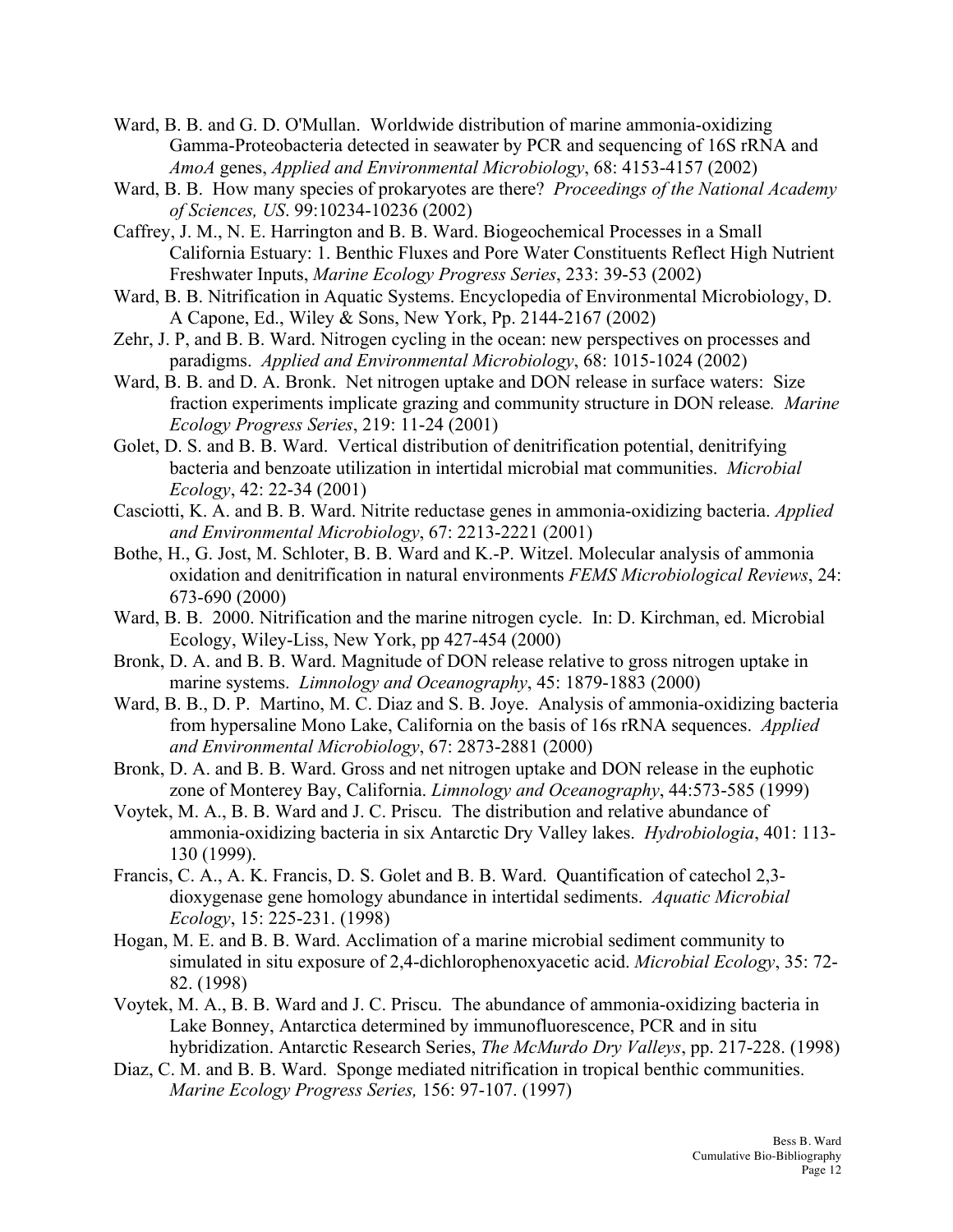- Bard, D. G. and B. B. Ward. A species-specific bacterial productivity method using immunomagnetic separation and radiotracer experiments. *Journal of Microbiological Methods*, 28: 207-219. (1997)
- Ward, B.B. and J.C. Priscu. Detection and characterization of denitrifying bacteria in an icecovered Antarctic Lake. *Hydrobiologia*, 347: 57-68. (1997)
- Ward, B. B., K. J. Courtney and J. H. Langenheim. Inhibition of *Nitrosomonas europaea* by monoterpenes from coastal redwood (*Sequois sempervirens*) in whole cell studies*. Journal of Chemical Ecology*, 23: 2583-2598. (1997)
- Ward, B.B., M.A. Voytek, K.-P. Witzel. Population diversity of ammonium oxidizers investigated by specific PCR amplification. *Microbial Ecology*, 33: 87-96. (1997)
- Ward, B.B. Nitrification and denitrification: Probing the nitrogen cycle in aquatic environments. *Microbial Ecology*, 32: 247-261. (1996)
- Ward, B. B. Nitrification and ammonification in aquatic systems. *Life Supp. Biosph. Sci*., 3: 25- 29. (1996)
- Ward, B.B. Functional and taxonomic probes for bacteria in the nitrogen cycle. Ed. I. Joint, NATO workshop on *Molecular Ecology of Aquatic Microbes*, pp. 73-86. (1995)
- Ward, B.B. Diversity in denitrifying bacteria: Limits of DNA RFLP analysis and probes for the functional gene, nitrite reductase. *Archives of Microbiology*, 163: 167-175. (1995)
- Voytek, M.A. and B.B. Ward. Detection of ammonium-oxidizing bacteria of the betasubdivision proteobacteria in aquatic samples using the polymerase chain reaction. *Applied and Environmental Microbiology*, 61: 1441-1450. (1995)
- Bronk, D.A., P.M. Glibert and B.B. Ward. Nitrogen uptake, dissolved organic nitrogen release and new production. *Science*, 265: 1843-1846. (1994)
- Miller, L.G., M.D. Coutlakis, R.S. Oremland and B.B. Ward. Selective inhibition of nitrification (ammonium oxidation) by methylfluoride and dimethyl ether. *Applied and Environmental Microbiology*, 59: 2457-2464. (1993)
- Ward, B.B., A.R. Cockcroft and K.A. Kilpatrick. Antibody and DNA probes for detection of nitrite reductase in seawater. *Journal of General Microbiology*, 139: 2285-2293. (1993)
- Ward, B.B. and A.R. Cockcroft. Immunofluorescence detection of the denitrifying bacterium, *Pseudomonas perfectomarina*, in seawater and intertidal sediment environments. *Microbial Ecology*, 25: 233-246. (1993)
- Ward, B.B. and K.A. Kilpatrick. Methane oxidation associated with mid-depth methane maxima in the Southern California Bight. *Continental Shelf Research*, 13: 1111-1122. (1993)
- Kerkhof, L.J. and B.B. Ward. Comparison of nucleic acid hybridization and fluorometry for measurement of RNA/DNA relationship with growth rate in a marine bacterium. *Applied and Environmental Microbiology*, 59: 1303-1309. (1993)
- Hansell, D.A., B.B. Ward and P.M. Williams. Measurements of DOC and DON in the Southern California Bight using oxidation by high temperature combustion. *Deep-Sea Research*, 40: 219-234. (1993)
- DeLong, E.F. and B.B. Ward. Biological oceanography from a molecular perspective. *Oceanus*  35: 47-54. (1992)
- Ward, B.B. The subsurface methane maximum in the Southern California Bight. *Continental Shelf Research*, 12: 735-752. (1992)
- Ward, B.B. Nitrogen cycle of the sea. *Encyclopedia of Earth System Science, Academic Press, Inc.*, 3: 295-206. (1992)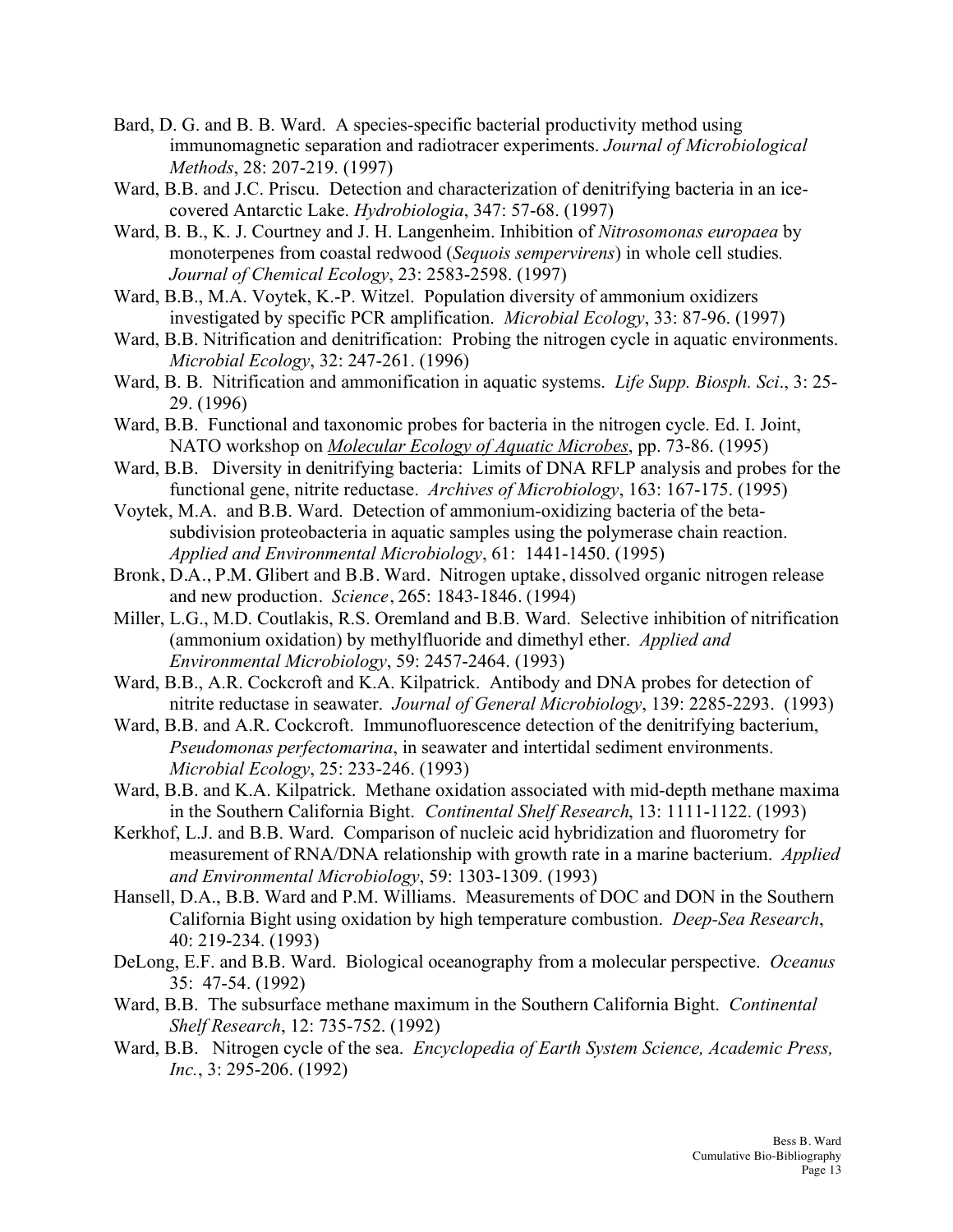- Ward, B.B. and K.A. Kilpatrick. Nitrogen transformations in the oxic layer of permanent anoxic basins: The Black Sea and the Cariaco Trench. E. Izdar and J.W. Murray (eds.): *Black Sea Oceanography,* Kluwer Academic Publishers, The Netherlands, pp. 111-124. (1991)
- Reeburgh, W.S., B.B. Ward, S.C. Whalen, K.A. Sandbeck, K.A. Kilpatrick, and L.J. Kerkhof. Black Sea Methane Geochemistry. *Deep Sea Research*. (1991)
- Ward, B.B. Immunology in Biological Oceanography and Marine Ecology. *The Oceanography Magazine*, 3: 30-35. (1991)
- Ward, B.B. and K.A. Kilpatrick. Relationship between substrate concentration and oxidation of ammonium and methane in a stratified water column. *Continental Shelf Research*, 10: 1193-1208. (1990)
- Lipschultz, F., S.C. Wofsy, B.B. Ward, L.A. Codispoti, G. Friederich, and J.W. Elkins. Bacterial transformations of inorganic nitrogen in the oxygen deficient waters of the eastern tropical south Pacific Ocean. *Deep-Sea Research*, 37: 1513-1541. (1990)
- Ward, B.B. Kinetics of ammonia oxidation by a marine nitrifying bacterium: Methane as a substrate analogue. *Microbial Ecology*, 19: 211-226. (1990)
- Ward, B.B., H.E. Glover, and F. Lipschultz. Chemoautotrophic activity and nitrification in the oxygen minimum zone off Peru. *Deep-Sea Res.,* 36: 1031-1051. (1989)
- Ward, B.B., K.A. Kilpatrick, E. Renger, and R.W. Eppley. Biological nitrogen cycling in the nitracline. *Limnol. Oceanogr.,* 34: 493-513. (1989)
- Spinrad, R.W., H.E. Glover, B.B. Ward, L. A. Codispoti, and G. Kullenberg. Suspended particle and bacterial maxima in Peruvian coastal waters during a cold water anomaly. *Deep-Sea Res.,* 36: 715-733. (1989)
- Ward, B.B., K.A. Kilpatrick, A.E. Wopat, E.C. Minnich, and M.E. Lidstrom. Methane oxidation in Saanich Inlet during summer stratification. *Continental Shelf Res*., 9: 65-75. (1989)
- Ward, B.B. and O.C. Zafiriou. Nitrification and nitric oxide in the oxygen minimum of the eastern tropical North Pacific. *Deep-Sea Res.,* 35: 1127- 1142. (1988)
- Heyman, U., B. Heyman, and B.B. Ward. Cell affinity chromatography for a marine nitrifying bacterium. IN: C.M. Yentsch, F.C. Mague and P.K. Moran (Eds.), *Immunochemical Approaches to Estuarine, Coastal and Oceanographic Questions*, Springer-Verlag, pp. 100-116. (1988)
- Ward, B.B. Nitrogen transformations in the Southern California Bight. *Deep-Sea Res.,* 34: 785- 805. (1987)
- Ward, B.B. Kinetic studies on ammonia and methane oxidation by *Nitrosococcus Oceanus. Arch. Microbiol.,* 147: 126-133. (1987)
- Ward, B.B., K. A. Kilpatrick, P.C. Novelli, and M.I. Scranton. Methane oxidation and methane fluxes in the ocean surface layer and in deep anoxic waters. *Nature*, 327: 226-229. (1987)
- Ward, B.B. Nitrification in Marine Environments, pp. 157-184. IN: J.I. Prosser (Ed.), *Nitrification. Special Publications of the Society for General Microbiology*, Vol. 20, IRL Press, Oxford. (1986)
- Codispoti, L.I., G.E. Friederich, T.T. Packard, H.E. Glover, R.T. Barker, J.W. Elkins, B.B. Ward, F. Lipschultz, and N. Lostaunau. Extremely high nitrite levels off northern Peru: A signal of instability in the marine denitrification rate. *Science*, 233: 1200-1202. (1986)
- Ward, B.B. and A.F. Carlucci. Marine ammonium- and nitrite-oxidizing bacteria: Serological diversity determined by immunofluorescence in culture and in the environment*. Appl. Environ. Microbiol.,* 50: 194-201. (1985)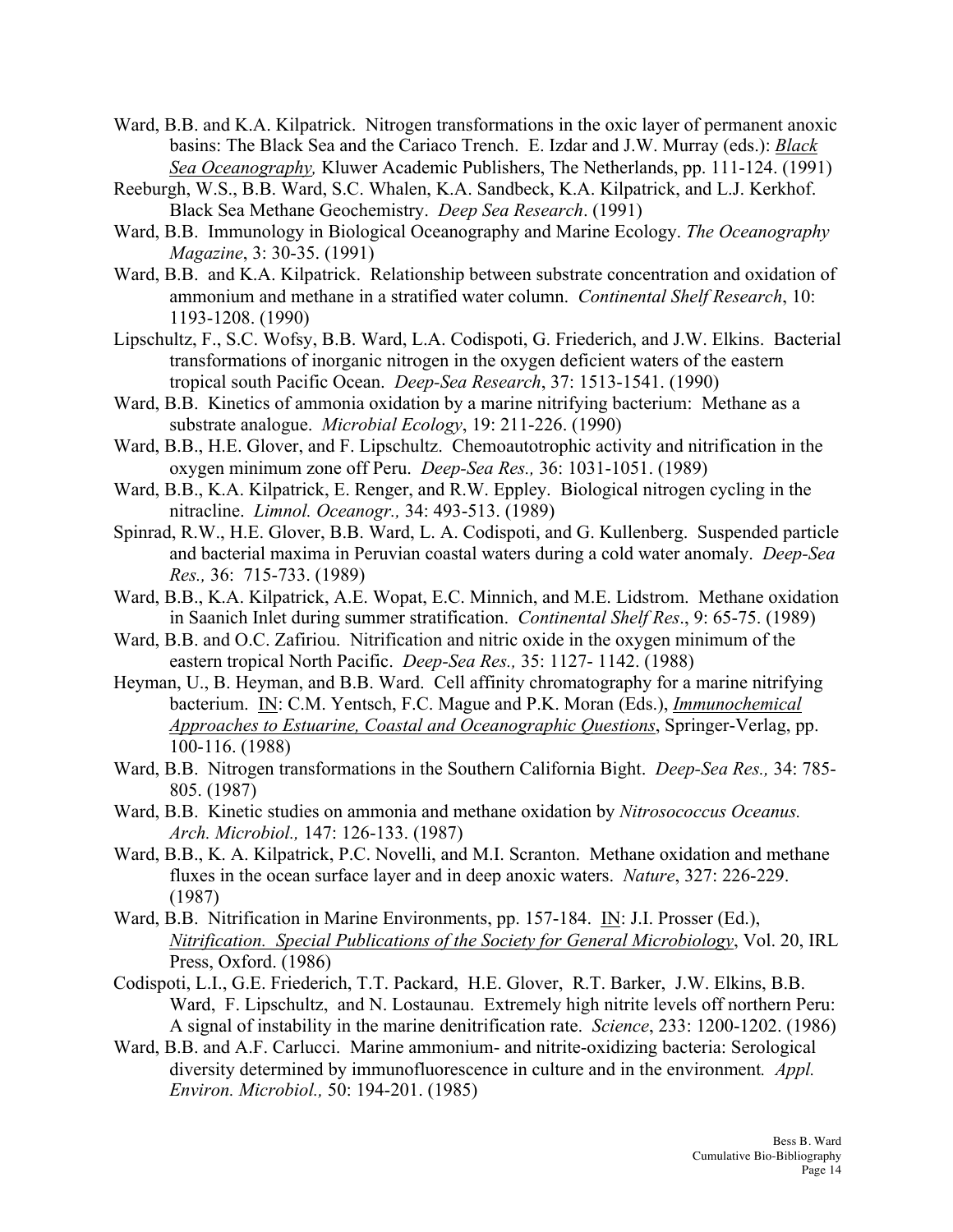Ward, B.B. (Editor). Aquatic Nitrogen Cycles. Special Edition of *Marine Chemistry*. (1985)

- Ward, B.B. Light and substrate concentration effects on marine ammonium assimilation and oxidation rates. *Mar., Chem.,* 16: 301-316. (1985)
- Ward, B.B., M.C. Talbot, and M.J. Perry. Contributions of phytoplankton and nitrifying bacteria to ammonium and nitrite dynamics in coastal water. *Cont. Shelf Res.,* **3**: 383-398. (1984)
- Ward, B.B. Photosynthesis and bacterial utilization of phytoplankton exudates: Results from pre- and post-incubation size fractionation. *Oceanol. Acta,* 7: 337-343. (1984)
- Karl, D.M., G.A. Knauer, J.H. Martin, and B.B. Ward. Bacterial chemolithotrophy in the ocean is associated with sinking particles. *Nature,* 309: 54-56. (1984)
- Ward, B.B. Autotrophic activity of ammonium-oxidizing bacteria: Combined autoradiography and immunofluorescence for estimation of single cell activity in the primary nitrite maximum off the coast of Washington. *Limnol. Oceanogr.,* 29: 402-410. (1984)
- Ward, B.B. Oceanic distribution of ammonium-oxidizing bacteria determined by immunofluorescent assay. *J. Mar. Res.,* 40: 1155-1172. (1982)
- Ward, B.B., R.J. Olson, and M.J. Perry. Microbial nitrification rates in the primary nitrite maximum off Southern California. *Deep-Sea Res*., 29: 247-255. (1982)
- Ward, B.B. and M.J. Perry. Immunofluorescent assay for the marine ammonium-oxidizing bacterium *Nitrosococcus oceanus*. *Appl. Environ. Microbiol*, 39: 913-918. (1980)

## **MEMBERSHIP IN PROFESSIONAL SOCIETIES**

| 1988 - Present | The Oceanography Society                            |
|----------------|-----------------------------------------------------|
| 1982 - Present | American Geophysical Union                          |
| 1982 - Present | Sigma Xi                                            |
| 1980 - Present | <b>American Society for Microbiology</b>            |
| 1980 - Present | American Association of Limnology and Oceanography  |
| 1978 - 1990    | American Association for the Advancement of Science |

### **RESEARCH CRUISES AND EXPEDITIONS**

| 2018 | Chief Scientist, R/V Sally Ride, Eastern Tropical North Pacific, 35 days, Mar- |
|------|--------------------------------------------------------------------------------|
|      | Apr.                                                                           |
| 2014 | Chief Scientist, R/V Endeavor, Subarctic North Atlantic, 27 days, May.         |
| 2013 | Chief Scientist, R/V Endeavor, Subarctic North Atlantic, 27 days, Aug-Sep.     |
|      | R/V N. B. Palmer, Eastern Tropical South Pacific, 35 days, Jun-Jul.            |
| 2012 | R/V T. G. Thompson, Eastern Tropical North Pacific, 30 days, Mar-Apr.          |
|      | Chief Scientist, R/V Atlantic Explorer, Bermuda, 4 days, Aug.                  |
| 2012 | R/V Atlantic Explorer, Bermuda, 5 days, Aug.                                   |
| 2011 | R/V Atlantic Explorer, Bermuda, 4 days, Nov.                                   |
| 2009 | R/V Atlantic Explorer, Bermuda, 5 days, Dec.                                   |
| 2007 | Chief Scientist, R/V Roger Revelle, Arabian Sea, 30 days, Sep – Oct.           |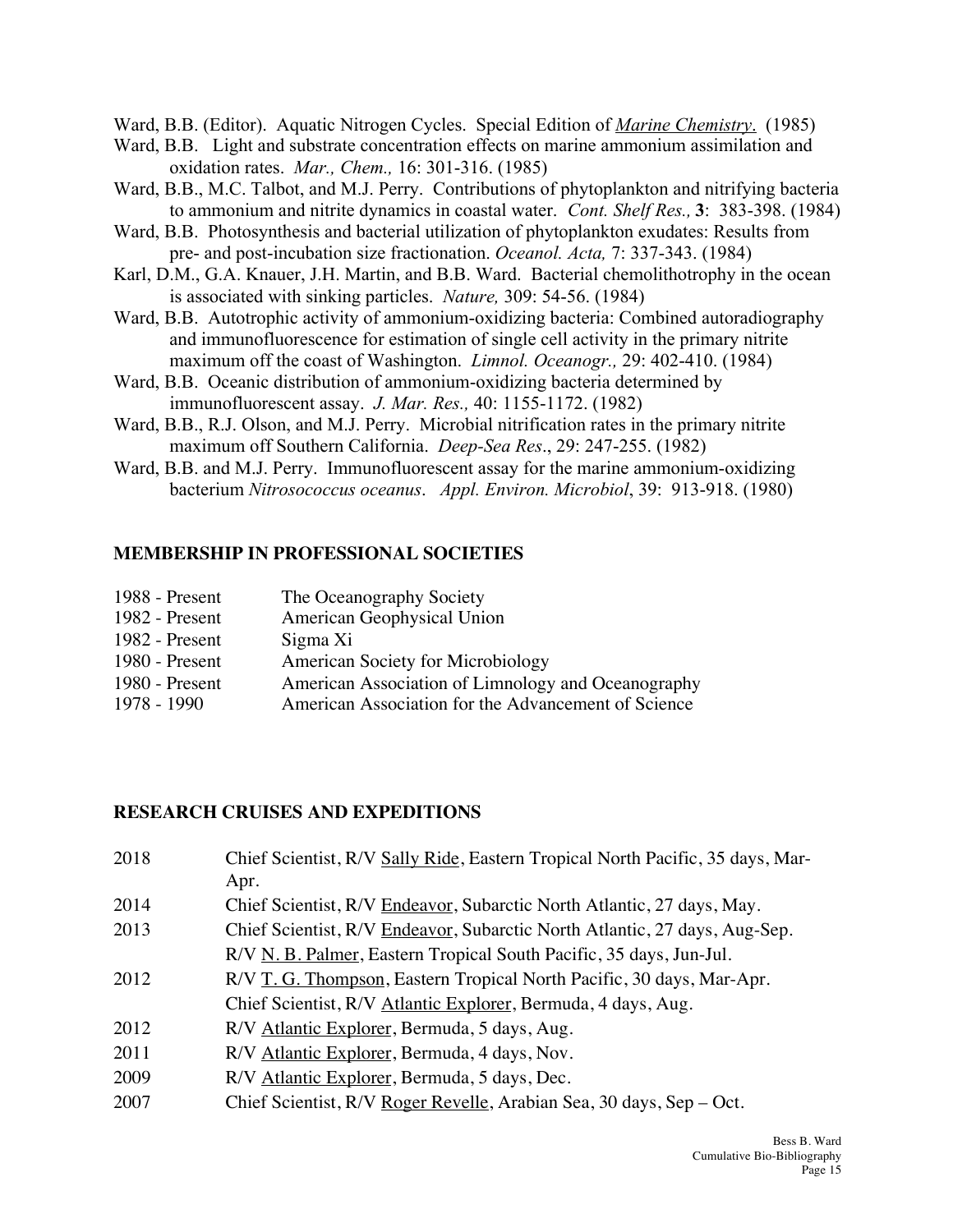| 2005 | McMurdo Station and Lake Bonney, Antarctica, 6 weeks, Nov-Dec.                                                                            |
|------|-------------------------------------------------------------------------------------------------------------------------------------------|
|      | R/V Knorr, Eastern Tropical North Pacific, 21 days, Oct-Nov.                                                                              |
| 2004 | McMurdo Station and Lake Bonney, Antarctica, 7 weeks, Nov-Dec.                                                                            |
|      | Chief scientist, R/V Cape Henlopen, Sargasso Sea, 4 days, Oct, Chesapeake Bay,<br>3 days Oct.                                             |
| 2003 | Chief scientist, R/V Cape Henlopen, Sargasso Sea, Chesapeake Bay, 3 days Apr,<br>June, Oct.                                               |
| 2002 | Chief scientist, R/V Cape Henlopen, Sargasso Sea, 4 days, Apr, Chesapeake Bay,<br>3 days Oct.                                             |
| 2001 | Chief scientist, R/V Cape Henlopen, Chesapeake Bay, 3 days, Aug, 3 days Oct.                                                              |
| 2000 | McMurdo Station and Lake Bonney, Antarctica, 6 weeks, Nov-Dec.                                                                            |
| 1999 | Chief scientist, R/V Point Sur, Monterey Bay, 5 bimonthly 1-day cruises.<br>McMurdo Station and Lake Bonney, Antarctica, 7 weeks, Nov-Dec |
| 1998 | Chief scientist, R/V Point Sur, Monterey Bay, 6 bimonthly 1-day cruises.                                                                  |
| 1996 | R/V Sagar Sampada, Arabian Sea, 13 days, November.                                                                                        |
| 1995 | Chief Scientist, R/V New Horizon, Eastern Tropical North Pacific, 28 days, July.                                                          |
| 1994 | Chief Scientist, R/V Sproul, Southern California Bight, 6 days, April.                                                                    |
|      | McMurdo Station and Lake Bonney, Antarctica, 6 weeks, Nov-Dec.                                                                            |
| 1993 | Chief Scientist, R/V Point Sur, Monterey Bay, 6 days, March.                                                                              |
|      | Chief Scientist, R/V Point Sur, Monterey Bay, 6 days, October.                                                                            |
| 1992 | Chief Scientist, R/V Sproul, Southern California Bight, 6 days, October.                                                                  |
|      | McMurdo Station and Lake Bonney, Antarctica, 6 weeks, Nov-Dec.                                                                            |
| 1990 | R/V New Horizon, Southern California Bight, 14 days, July.                                                                                |
|      | R/V New Horizon, Southern California Bight, 10 days, January.                                                                             |
| 1988 | Chief Scientist, R/V Sproul, Southern California Bight, 5 days, October.                                                                  |
|      | R/V Knorr, Black Sea, 16 days, July.                                                                                                      |
|      | Chief Scientist, R/V Sproul, Southern California Bight, 5 days, June.                                                                     |
| 1987 | R/V New Horizon, CaBS Cruise-7, Southern California Bight, 3 days, October.                                                               |
| 1986 | Chief Scientist, R/V Barnes, Saanich Inlet, British Columbia, 4 days, September.                                                          |
|      | Chief Scientist, R/V Barnes, Saanich Inlet, British Columbia, 4 days, August.                                                             |
| 1986 | R/V Iselin, Cariaco Trench, 30 days, February-March.                                                                                      |
| 1985 | R/V Sproul, SCBS Cruise-23, Southern California Bight, 7 days, May.                                                                       |
|      | R/V Wecoma, Nitrogen transformations in the oxygen minimum zone off Peru,                                                                 |
|      | eastern tropical Pacific, 35 days, March.                                                                                                 |
| 1983 | R/V Wecoma, eastern subtropical Pacific, 30 days, November.                                                                               |
| 1982 | R/V New Horizon, SCBS Cruise-22, Southern California Bight, 10 days, May.                                                                 |
|      | R/V New Horizon, SCBS Cruise-21, Southern California Bight, 5 days,                                                                       |
|      | November.                                                                                                                                 |
| 1981 | R/V T. G. Thompson, DOE-sponsored Northwest Marine Sciences Group cruise,<br>Northeastern Pacific Ocean, 21 days, August.                 |
| 1980 |                                                                                                                                           |
|      | R/V T. G. Thompson, DOE-sponsored Northwest Marine Sciences Group cruise,<br>Northeastern Pacific Ocean, 21 days, September.              |
| 1979 | R/V Oceanus, Northeast Atlantic, 14 days, November.                                                                                       |
|      | R/V T. G. Thompson, subtropical Pacific, 30 days, September.                                                                              |
|      |                                                                                                                                           |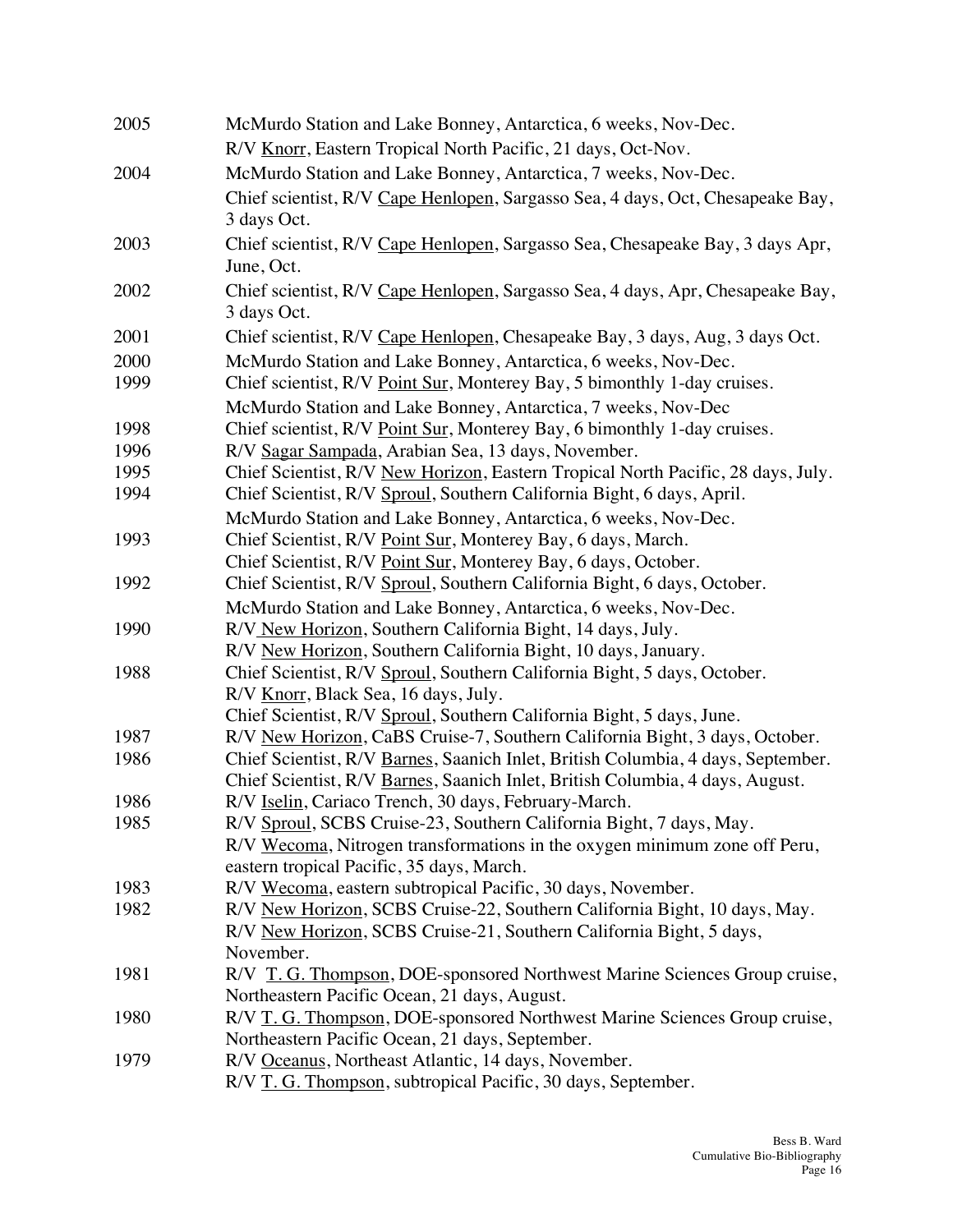|      | R/V T. G. Thompson, DOE-sponsored Northwest Marine Sciences Group cruise,<br>Northeastern Pacific Ocean, 21 days, July. |
|------|-------------------------------------------------------------------------------------------------------------------------|
| 1978 | R/V T. G. Thompson, DOE-sponsored Northwest Marine Sciences Group cruise,                                               |
|      | Northeastern Pacific Ocean, 7 days, May.                                                                                |
|      | R/V T. G. Thompson, DOE-sponsored Northwest Marine Sciences Group cruise,                                               |
|      | Northeastern Pacific Ocean, 7 days, March.                                                                              |
| 1977 | R/V T. G. Thompson, DOE-sponsored Northwest Marine Sciences Group cruise,                                               |
|      | Northeastern Pacific Ocean, 10 days, September.                                                                         |
|      | R/V T. G. Thompson, DOE-sponsored Northwest Marine Sciences Group cruise,                                               |
|      | Northeastern Pacific Ocean, 7 days, April.                                                                              |
|      |                                                                                                                         |

## **LECTURES, SEMINARS AND PRESENTED PAPERS**

| 2020 | Department of Ecology, Environment and Plant Sciences, Stockholm University,<br>Sweden, December, Invited Speaker<br>Escuela de Ciencias del Mar, Pontificia Universidad Católica de Valparaíso,<br>Chile, November, Invited Speaker                                                                                                                                                                                                                   |
|------|--------------------------------------------------------------------------------------------------------------------------------------------------------------------------------------------------------------------------------------------------------------------------------------------------------------------------------------------------------------------------------------------------------------------------------------------------------|
| 2019 | Princeton Energy and Climate Scholars, Princeton University, Princeton, NJ,<br>December, Invited Speaker<br>6th International Conference on Nitrification, Xiamen, China, October, Plenary<br>Speaker<br>Princeton Environmental Institute Seminar, Princeton University, Princeton, NJ,<br>April, Invited Speaker<br>Swedish National Academy of Sciences, Deoxygenation symposium, Sweden,<br>January, Invited Speaker                               |
| 2018 | Challenger Society, Newcastle, UK, September, Plenary speaker<br>Ocean Deoxygenation Symposium, GEOMAR, Kiel, Germany, September,<br><b>Plenary Speaker</b>                                                                                                                                                                                                                                                                                            |
| 2017 | 5 <sup>th</sup> International Conference on Nitrification, Vienna, Austria, invited speaker,<br>August<br>Departmental Seminar, invited speaker, MIT, December                                                                                                                                                                                                                                                                                         |
| 2016 | Invited Speaker and Symposium leader, International Symposium on Ocean<br>Deoxygenation; SCOR WG-144 and Symposium in honor of the<br>retirement of Professor Wajih Naqvi, Director National Institute of<br>Oceanography, Goa, India, December<br>Departmental Seminar, invited speaker, University of Wisconsin, November<br>Departmental Seminar, invited speaker, Johns Hopkins, October<br>Marie Tharp Lecturer, GEOMAR, Kiel, Germany, September |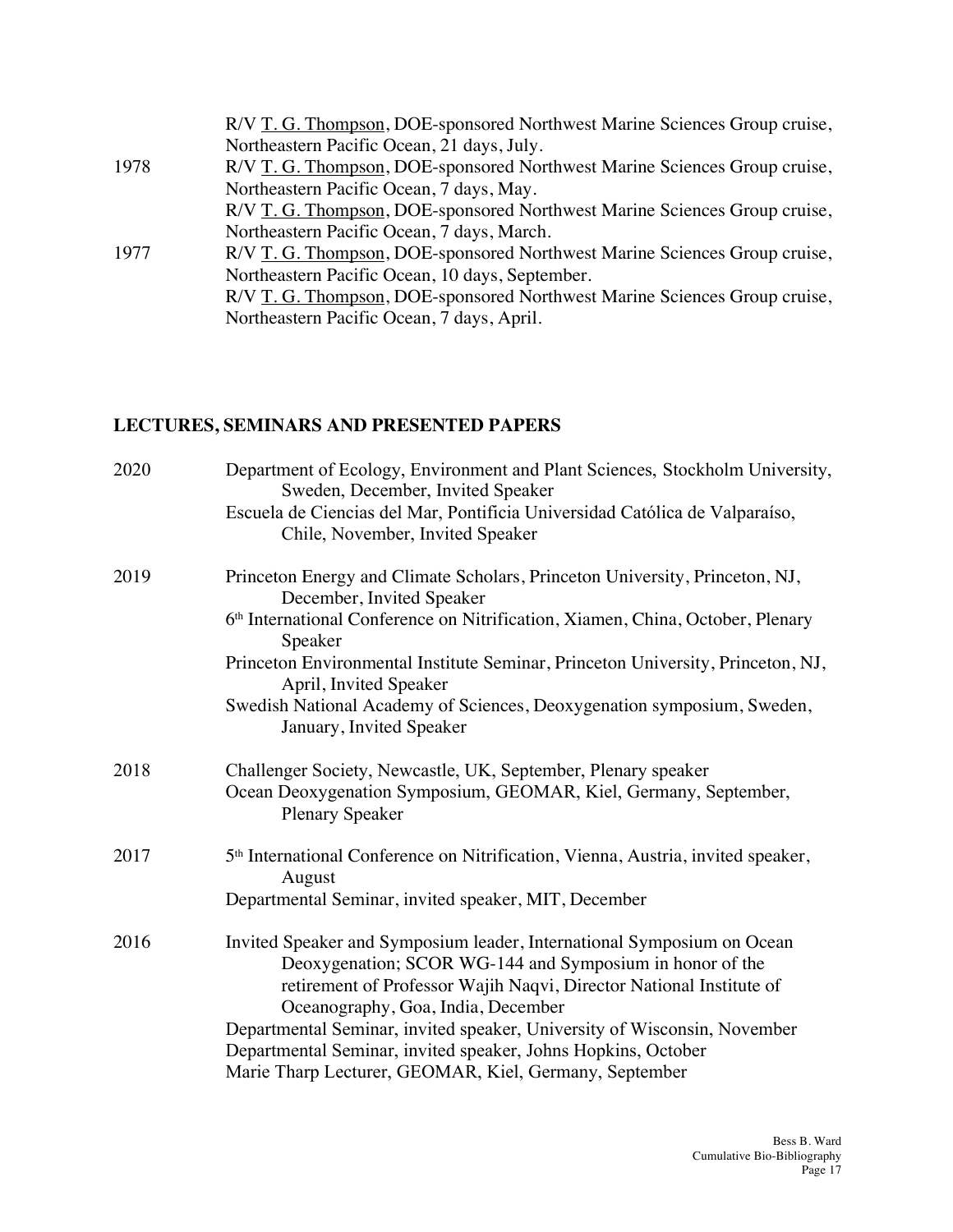| 2015 | International Symposium on Dynamics of the Indian Ocean: Perspective and<br>Retrospective, Goa, India, December<br>Charnock Lecture, Southampton Oceanography Center, UK, October<br>Goldschmidt Conference, Invited Keynote Lecture, Prague, August<br>Chemical Oceanography H. Burr Steinbach Lecture, WHOI, July<br>Departmental Seminar, invited speaker, WHOI, July<br>ASLO meeting, Plenary Speaker, Granada, Spain, March                                                                                                               |
|------|------------------------------------------------------------------------------------------------------------------------------------------------------------------------------------------------------------------------------------------------------------------------------------------------------------------------------------------------------------------------------------------------------------------------------------------------------------------------------------------------------------------------------------------------|
| 2014 | American Geophysical Union, Rachel Carson Award Lecture, December<br>Rutgers University, New Brunswick, NJ, USA, Selman A. Waksman award<br>speaker, April                                                                                                                                                                                                                                                                                                                                                                                     |
| 2013 | Harvard University, Boston, MA, USA, invited seminar, December<br>Universidad Catolico, Santiago, Chile, invited seminar, November<br>Universidad Concepcion, Concepcion, Chile, invited seminar, November<br>Rutgers University, New Brunswick, NJ, USA, invited seminar, November<br>University of Rhode Island, Narragansett, RI, USA, Charles and Marie Fish<br>Lecture in Oceanography, November<br>Plymouth Marine Laboratory, invited seminar, May<br>ASLO meeting, New Orleans, LA, invited speaker, February                          |
| 2012 | American Society for Microbiology, Proctor and Gamble Award speaker, June<br>University of Toronto, invited Symposium speaker, January                                                                                                                                                                                                                                                                                                                                                                                                         |
| 2011 | Aspen Institute for Physics, Microenvironments Workshop, invited plenary<br>speaker, January<br>Lamont Doherty Earth Observatory, March, departmental seminar<br>Second International Conference on Nitrification, The Netherlands, July, invited<br>plenary speaker<br>Nereis Park Benthic Processes in a Globally Changing Environment,<br>Kristineberg, Sweden, August, invited plenary speaker<br>Scripps Institution of Oceanography, San Diego, CA, November, Departmental<br>seminar speaker                                            |
| 2010 | ASLO meeting, Portland, OR, invited speaker, February<br>University of Georgia, Department of Marine Science, Departmental Seminar<br>speaker, March<br>Gordon Conference Marine Microbial Ecology, invited speaker, July<br>ISME (International Society for Microbial Ecology) Session Chair and invited<br>symposium speaker, August<br>Geotraces Scoping Workshop, Los Angeles, CA, invited speaker, November<br>Plymouth Marine Laboratory, invited speaker, December<br>Agricultural University of Sweden, Departmental Seminar, December |
| 2009 | Rutgers, Princeton Environmental Geochemistry seminar, May<br>ASLO meeting, Nice, France, February, Session chair                                                                                                                                                                                                                                                                                                                                                                                                                              |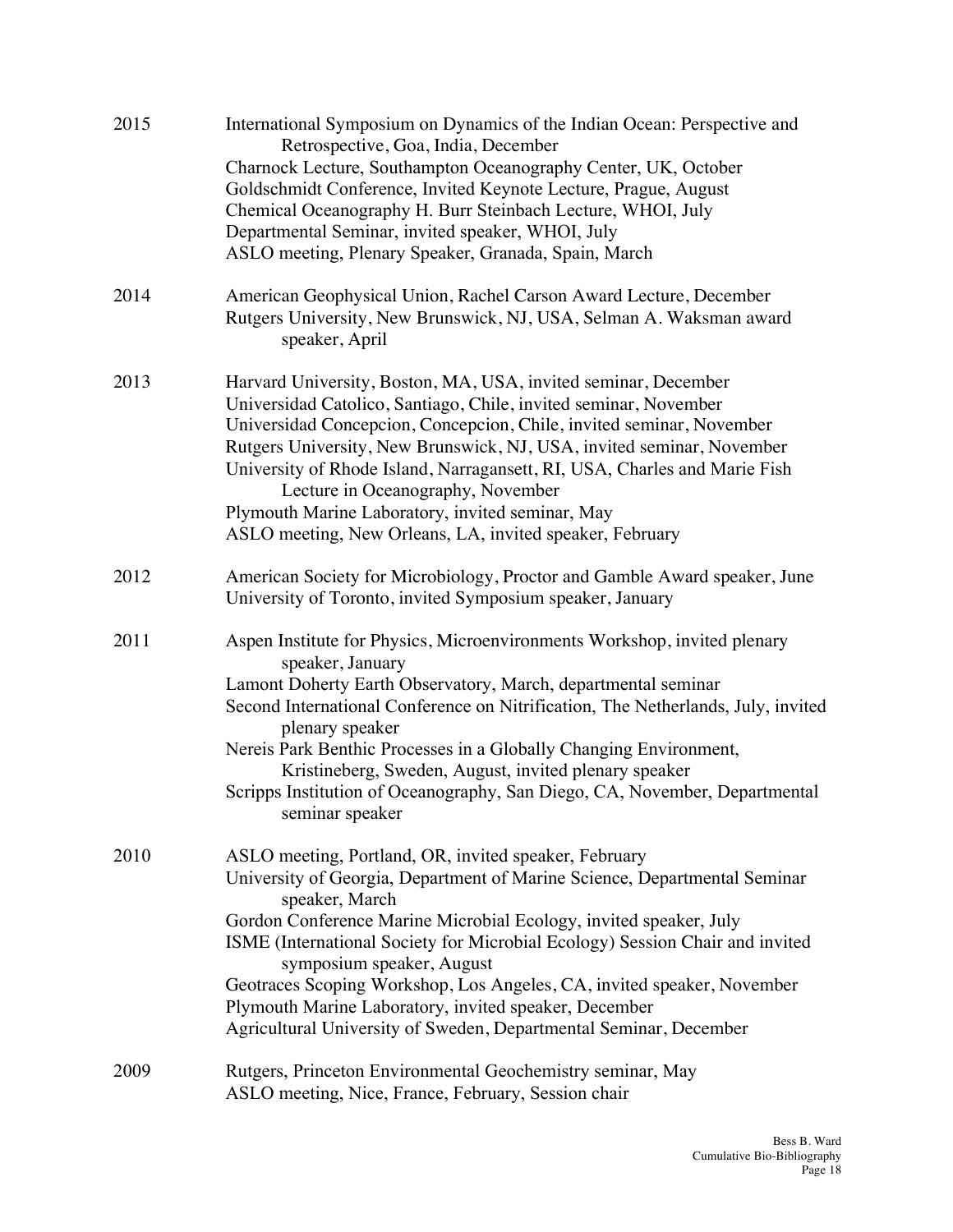|      | Plymouth Marine Laboratory, July, invited speaker<br>First International Conference on Nitrification, Louisville, KY, July, invited<br>speaker<br>Agouron Nitrogen meeting, October, invited speaker                                                                                                                                                                                                                                                                                                                                                                                                                                                                                            |
|------|-------------------------------------------------------------------------------------------------------------------------------------------------------------------------------------------------------------------------------------------------------------------------------------------------------------------------------------------------------------------------------------------------------------------------------------------------------------------------------------------------------------------------------------------------------------------------------------------------------------------------------------------------------------------------------------------------|
|      | Princeton, Departmental seminar, December                                                                                                                                                                                                                                                                                                                                                                                                                                                                                                                                                                                                                                                       |
| 2008 | International Symposium on Microbial Ecology, Cairns, August, speaker<br>University of Maryland, Baltimore, May, departmental seminar<br>EC-US Task Force on Biotechnology Research, Mallorca, June, invited speaker<br>University of Cape Town, South Africa, Workshop on International<br>Oceanographic collaboration, July, invited speaker<br>Stroud Water Research Center, Avondale, PA, May, invited speaker<br>Royal Netherlands Academy of Arts and Sciences Colloquium for International<br>Census of Marine Microbes, Amsterdam, May, invited speaker                                                                                                                                 |
| 2007 | ASLO meeting, Santa Fe, February, speaker<br>Lamont Doherty Earth Observatory, March, departmental seminar<br>Sequencing the Seas (NERC), London, May, invited speaker<br>ASM meeting, Toronto, May, invited symposium speaker, symposium organizer<br>Plymouth Marine Laboratory, July, invited speaker                                                                                                                                                                                                                                                                                                                                                                                        |
| 2006 | ASLO meeting, Hawaii, February, speaker, session chair<br>Environmental Systems Microbiology Symposium, Georgia Institute of<br>Technology, March, invited speaker<br>SGM Symposium, Environmental Metagenomics, Warwick University, UK,<br>April, invited speaker<br>Sustained Indian Ocean Biogeochemical and Ecological Research (SIBER)<br>Workshop, Goa, India, October, invited speaker<br>Anthropogenic Nitrogen in the Marine Environment, SCOR workshop, Norwich,<br>England, November, invited<br>Old Dominion University, Norfolk, VA, December, invited<br>Great Lakes Center for Research, Milwaukee, WI, November, invited                                                        |
| 2005 | ASLO meeting, Salt Lake City, February, invited speaker<br>University of Oregon, May, invited seminar speaker<br>UNC Wilmington, Marine Sciences/Department of Biology, May 2005, invited<br>ASLO meeting, Santiago, Spain, June, special session speaker<br>Significant Pathways, Observations and Transformation in Oceanic Nitrogen<br>(SPOT-ON) Conference, Warnemunde, Germany, July, invited speaker<br>Oceanic Carbon and Climate Change (OCCC) science meeting, Woods Hole,<br>MA, August, invited speaker<br>Brown University, Department of Ecology and Evolutionary Biology, September,<br>invited seminar speaker<br>Crary Science Laboratory, McMurdo Station Antarctica, December |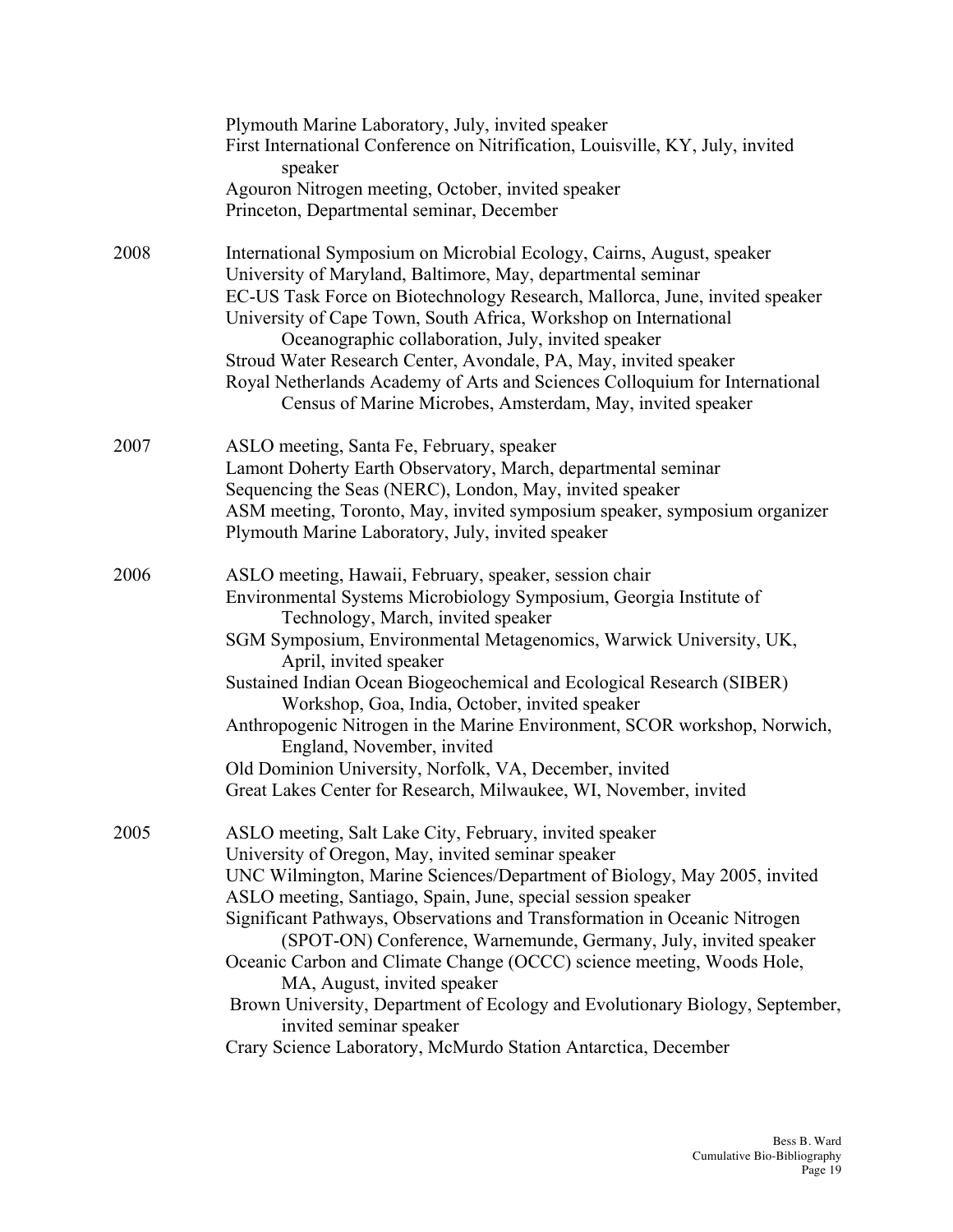| 2004 | Agouron Institute Workshop on Marine Microbial Ecology, Del Mar, CA,                                                                                                                                               |
|------|--------------------------------------------------------------------------------------------------------------------------------------------------------------------------------------------------------------------|
|      | January<br>Arctic Microbiology conference, Rovanemi, Finland, March, invited<br>Marine and Freshwater Molecular Biology meeting, University of Norwich, UK,<br>June, Plenary speaker                               |
|      | Speaker, Gordon Conference in Bioinorganic Chemistry, Maine, July<br>Departmental Seminar, Ecole Normale Superioure, Paris, France, July<br>Departmental Seminar, Plymouth Marine Laboratory, Plymouth, UK, August |
| 2003 | ASLO meeting, Salt Lake City, February, Session Chair and Speaker<br>Gothenburg University, Gothenburg, Denmark, Symposium on Alternative<br>Pathways in Nitrogen Cycling, March, Invited Speaker                  |
|      | Geobiology Course, Catalina Island (USC): "Function and Diversity in the<br>Nitrogen Cycle," Symposium Speaker, July                                                                                               |
|      | Teachers Experiencing Antarctica Workshop, American Museum of Natural<br>History, NYC, July, Invited Speaker                                                                                                       |
| 2002 | Cornell University, Biogeochemistry and Biocomplexity program, departmental<br>seminar, October                                                                                                                    |
|      | Rutgers University, Biochemistry and Microbiology Department, departmental<br>seminar, November                                                                                                                    |
|      | Plymouth Marine Laboratory, Plymouth UK, November                                                                                                                                                                  |
|      | Center for Ecology and Hydrology, Oxford University, Oxford UK, November<br>Environmental Bioinorganic Chemistry Gordon Conference, June, Session Chair<br>and Invited Speaker                                     |
|      | ASLO meeting, Hawaii, February, Session Chair and speaker                                                                                                                                                          |
|      | AGU meeting San Francisco, December, Invited Speaker                                                                                                                                                               |
| 2001 | "Denitrification in an Antarctic lake: A role for trace metal regulation?" ASLO,<br>Albuquerque, February.                                                                                                         |
|      | "Functional diversity in microbially mediated nitrogen cycling." Chemical<br>Oceanography Gordon Conference, August.                                                                                               |
|      | "Community structure and activity of AOB assemblages compared in the marine<br>water column vs. intertidal sediments." International Symposium on Microbial                                                        |
|      | Ecology, Amsterdam, August.<br>Biocomplexity of aquatic microbial systems: Relating diversity of                                                                                                                   |
|      | microorganisms to ecosystem function." NSF, October.<br>"Methods limited, technology driven: A new age of discovery in aquatic                                                                                     |
|      | environmental microbiology." Biotechnology Center for Agriculture and the<br>Environment, Rutgers University, October.                                                                                             |
|      | "Functional diversity in microbially mediated nitrogen cycling." Georgia Institute<br>of Technology, October.                                                                                                      |
| 2000 | "Functional diversity of nitrification and denitrification." ASM, invited<br>symposium, Los Angeles, May.                                                                                                          |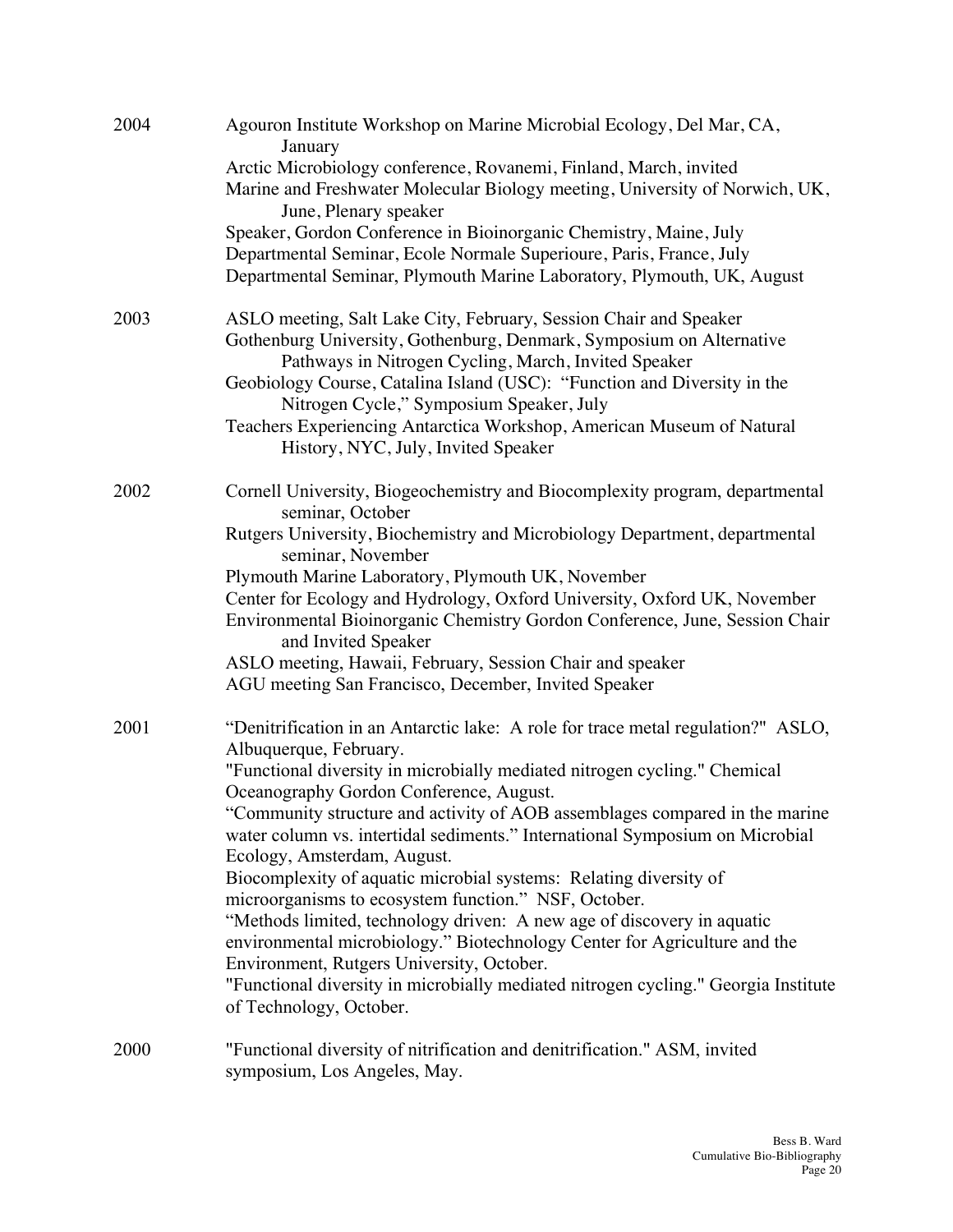|      | "Nitrogen cycling in aquatic environments: Microbiological and biogeochemical<br>advances in the study of nitrogen transformations. $7th$ European Marine<br>Microbiology Symposium, invited symposium, The Netherlands, September.<br>"Functional diversity of nitrification and denitrification." Florida State University,<br>October.                                                                                                                                                                                                                                                                                                                                                                             |
|------|-----------------------------------------------------------------------------------------------------------------------------------------------------------------------------------------------------------------------------------------------------------------------------------------------------------------------------------------------------------------------------------------------------------------------------------------------------------------------------------------------------------------------------------------------------------------------------------------------------------------------------------------------------------------------------------------------------------------------|
|      | "Complexity and diversity in the marine nitrogen cycle." Princeton<br>Environmental Institute, October.<br>"Control of denitrification in a permanently ice-covered Antarctic lake: A role for<br>bioactive trace metals?" McMurdo Station, Antarctica, November.                                                                                                                                                                                                                                                                                                                                                                                                                                                     |
| 1999 | "Molecular Microbial Ecology: The wave of the future in oceanographic<br>exploration" Bigelow Laboratory for Ocean Sciences, 25 <sup>th</sup> Anniversary<br>Conference, June                                                                                                                                                                                                                                                                                                                                                                                                                                                                                                                                         |
|      | "Probing for Denitrification in Aquatic Systems." State University of New York,                                                                                                                                                                                                                                                                                                                                                                                                                                                                                                                                                                                                                                       |
|      | Stony Brook, October.<br>"Probing for Denitrification in Aquatic Systems." University of Delaware,<br>Lewes, October.                                                                                                                                                                                                                                                                                                                                                                                                                                                                                                                                                                                                 |
| 1998 | "Denitrification parameters in the Arabian Sea." ASLO, San Diego, February.<br>"Biogeochemistry and molecular ecology of nitrification and denitrification in<br>aquatic environments." Dauphin Island Marine Laboratory, Alabama, May.<br>"Mystery of denitrification in a permenently ice-covered Antarctic Lake.<br>Dauphin Island Marine Laboratory, Alabama, May.<br>"Biogeochemistry and molecular ecology of nitrification and denitrification in<br>aquatic environments." University of California, Irvine, May.                                                                                                                                                                                             |
| 1997 | "Where does the nitrogen go? Tracer experiments in an enclosed planktonic<br>system." ASLO, Santa Fe, February.<br>"Molecular ecology of nitrifying bacteria." Departmental Seminar, Virginia<br>Institute of Marine Sciences, Williamsburg, March.<br>"Biogeochemistry and molecular ecology of the nitrogen cycle." Departmental<br>Seminar, Princeton University, April.<br>"Biogeochemistry and molecular ecology of the nitrogen cycle." Oceanography<br>Departmental Seminar, University of Washington, Seattle, May.<br>"Environmental regulation of biogeochemical nitrogen cycles and linkage to<br>community diversity and composition." Applied and Environmental Microbiology<br>Gordon Conference, July. |
| 1996 | "Nitrification and denitrification in aquatic and sediment environments: What<br>we've learned about their biogeochemistry from molecular biology." Skidaway<br>Institution of Oceanography, Savannah, GA, January.<br>"Production and consumption of dissolved organic nitrogen by planktonic<br>assemblages in coastal systems: Trophic implications from size fraction<br>experiments." ASLO/AGU San Diego, February.                                                                                                                                                                                                                                                                                              |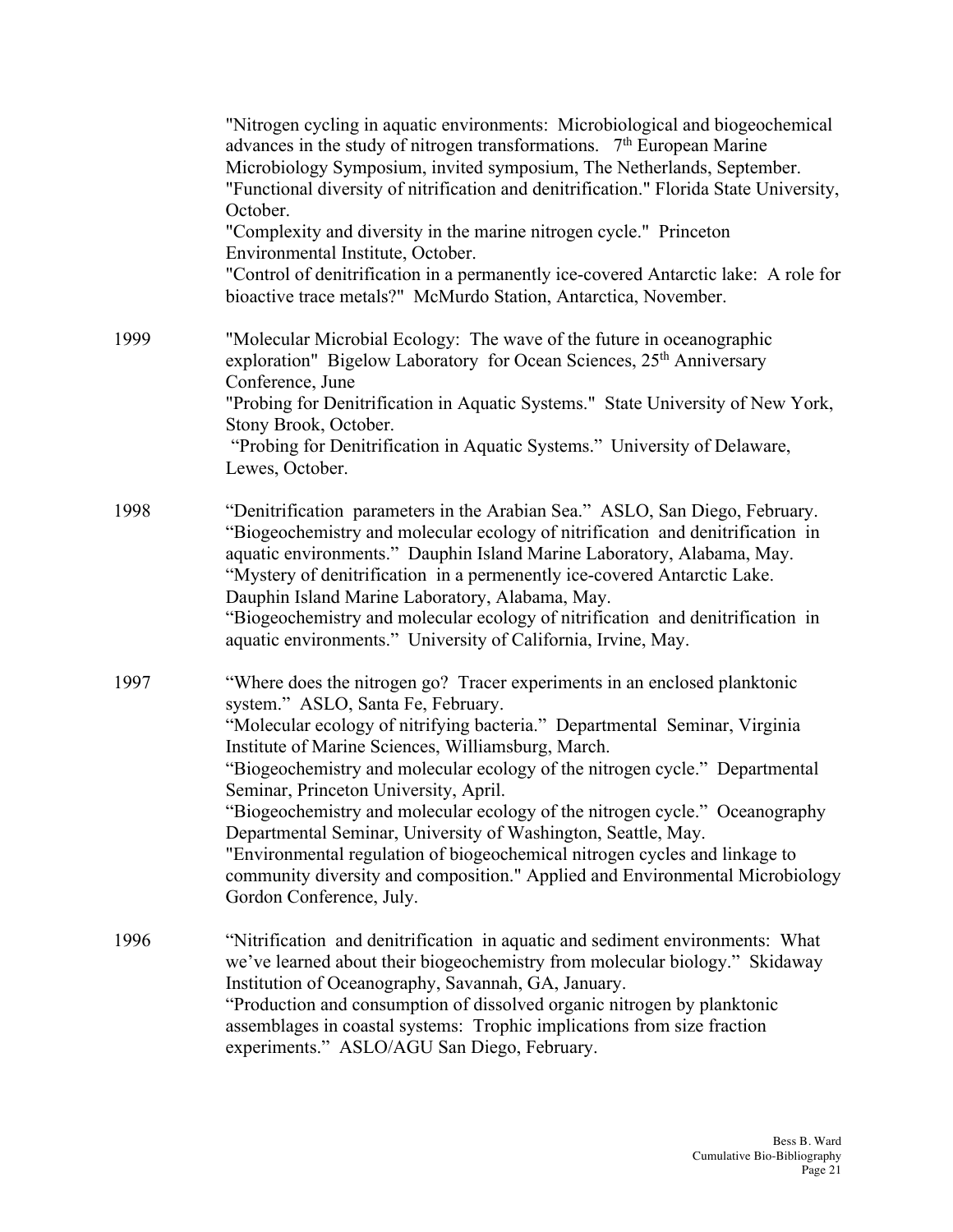|      | "Nitrification and denitrification in the marine environment: What we've<br>learned about their biogeochemistry from molecular biology." Oceanography<br>Departmental Seminar, Texas A&M University, March.<br>"Nitrification and denitrification in the marine environment: What we've<br>learned about their biogeochemistry from molecular biology." Biology<br>Departmental Seminar, Woods Hole Oceanographic Institution, March.<br>"Redrawing the box model of the nitrogen cycle of surface waters." General<br>Seminar, Woods Hole Oceanographic Institution, March.<br>"Molecular microbial ecology of denitrification in marine environments."<br>National Institute of Oceanography, Goa, India, November.                                                                                    |
|------|----------------------------------------------------------------------------------------------------------------------------------------------------------------------------------------------------------------------------------------------------------------------------------------------------------------------------------------------------------------------------------------------------------------------------------------------------------------------------------------------------------------------------------------------------------------------------------------------------------------------------------------------------------------------------------------------------------------------------------------------------------------------------------------------------------|
| 1995 | "Detecting, characterizing and quantifying nitrifying and denitrifying bacteria in<br>aquatic and sediment environments." Marine Biology Departmental Seminar,<br>Scripps Institution of Oceanography, October.<br>"Nitrification and ammonification in aquatic systems" NASA workshop on<br>"Nitrogen dynamics in controlled systems," Berkeley, Septmeber<br>"Detection and charaterization of denitrifying bacteria from a permanently ice-<br>covered Antarctic lake." ASLO, Reno, June.<br>"Probing bacterial processes on oceanic to micro-scales." MIT, March.                                                                                                                                                                                                                                    |
| 1994 | "Functional and taxonomic probes for bacteria in the nitrogen cycle." Invited<br>speaker, NATO ASI Workshop, Molecular Ecology of Aquatic Microbes, Italy,<br>August.<br>"Probing the unusual nitrogen cycle of a permanently frozen Antarctic lake."<br>Microbiology Department, Aberdeen University, Scotland, August.<br>"Probing the unusual nitrogen cycle of a permanently frozen Antarctic lake."<br>Invited participant and speaker, Workshop on Molecular Microbial Ecology and<br>Biosafety. Braunschweig, Germany, June.<br>"Probing the nitrogen cycle: Nitrification and Denitrification." Invited<br>symposium speaker, ASM, Las Vegas, May.<br>"Microbial ecology of estuaries." Monterey Bay Marine Biological Symposium,<br>Naval Post Graduate School, February.                       |
| 1993 | "Probes for bacteria in the marine nitrogen cycle." Gesellschaft für Biotechnolo-<br>gische Forschung mbH, Braunschweig, Germany, December.<br>"Nitrification and denitrification in oxic/anoxic interface environments."<br>Lehrstuhl für Mikrobiologie, Universitat Karlsruhe, Karlsruhe, Germany,<br>December.<br>"Probes for bacterial processes in the nitrogen cycle of an Antarctic Lake." Max<br>Planck Institute für Limnologie, Plön, Germany, November.<br>"Transformation rates, species distributions and functional probes; complex<br>pictures of the marine nitrogen cycle." Institute for Marine Research,<br>Warnemuende, Germany, November.<br>"Nitrification and denitrification in oxygen minimum zones." Department of<br>Ecology and Genetics, Aarhus University, Aarhus, Denmark |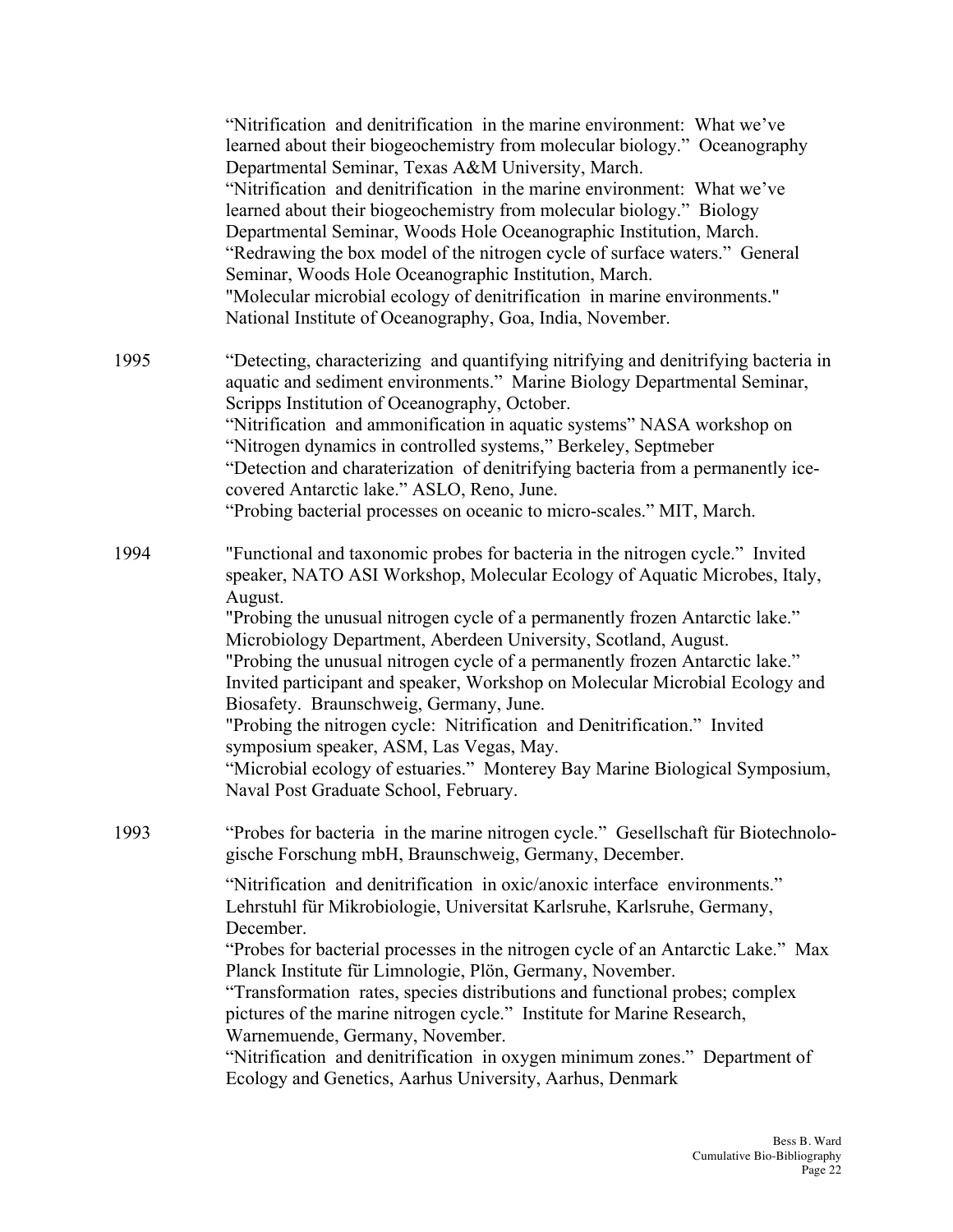|      | Rate processes, species distributions and function-specific probes for bacteria in<br>the nitrogen cycle." Max Planck Institute für Marine Microbiology, Bremen,<br>Germany, November.<br>"Microbiology of nitrogen transformations in marine gradient ecosystems."<br>American Society for Microbiology, Atlanta, May.<br>"Marine microbiology and nitrogen cycling in interface environments."<br>Microbiology Department, Auburn University, May.                                                                                                                     |
|------|--------------------------------------------------------------------------------------------------------------------------------------------------------------------------------------------------------------------------------------------------------------------------------------------------------------------------------------------------------------------------------------------------------------------------------------------------------------------------------------------------------------------------------------------------------------------------|
| 1992 | "Relationships between methane and ammonium oxidation in seawater." Invited<br>departmental seminar, Soil Sciences Department, University of California,<br>Berkeley, January.<br>"Probes for denitrifying bacteria in marine systems and proposed use in Tomales<br>Bay microbial mats." Marconi Conference Center (Tiburon Center, UCSF),<br>March.                                                                                                                                                                                                                    |
|      | "Nitrification leads to denitrification: Studies on the marine nitrogen cycle."<br>Biology departmental seminar, Montana State University, Bozeman, March.<br>"Probes for denitrifying bacteria in the marine environment." Invited<br>departmental seminar, Oceanography Department, University of Washington,<br>Seattle, May.<br>"Bioremediation by microbial mats." ONR Workshop on Bioremediation, Seattle,<br>June.                                                                                                                                                |
|      | "Genetic and immunological diversity of marine denitrifying bacteria."American<br>Society for Microbiology, New Orleans, May.<br>"Specific probes for denitrifying bacteria." Invited, ASLO, Santa Fe, February.                                                                                                                                                                                                                                                                                                                                                         |
| 1991 | "Methane oxidation at deep methane maxima in coastal California waters." Tenth<br>International Symposium on Environmental Biogeochemistry, San Francisco,<br>August.<br>"Biotechnology applications in marine nitrogen cycle studies." National Institute<br>of Oceanography, Goa, India, November.                                                                                                                                                                                                                                                                     |
| 1990 | "Nitrification leads to denitrification: Studies on the marine nitrogen cycle."<br>Rutgers University, New Brunswick, October.<br>"Reaction kinetics in the real world: Nitrification and methane oxidation in<br>marine systems." Oceanography departmental seminar, Old Dominion<br>University, Norfolk, October.<br>"Relationship between ammonium and methane oxidation in a stratified fjord."<br>Marine Sciences departmental seminar, University of California, Santa Cruz,<br>May.<br>"Nitrogen cycling in anoxic basins: The Black Sea and the Cariaco Trench." |
|      | Oceanography departmental seminar, University of Washington, Seattle, March.<br>"Reaction kinetics in the real world: Nitrification rates and V vs S." University of<br>Washington, Seattle, March.<br>Inorganic nitrogen "Transformations in the Black Sea." AGU/ASLO, February.                                                                                                                                                                                                                                                                                        |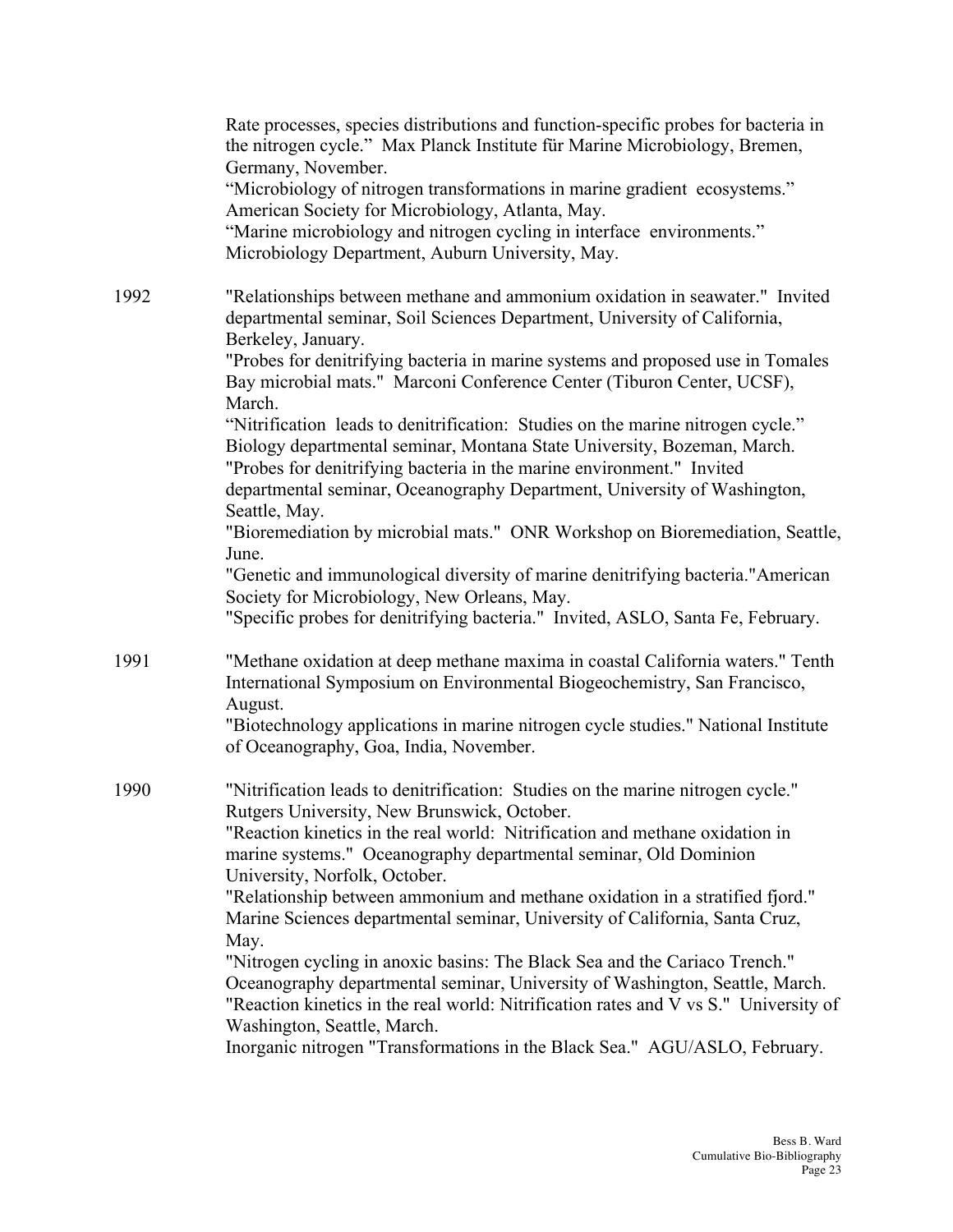| 1989 | "Inorganic nitrogen transformations in the oxic zone of the Black Sea." NATO<br>Workshop on Black Sea Oceanography, Izmir, Turkey, October.<br>"Relationship between substrate concentration and nitrification rates: Kinetics in<br>the real world." Southern California Microbial Physiology Society, UC<br>Riverside, April.<br>"Dissolved methane in the Southern California Bight." Scripps Institution of                                                                                                                    |
|------|------------------------------------------------------------------------------------------------------------------------------------------------------------------------------------------------------------------------------------------------------------------------------------------------------------------------------------------------------------------------------------------------------------------------------------------------------------------------------------------------------------------------------------|
|      | Oceanography, March.                                                                                                                                                                                                                                                                                                                                                                                                                                                                                                               |
| 1988 | "Biological nitrogen cycling in the nitracline." AGU, San Francisco, December.<br>"Kinetics of ammonium and methane oxidation in pure cultures and natural<br>populations." Horn Point Environmental Laboratory, May.<br>"Chemoautotrophic $CO2$ assimilation by nitrifying bacteria in marine systems: an                                                                                                                                                                                                                         |
|      | enzymatic approach." Nitrification in Terrestrial and Aquatic Systems, an<br>International Workshop organized by the Institute for Ecological Research,<br>Arnhem, The Netherlands, April. (presented by H.E. Glover)<br>"Nitrification and trace gases in oceanic systems." Nitrification in Terrestrial and<br>Aquatic Systems, an International Workshop organized by the Institute for                                                                                                                                         |
|      | Ecological Research, Arnhem, The Netherlands, April.<br>"Methane oxidation by marine nitrifying bacteria." University of California,<br>Santa Cruz, February.                                                                                                                                                                                                                                                                                                                                                                      |
| 1988 | "Methane oxidation and methane flux in Saanich Inlet during summer<br>stratification." ASLO, New Orleans, January.<br>"Relationship between ribosomal content and growth rate in a marine bacterium."                                                                                                                                                                                                                                                                                                                              |
|      | ASLO, New Orleans, January. (presented by L.J. Kerkhof)                                                                                                                                                                                                                                                                                                                                                                                                                                                                            |
| 1987 | "Methane oxidation by marine ammonia-oxidizing bacteria." 3rd European<br>Marine Microbiology Symposium, Menai Bridge, Wales, September.<br>"Nitrogen and carbon cycling by marine nitrifying bacteria." Scripps Institution<br>of Oceanography, June.                                                                                                                                                                                                                                                                             |
|      | "Oceanic source of atmospheric methane estimated from in situ methane                                                                                                                                                                                                                                                                                                                                                                                                                                                              |
|      | oxidation rates." American Chemical Society, Denver, April.<br>"Relationships between methane and ammonia oxidation in seawater." American<br>Society for Microbiology annual meeting, Atlanta, GA, March.                                                                                                                                                                                                                                                                                                                         |
| 1986 | "Methane oxidation in the marine water column." AGU, San Francisco,<br>December.                                                                                                                                                                                                                                                                                                                                                                                                                                                   |
|      | "Immunoaffinity column for separation of marine nitrifying bacterium." Invited.<br>Immunochemical Methods in Estuarine, Coastal and Oceanographic Ecology,<br>University of Southern Maine, Portland, October.                                                                                                                                                                                                                                                                                                                     |
|      | "Kinetics of ammonium oxidation and methane oxidation by a marine nitrifying<br>bacterium." Limnological Institute, University of Uppsala, Sweden, May.<br>"Nitrification and nitric oxide in the oxygen minimum of the Eastern Tropical<br>North Pacific." Botaniska Institutionen, Goteborgs Universitet, Sweden, May.<br>"Nitrification and methane oxidation in the sea: Kinetic evidence for<br>methylotrophic marine nitrifying bacteria." Marine Biological Association of the<br>United Kingdom, Plymouth, England, April. |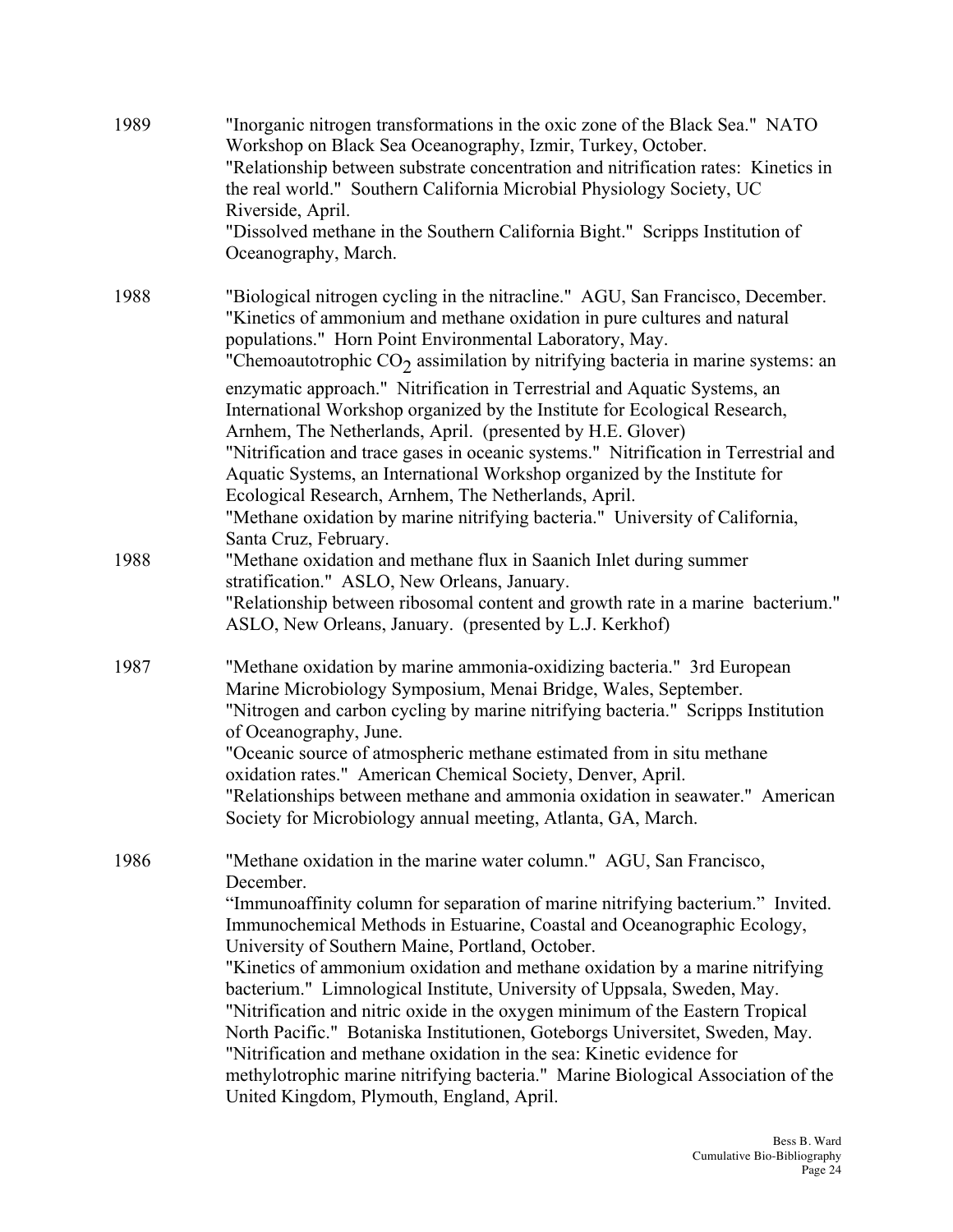|      | "Nitrification and nitric oxide in the oxygen minimum of the eastern Tropical<br>North Pacific." University College of North Wales, Menai Bridge, Wales, April.<br>"Nitrification rates and nitric oxide in the oxygen minimum zone off Baja<br>California." ASLO, New Orleans, January.<br>"Bacteriological studies in the oxygen minimum off Peru." ASLO, New Orleans,<br>January.                                                                                                  |
|------|---------------------------------------------------------------------------------------------------------------------------------------------------------------------------------------------------------------------------------------------------------------------------------------------------------------------------------------------------------------------------------------------------------------------------------------------------------------------------------------|
| 1985 | "Nitrification in the Southern California Bight." Center for Great Lakes Studies,<br>University of Wisconsin, Milwaukee, October.                                                                                                                                                                                                                                                                                                                                                     |
| 1984 | "Serological diversity of nitrifying bacteria and nitrification rates in the Southern<br>California Bight." ASLO, San Francisco, December.<br>Published Abstract, EOS, 65(45):920<br>"Nitrogen oxidation and assimilation in the Southern California Bight."<br>University of Texas, Port Aransas, April.<br>"Environmental control of marine nitrification rates." ASLO, New Orleans,<br>January. Published Abstract, EOS, 64(52):1075                                               |
| 1983 | "Contributions of phytoplankton and nitrifying bacteria to nitrogen fluxes in<br>coastal waters." Third International Symposium on Microbial Ecology, Michigan<br>State University, East Lansing, August.<br>"Contributions of phytoplankton and nitrifying bacteria to nitrogen cycling in<br>coastal waters." University of California, Santa Barbara, May.<br>"Nitrogen cycling in coastal waters off the coast of Washington." Woods Hole<br>Oceanographic Institution, February. |
| 1982 | "Immunofluorescence for ecological study of individual bacterial species."<br>Invited presentation, ASLO, San Francisco, December.<br>[Published Abstract, EOS 63(45):958] "Autotrophic activity of marine nitrifying<br>bacteria in the primary nitrite maximum of the coastal Northeast Pacific Ocean."<br>ASLO, San Antonio, February.                                                                                                                                             |
| 1981 | "Abundance and in situ activity of marine nitrifying bacteria."<br>American Society for Microbiology, Dallas, March. (Published Abstract of<br>Annual Meeting of the American Society for Microbiology. Amer. Soc.<br>Microbiol. Washington, D.C., p.180)                                                                                                                                                                                                                             |
| 1980 | "Marine nitrification: Estimates of in situ microbial activity." ASLO, Seattle,<br>December. (with R.J. Olson).                                                                                                                                                                                                                                                                                                                                                                       |
| 1979 | "An immunofluorescence assay for the enumeration of Nitrosococcus Oceanus"<br>ASLO, Stony Brook, June. (with M.J. Perry).                                                                                                                                                                                                                                                                                                                                                             |

# **SELECTED PROFESSIONAL ACTIVITIES / UNIVERSITY SERVICE**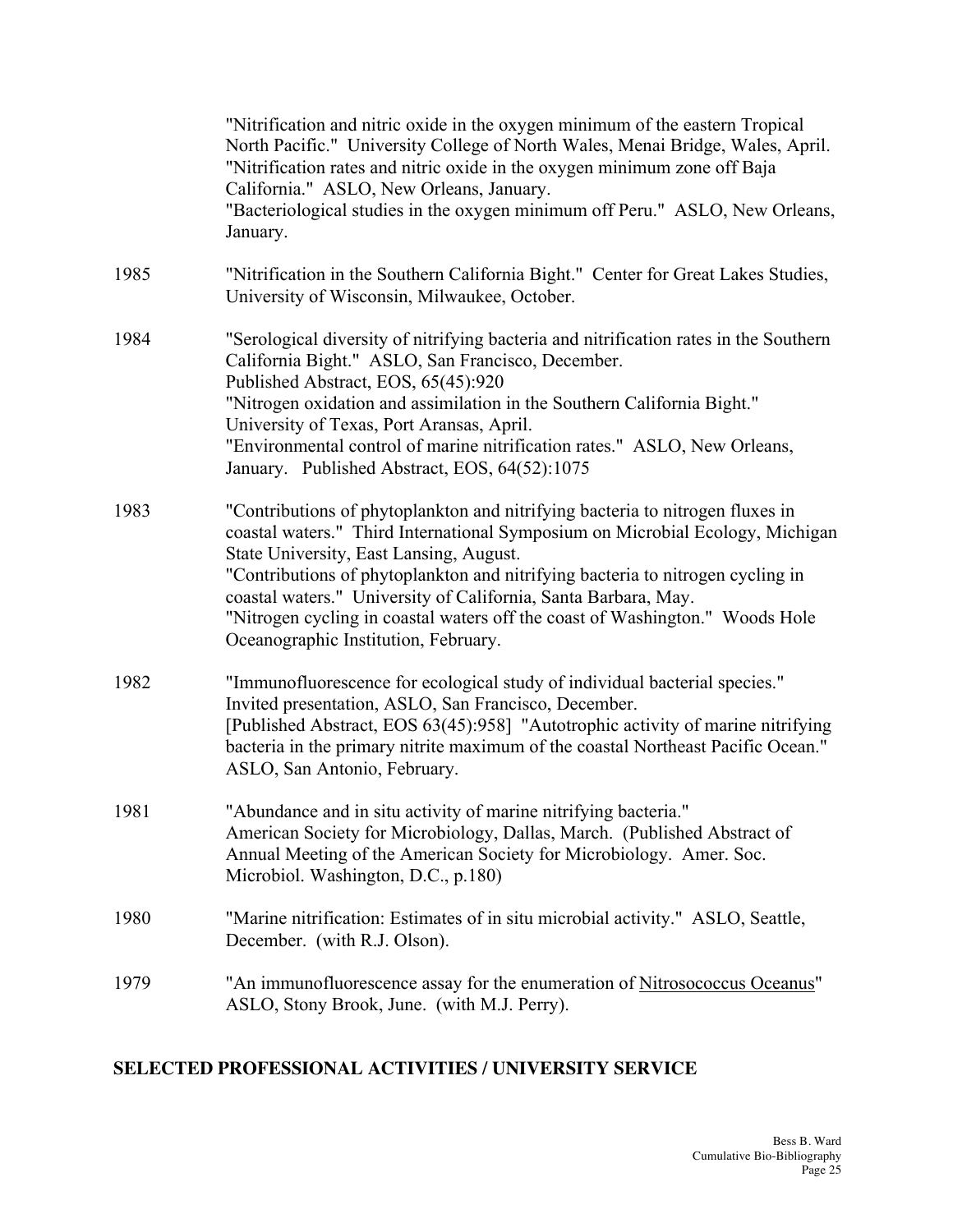| 2020            | Chair, PEI teaching postdoctoral fellows program and search committee                  |
|-----------------|----------------------------------------------------------------------------------------|
| 2019            | Visiting Committee to review Atmospheric and Ocean Sciences Ph.D. program,             |
|                 | University of California, Los Angeles                                                  |
| $2018$ -present | PEI Faculty Advisory Committee                                                         |
| 2017-2019       | Chair, PEI senior search committee                                                     |
| 2018-present    | University and Geoscience Building Committees                                          |
| 2017            | Visiting Committee to review Oceanography Ph.D. program, University of                 |
|                 | California, Santa Barbara                                                              |
| 2016-2017       | Committee on Promotion and Tenure, Princeton University                                |
| 2016            | Visiting Committee to review Georgia Tech, School of Earth and Environmental           |
|                 | Sciences                                                                               |
| 2016-2018       | Princeton University Task Force on the Environmental Sciences                          |
| 2014            | Visiting Committee to review MIT/WHOI Joint Program in Oceanography                    |
| 2014-2015       | Sir Alister Hardy Foundation for Ocean Sciences (SAHFOS) task force member             |
| 2014-2015       | Princeton University Task Force on the future of the Natural Sciences                  |
| 2014-2018       | Chair SCOR working group chair, Deoxygenation in the Oceans                            |
| 2013-2014       | Princeton University President's Committee on the Grading Policy                       |
| 2012-2015       | Member, Decadal Survey of Ocean Sciences, National Academy of Sciences                 |
| 2011-2015       | TARA Oceans project, Science Advisory Board                                            |
| 2010            | Panel Member, Chemical Oceanography, National Science Foundation                       |
| 2010            | Steering Committee, NSF Geotraces workshop: The molecular biology of                   |
|                 | biogeochemistry: Using molecular methods to link ocean chemistry with                  |
|                 | biological activity                                                                    |
| 2008-2009       | Member, President's Committee on Climate Science at Princeton, Princeton<br>University |
| 2006-2007       | Committee on Promotion and Tenure, Princeton University                                |
| 2006-present    | Chair, Department of Geosciences, Princeton University                                 |
| 2005            | Panel Member, Biological Oceanography, National Science Foundation                     |
| 2005-2006       | Chair, Graduate Work Committee, Department of Geosciences                              |
| 2004-2006       | Princeton Environmental Institute, Chair of undergraduate program                      |
| 2004-present    | Nitrification Network RCH and International Conference on Nitrification,               |
|                 | steering committee                                                                     |
| 2004            | Discussion Leader, Picoplankton Gordon Conference, June                                |
|                 | Special Sessions Chair, ASLO 2004 February meeting                                     |
| 2005-present    | Member, Scientific Advisory Council, Plymouth Marine Laboratory                        |
| 2001-2003       | Member, President's Task Force on the Status of Women in the Sciences and              |
|                 | <b>Engineering at Princeton University</b>                                             |
| 2001-2006       | Member, Radiation Safety Committee, Princeton University                               |
| 2001-2002       | Chair, American Society for Limnology and Oceanography Public Policy and               |
|                 | <b>Outreach Committee</b>                                                              |
| 2001-2004       | Member, Steering committee for Coastal Ocean Processes (CoOP)                          |
| 2001            | Panel Member, Biological Oceanography, National Science Foundation                     |
| 2001            | Panel Member, Microbial Observatories, National Science Foundation                     |
| 2001            | Discussion Leader, Chemical Oceanography Gordon Conference, August                     |
| $2000$ -present | Member, Executive Committee for the Princeton Environmental Institute                  |
| 1999-2003       | Member, Council on Science and Technology, Princeton University                        |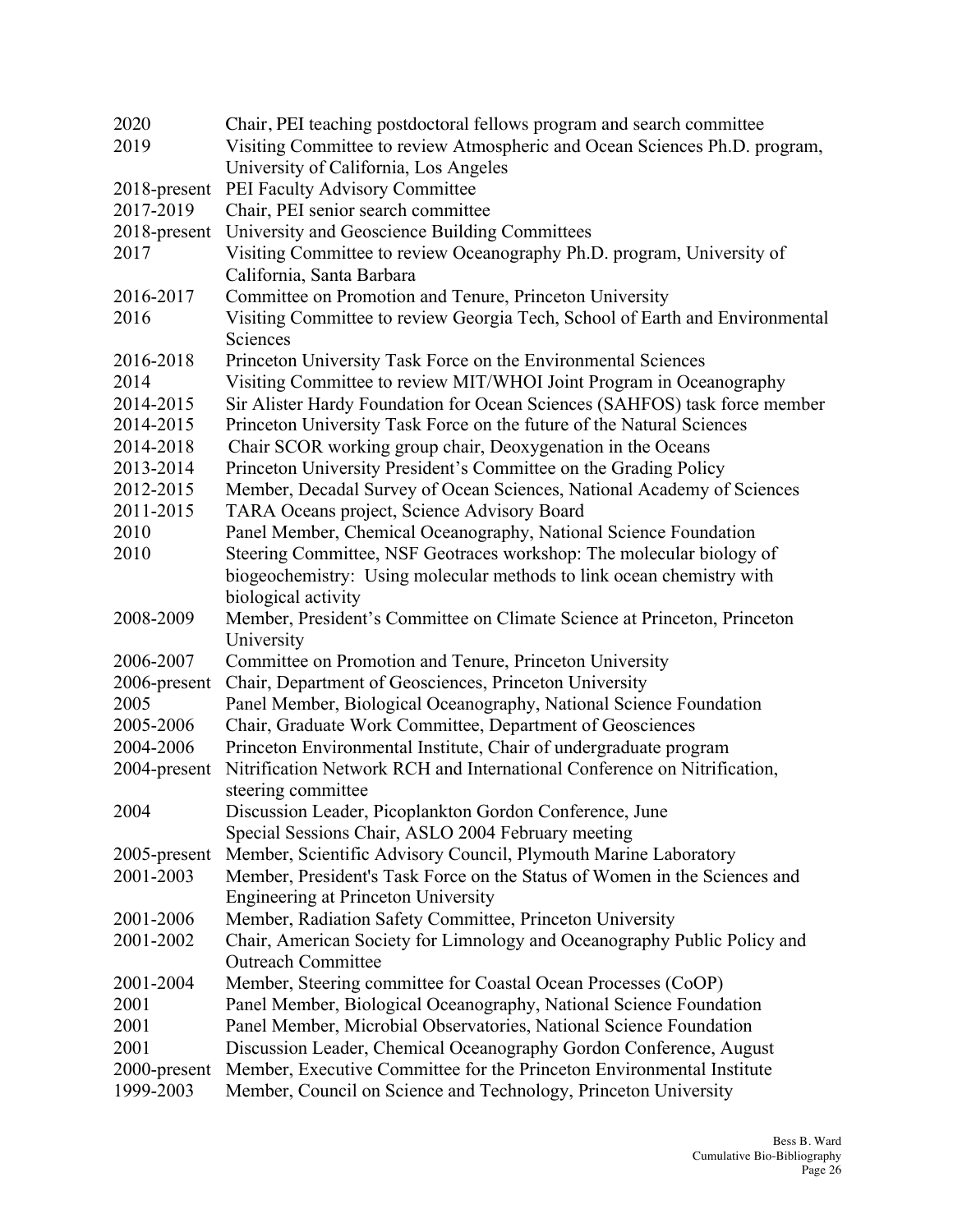|              | 1999-present Member, Interdepartmental Committee for the Program in Environmental Studies,<br>Princeton Environmental Institute |
|--------------|---------------------------------------------------------------------------------------------------------------------------------|
| 1999         | Chair, External Visiting Committee for the Biology Department, Woods Hole                                                       |
|              | Oceanographic Institution                                                                                                       |
|              | Discussion Leader, Gordon Conference on Applied and Environmental                                                               |
|              | Microbiology: Global Processes, Microorganisms and Molecular Ecology                                                            |
| 1998-2005    | Member, Graduate Work Committee, Geosciences Department                                                                         |
| 1998         | Special Sessions Program Chairman, ASLO99 Committee                                                                             |
| 1998         | Steering Committee Member and invited participant, OUEVRE future of                                                             |
|              | biological oceanography workshop sponsored by NSF                                                                               |
| 1997         | Session Chairman, Nitrogen Transformations, ASLO, February                                                                      |
|              | Discussion Leader, Applied and Environmental Microbiology Gordon                                                                |
|              | Conference, July                                                                                                                |
| 1997         | Panel Member, Office of Polar Programs, National Science Foundation                                                             |
| 1997-Present | Subject Editor, Aquatic Microbial Ecology                                                                                       |
|              | 1996-Present Editorial Board Member, Microbial Ecology                                                                          |
| 1996-1998    | Biological Oceanography representative, The Oceanography Society Council                                                        |
| 1995-1998    | Ocean Sciences Department Chair, UCSC                                                                                           |
| 1995-1998    | Member, Fleet Improvement Committee for UNOLS (University National                                                              |
|              | Oceanographic Laboratory System)                                                                                                |
| 1995-2006    | Editorial Board Member, Global Change Biology journal                                                                           |
| 1994-1997    | Member, US JGOFS Steering Committee                                                                                             |
| 1993-1996    | Nominations Chairperson, Sigma Xi, UCSC Chapter                                                                                 |
| 1992-1995    | Member at Large, ASLO                                                                                                           |
| 1992         | Panel Member, Biological Oceanography, National Science Foundation, January                                                     |
| 1990 - 1992  | Member, Editorial Board, American Society for Limnology and Oceanography<br>(ASLO)                                              |
| 1982-Present | Reviewer for NSF Programs (Biological Oceanography, Chemical Oceanography,                                                      |
|              | Small Business Initiative Research, Biological Instrumentation, etc.).                                                          |
|              | Reviewer for NASA, Sea Grant, NERC, etc. Programs.                                                                              |
|              | 1980-Present Reviewer for Journals (e.g., Limnology and Oceanography, Deep-Sea Research,                                        |
|              | Marine Chemistry, Marine Ecology-Progress Series, Science, Nature, Journal of                                                   |
|              | Marine Research, ISME Journal, Water Research, and others).                                                                     |
| 1991         | Session Chairman, "Metals, Organics, and Depositional Environments." Interna-                                                   |
|              | tional Symposium on Environmental Biogeochemistry, San Francisco, August                                                        |
|              | Member, National Scientific Committee for Tenth International Symposium on                                                      |
|              | <b>Environmental Biogeochemistry</b>                                                                                            |
|              | Member, Indo-U.S. Working Group on Atmospheric and Marine Sciences, Delhi,                                                      |
| 1990         | India, November                                                                                                                 |
|              | Panel Member, Biotechnology Fellowship Program, National Science Foundation,<br>October.                                        |
|              | Participant, Future directions for DOE-sponsored Oceanographic Research Work-                                                   |
|              | shop, June.                                                                                                                     |
|              | Working group member, Arctic System Science Workshop, JOI sponsored,                                                            |
|              | March.                                                                                                                          |
|              |                                                                                                                                 |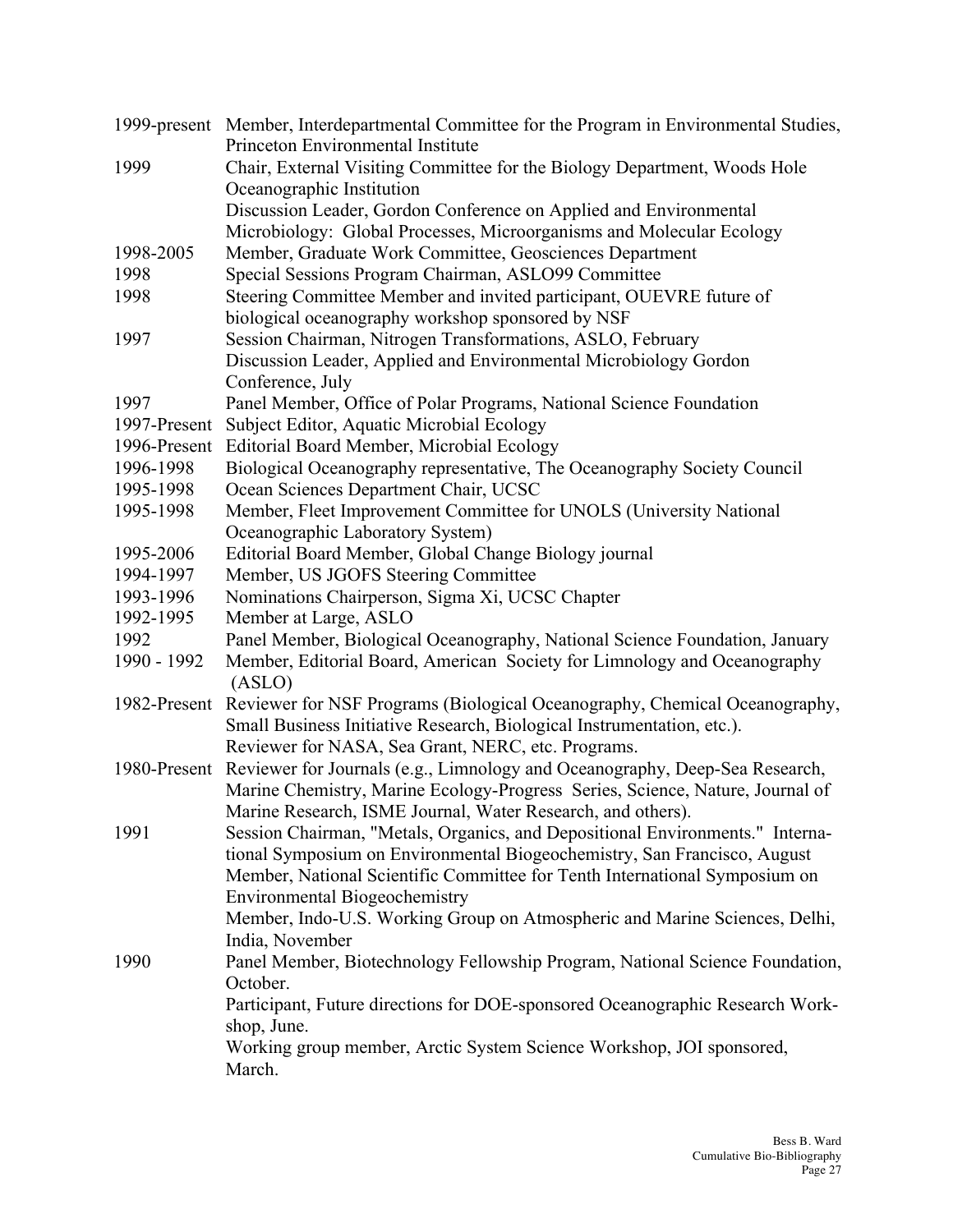| 1989 | Panel Member, Biotic Systems and Resources, National Science Foundation,<br>May. |
|------|----------------------------------------------------------------------------------|
|      | Panel Member, Biological/Chemical Oceanography, National Foundation,<br>January. |
| 1988 | Session Chairman, AGU/ASLO, December.                                            |
|      | Session Chairman, Workshop on Transfer of Biotechnology to Marine Sciences,      |
|      | September.                                                                       |
|      | Panel Member, Biotic Systems and Resources, National Science Foundation,         |
|      | May.                                                                             |
| 1984 | Session Chairman, AGU/ASLO, December.                                            |
| 1982 | Session Chairman, AGO/ASLO, December.                                            |

## **CLASSROOM TEACHING (last five years)**

| Quarter/<br>Semester | <b>Course Number</b> | <b>Course Name</b>                 | Enrollment     |
|----------------------|----------------------|------------------------------------|----------------|
| Spring 2020          | <b>GEO 417</b>       | <b>Biological Oceanography</b>     | 13             |
| <b>Fall 2020</b>     | <b>GEO 506</b>       | <b>Fundamentals of Geosciences</b> | 8 Team taught  |
| Spring 2019          | <b>GEO 417</b>       | <b>Environmental Microbiology</b>  | 14             |
| <b>Fall 2019</b>     | <b>GEO 506</b>       | <b>Fundamentals of Geosciences</b> | 5 Team taught  |
| Spring 2018          | <b>GEO 428</b>       | <b>Biological Oceanography</b>     | 13             |
| <b>Fall 2018</b>     | <b>GEO 506</b>       | <b>Fundamentals of Geosciences</b> | 13 Team taught |
| Spring 2017          | <b>GEO 417</b>       | <b>Environmental Microbiology</b>  | 14             |
| Fall 2017            | <b>GEO 506</b>       | <b>Fundamentals of Geosciences</b> | 6 Team taught  |
| Spring 2016          | <b>GEO 428</b>       | <b>Biological Oceanography</b>     | 15             |
| Fall 2016            | <b>GEO 506</b>       | <b>Fundamentals of Geosciences</b> | 5 Team taught  |

## **OTHER TEACHING**

Thesis Advisor, Ph.D. Students:

Lee Kerkhof (UCSD), Ph.D. 1991 Mary Voytek (UCSC), Ph.D. 1996 Karen Casciotti (Princeton), Ph.D. 2002 Gregory O'Mullan (Princeton), Ph.D. 2005 Anita Adhitya (Princeton), Ph.D. 2009 Silvia Newell (Princeton), Ph.D. 2010 Sarah Fawcett (Princeton), Ph.D. 2012 Andrew Babbin (Princeton), Ph.D. 2014 Xuefeng Peng (Princeton), Ph.D. 2015 Qixing Ji (Princeton), Ph.D. 2016 Jessica Lueders-Dumont (Princeton), Ph.D. 2019 Xin Sun (Princeton), Ph.D. 2020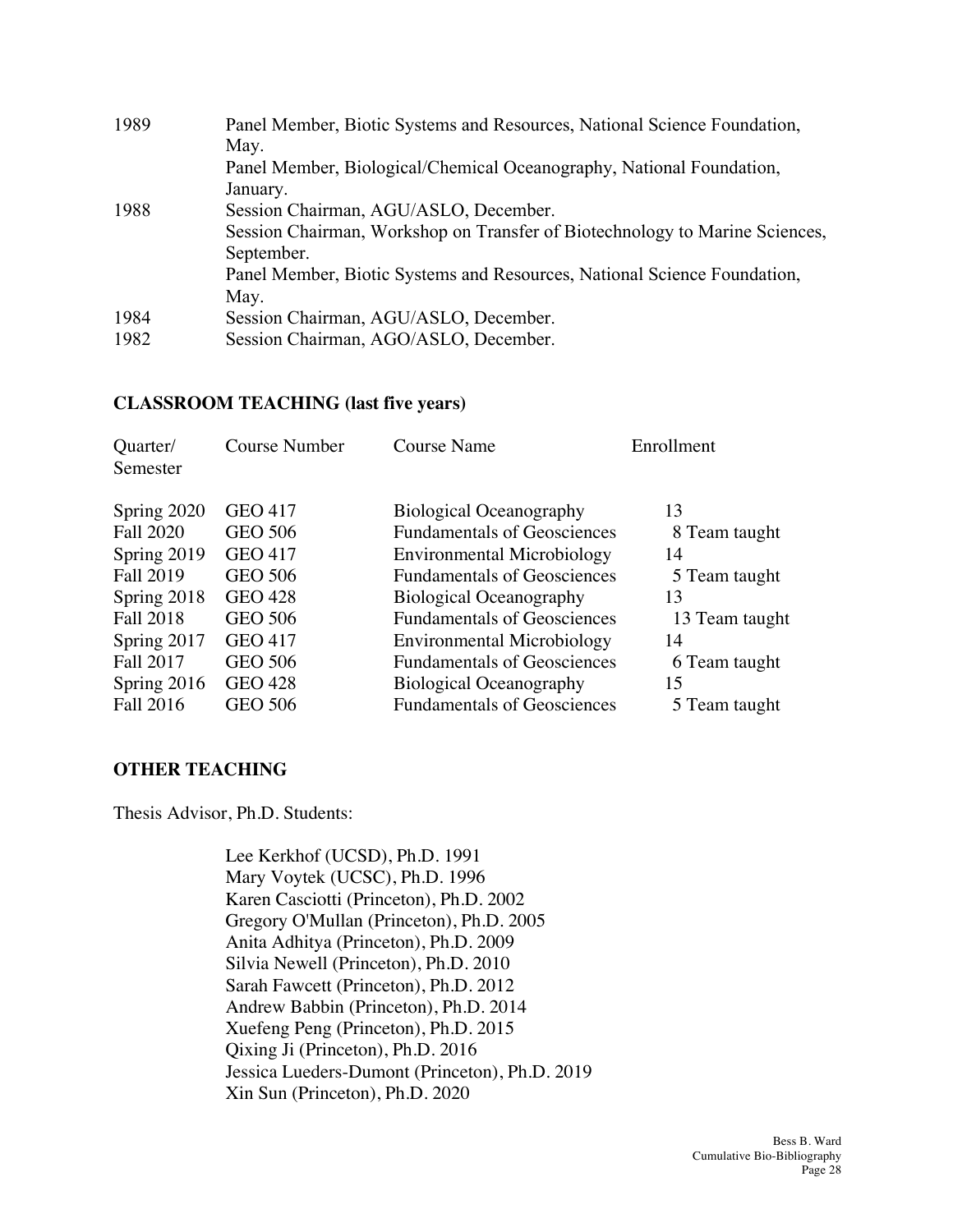John Tracey (Princeton), 2016 – present Julia Carroll (Princeton), 2017 – 2019 Naomi Intrator (Princeton) 2018 – present Jenna Lee (Princeton) 2018 – present Moriah Kunes (Princeton) 2020 – present

Thesis Advisor, Biology Masters Students (UCSC)

Robert Harding, M.S., 1998 Brandon Carter, M.S., 1999

Thesis Advisor, Marine Sciences Masters Program Students (UCSC)

Don Bard, M.S., 1995 Mary Hogan, M.S., 1995 Deborah Smalheer, M.S., 1997 Neil Harrington, M.S., 1999 Icarus Solem, 2000

Postdoctoral Scholars:

Dr. Xianhui Wan, 2020 – present Dr. Weiyi Tang, 2019 – present Dr. Claudia Frey, 2016 – 2018 Dr. Sarah E. Fawcett, 2012 – 2015 Dr. Nicolas van Oostende, 2012 – 2018 Dr. Bonnie X. Chang, 2010 – 2013 Dr. Jenifer Bowen, 2007 – 2010 Dr. Nicholas Bouskill, 2006 - 2009 Dr. Punyasloke Bhadury, 2006 - 2008 Dr. Gregory O'Mullan, 2005 - 2006 Dr. Jenny Baeseman, 2004 - 2006 Dr. Jeremy Rich, 2004 - 2007 Dr. Caroline Tuit, 2003 - 2006 Dr. Andrew Allen, 2002 - 2006 Dr. Chris Francis, 2001 - 2003 Dr. Bongkeun Song, 2000 - 2004 Dr. Gaspar Taroncher-Oldenburg, 2000 - 2002 Dr. Amal Jayakumar, 2000 - 2004 Dr. Melissa Staid, 1998 - 2000 Dr. Darryl Martino, 1998-2000 Dr. Deborah Bronk, 1992-1994 Dr. Dennis Hansell, 1989-1991

Committee Member for the following Ph.D. Students: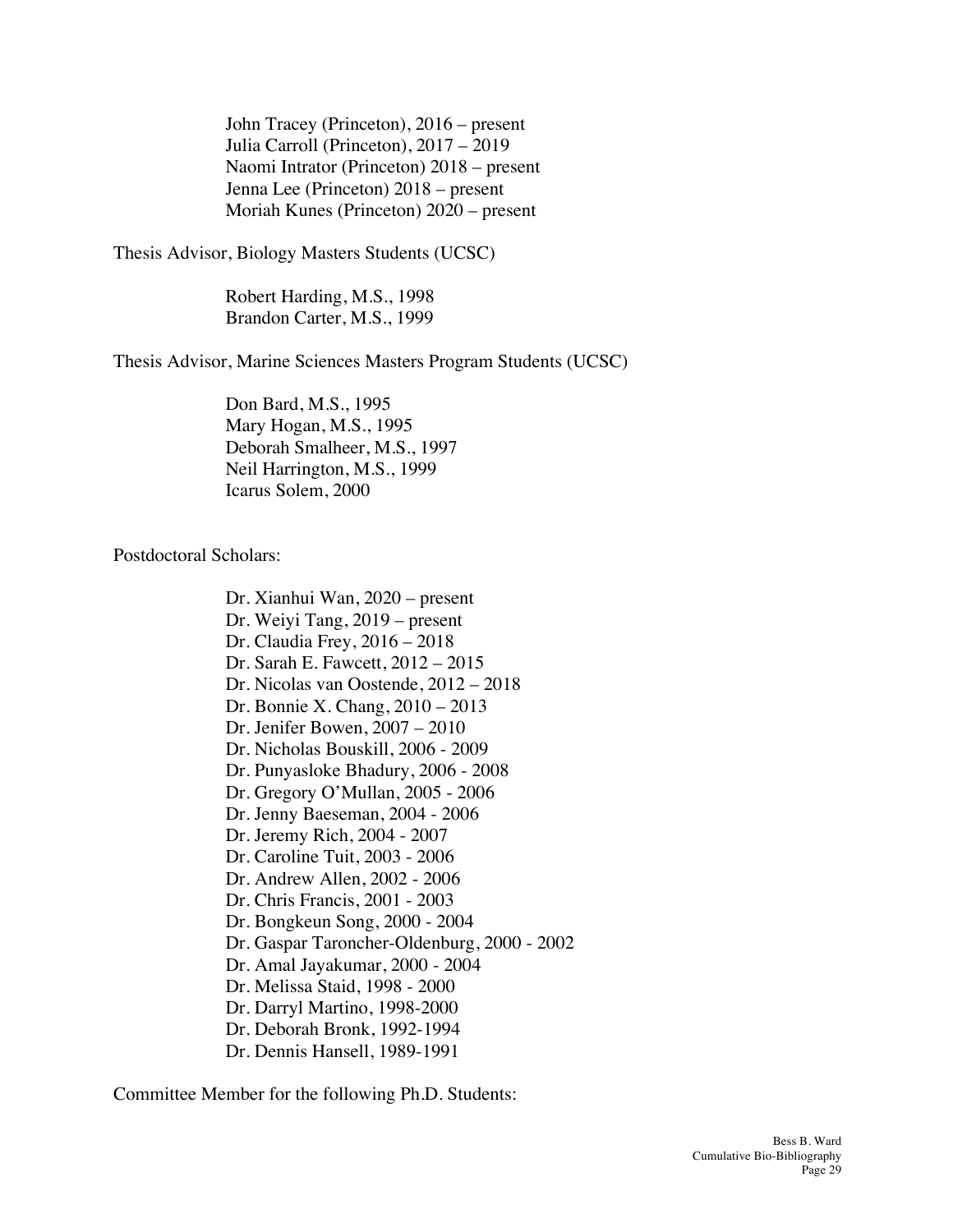| Princeton   | Gemma Sawell (GEO)               |
|-------------|----------------------------------|
|             | Alliya Akhtar (GEO)              |
|             | Abigale Wyatt (GEO)              |
|             | Devan Nisson (GEO)               |
|             | Yeongjun Ryu (GEO)               |
|             | Eunah Han (GEO)                  |
|             | Naomi Intrator (GEO)             |
|             | Zachary Garvin (GEO)             |
|             | Katje Luxem (GEO)                |
|             | Patricia Brandt (EEB)            |
|             | Rachel Harris (GEO)              |
|             | Cara Magnabosco (GEO)            |
|             | Brandon Stackhouse (GEO)         |
|             | Jahnavi Punekar (GEO)            |
|             | Farhan Narruzamann (GEO)         |
|             | Johanna Goldman (GEO)            |
|             | Kristen Karsh (GEO)              |
|             | Dalin Shi (GEO)                  |
|             | Jenna Losh (GEO)                 |
|             | Kuan Huang (GEO)                 |
|             | Yan Xu (EEB)                     |
|             | Haewon Park (GEO)                |
|             | Wei Jiang (GEO)                  |
|             | Mark Davidson (GEO)              |
|             | Bianca Mislowak (GEO)            |
|             | Sigel Abramovitch (GEO)          |
|             | Alex Barron (EEB)                |
|             | Eileen Ekstrom (CHEM ENG)        |
|             | Eric Egleston (CHEM ENG)         |
|             | Curtis Deutsch (AOS)             |
|             | Meredith Galanter-Hastings (GEO) |
|             | Jenifer Kiesman (EEB)            |
|             | Angela Knapp (GEO)               |
|             | Phoebe Lam (GEO)                 |
|             | Li-Hung Lin (GEO)                |
|             | Brian Mailleux (GEO)             |
|             | Philippe Tortell (EEB)           |
| <b>UCSC</b> | Jon Ashen                        |
|             | Katherine Courtney               |
|             | Cristina Diaz                    |
|             | David Hutchins                   |

Peter Miller Debbie Moon Angus Murphy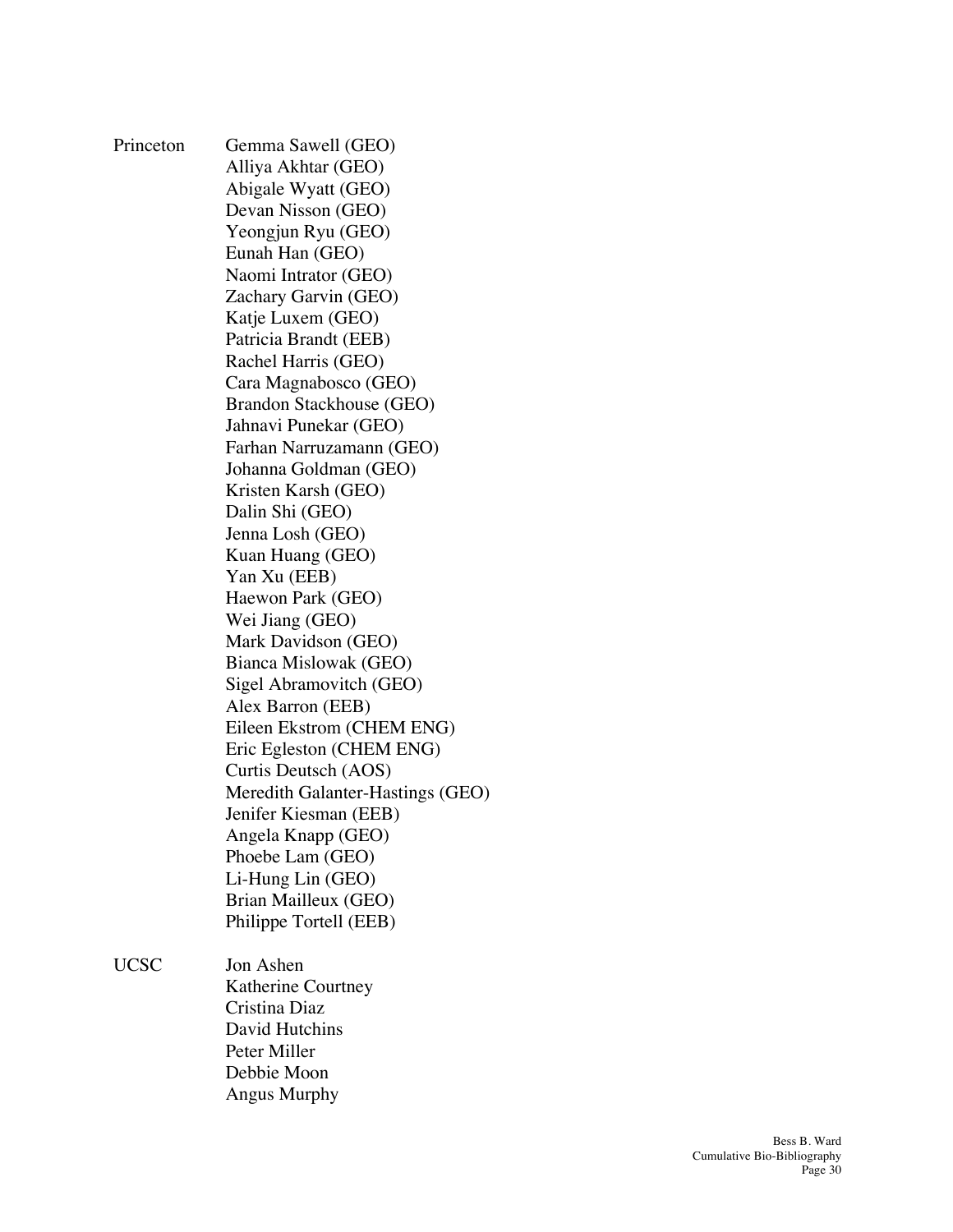Mike Murrell Michele Nishiguchi Jonathon Phinney Swarup Wood Lief Abrell

Elsewhere Caroline Miller Solomon, Horn Point Laboratory, University of Maryland Alex Parker, University of Delaware Yuko Sukano, Rutgers Marshall Bowles, University of Georgia Charles Schutt, University of Georgia Vani Motit, Laval University, Canada Jessica Lisa, Virginia Institute of Marine Sciences David Capelle, University of British Columbia Stephanie Wilson, Virginia Institute of Marine Sciences

Committee Member for the following Marine Sciences Masters Students (UCSC):

Khalil Abu-Saba Graeme Haywood Eric Millbrecht Roman Marin Susan Rose Miranda Sanders Patricia Smith Kira Steinberg Peter Walz

## Senior Thesis Advisor

| Spring 1991 | Gabriela Tobal: The Effect of Nitrous Oxide on Nitrate Reductase Activity in the |
|-------------|----------------------------------------------------------------------------------|
|             | Process of Denitrification in <i>Pseudomonas perfectomarina</i> .                |
|             | Francine A. Stanton: Construction and Applications of Xyl E Probe for Detection  |
|             | of TOL+ Bacteria Strains in the Santa Cruz Harbor.                               |
|             | Cindy Smith MacConnell: The Diversity of Luminescent Bacterial Isolates from     |
|             | the Monterey Bay, Characterized through Nutritional Capabilities and Restriction |
|             | Fragment Length Polymorphism.                                                    |
| Fall 1991   | Lara Hansen: The Effect of UVB Radiation on <i>Pseudomonas perfectomarina</i> in |
|             | Simulated Surface Waters of Monterey Bay.                                        |
| Spring 1992 | Christina De La Rocha: Tannin Tolerance in Bacteria isolated from the Guts of    |
|             | Herbivorous Marine Invertebrates and Fish.                                       |
| Spring 1994 | Chris Francis: Quantitative Hybridization Method for Detection and Enumeration   |
|             | of the xylE Gene in a Microbial Mat Community.                                   |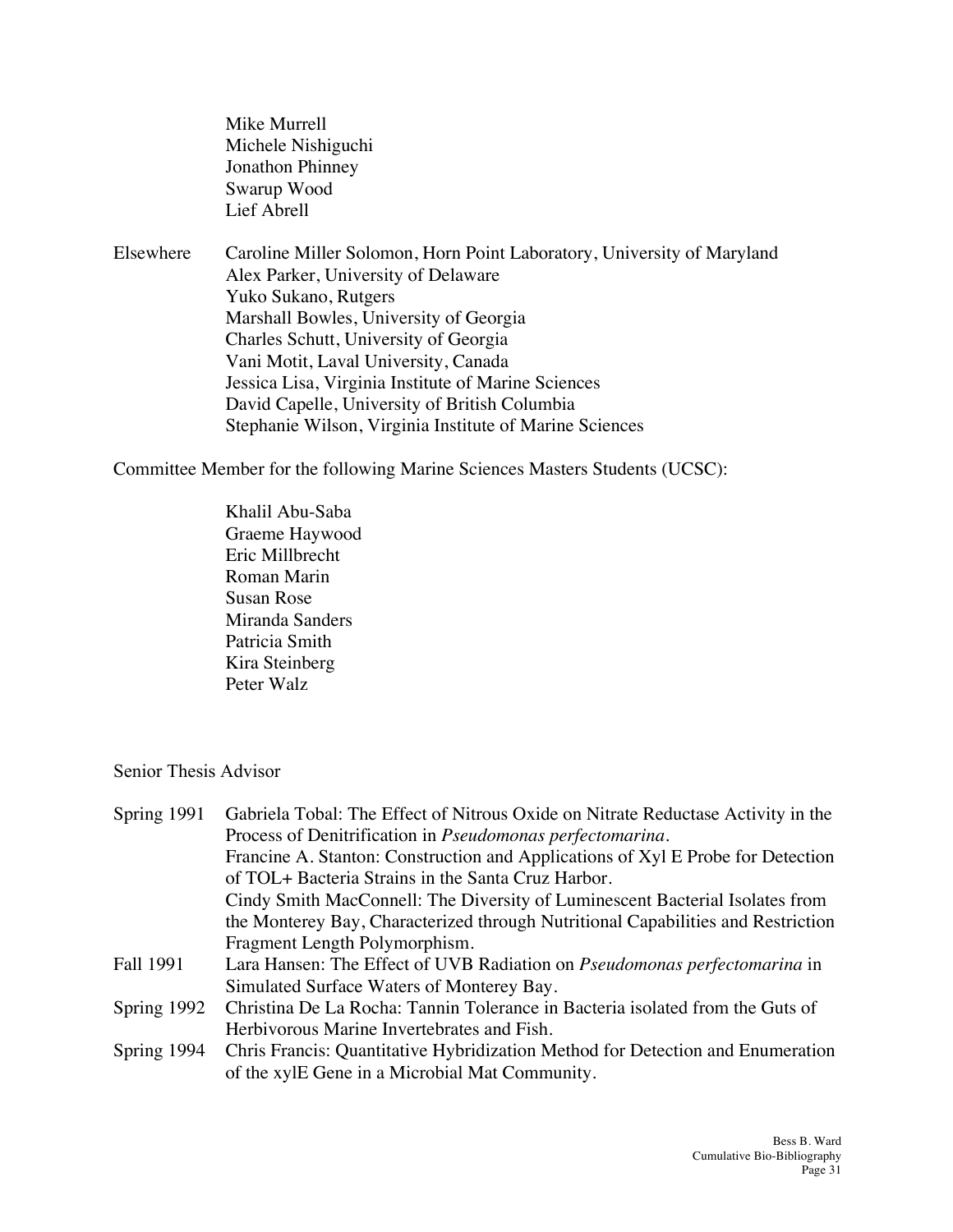|             | Alisa Kirk: Depth Profile of Plasmid DNA Extracted from the Microbial Mats of<br>Elkhorn Slough.                                                              |
|-------------|---------------------------------------------------------------------------------------------------------------------------------------------------------------|
| Spring 1997 | Jeremy Factor, Detection of ammonia monooxygenase and methane                                                                                                 |
|             | monooxygenase genes using the PCR.                                                                                                                            |
|             | L.C. Gorham: Endosulfan Residue in Sediments of Elkhorn Slough.                                                                                               |
|             | Julia Muldoon: Construction of a Gene Probe for the Detection of the 2,4-D                                                                                    |
|             | Degrading Plasmid pJP4 in A. eutrophus JMP134.                                                                                                                |
|             | Jan Purl: A Study of Zooplankton Fecal Pellet Contents as an Indicator of                                                                                     |
|             | Variation in Diet.                                                                                                                                            |
| Spring 1998 | Kiersten Ballard: Characterization of ammonia monooxygenase genes in                                                                                          |
|             | nitrifying bacteria using PCR and sequence analysis.<br>Erin Osborne: Detection and quantification of gene fragments homologous with                          |
|             | the tfbD gene for 2,4-D degradation in marine sediments                                                                                                       |
|             | Caroline Jenkins: Genetic diversity of functional genes in denitrifying bacteria                                                                              |
|             | investigated via PCR amplification of NiR gene in unidentified denitrifying                                                                                   |
|             | bacterial isolates                                                                                                                                            |
| Spring 1999 | Margaret Harrison: Biology of Doliolids (EEB)                                                                                                                 |
| Spring 2002 | Erin Griner: Optimization of microarray hybridization analysis for functional                                                                                 |
|             | genes (CEM)                                                                                                                                                   |
|             | Katrina Jessoe: Diversity of Synechococcus and Prochlorococcus in the                                                                                         |
|             | California Current Investigated by rpo-gene sequencing (EEB)                                                                                                  |
| Spring 2004 | Evan Chyun: Real-time PCR quantification of nitrate transporter gene expression                                                                               |
|             | in diatoms (GEO)                                                                                                                                              |
| Spring 2007 | Erin Lough: Diversity of microbial communities associated with Mediterranean                                                                                  |
| Spring 2010 | shipwrecks (EEB)<br>Diana Chien (EEB); Phytoplankton Species Composition Investigated using                                                                   |
|             | functional Gene microarrays                                                                                                                                   |
| Spring 2012 | Owen Coyle (GEO): A High-Definition Examination of Nitrogen Transformation                                                                                    |
|             | in Marine Sediments                                                                                                                                           |
|             | Alisa Tao (GEO): Sequence of Dissolved Inorganic Nitrogen Production During                                                                                   |
|             | Denitrification by Marine Bacterial Strains                                                                                                                   |
| Spring 2015 | Martin Wolf (CBE): No Nitrification, No $NO3$ ? The Importance of Nitrification in                                                                            |
|             | the Epipelagic North Atlantic                                                                                                                                 |
| Spring 2016 | Sophia Myers (GEO): Regional variation in North Atlantic Bight baseline N                                                                                     |
|             | isotopes and its relation to isotope signatures in fish otoliths                                                                                              |
|             | Atleigh Forden (GEO): Reconstructing fish ecology from otolith geochemistry:                                                                                  |
|             | Past and present                                                                                                                                              |
|             | Sunyoug Wang (CEE): Determination of key functional traits for environmentally                                                                                |
|             | important phytoplankton                                                                                                                                       |
| Spring 2018 | Henry Ogilby (GEO): The role of encapsulin nanocompartments in anaerobic<br>ammonium oxidation                                                                |
|             |                                                                                                                                                               |
|             | Keo Chan (GEO): Nitrogen isotopic ( $\delta^{15}$ N) variation with fish length in the global<br>ocean: a potential indicator for global anthropogenic impact |
| Spring 2019 | Katherine DuRussel (GEO): Estimating rates of anaerobic nitrite oxidation in the                                                                              |
|             | Eastern Tropical North Pacific oxygen minimum zone through incubation                                                                                         |
|             | experiments                                                                                                                                                   |
|             |                                                                                                                                                               |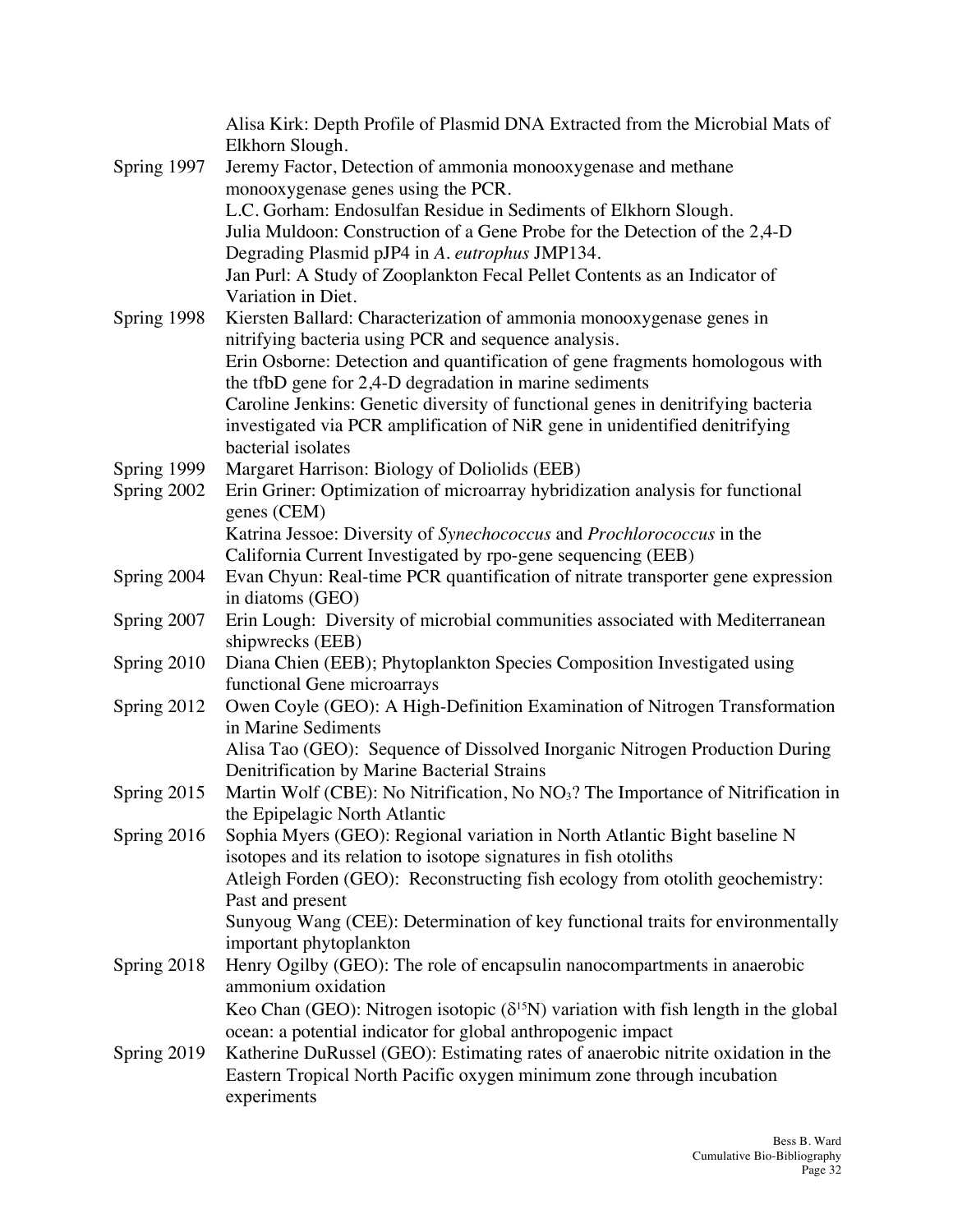chlorophyll maximum in the eastern Tropical North Pacific oxygen deficient zone Yaakov Garfin (Mitch) Mitchell (GEO): *Prochlorococcus* and the secondary Spring 2020 Elizabeth Wallace (GEO): Retention and loss of fixed nitrogen in a Pacific oxygen minimum zone Spring 2021 Levy Nathan (GEO): Pathways of nitrous oxide production and consumption in Chesapeake Bay William Ueberroth (GEO): Nitrous oxide database and global flux modeling

Independent Study Advisor (UCSC)

Fall 1992 Kristy Paterson, Estimating Bacterial Production in Southern California Bight from the Simultaneous Incorporation of Thymidine and Leucine.

Junior Paper Advisor (Princeton)

| Fall 1998        | Kristin Coleman: Ancient DNA                                                     |
|------------------|----------------------------------------------------------------------------------|
| Spring 1998      | Hadley Owen: Sargasso Sea Thermocline                                            |
| Fall 2002        | Steven Andrews: Analysis of the Physical and Biological Structure of a Dynamic   |
|                  | Estuary: A Transect of the Upper Chesapeake Bay                                  |
|                  | Evan Chyun: Anaerobic Toluene Metabolism by Halobenzoate-Degrading               |
|                  | Denitrifying Bacteria                                                            |
| Spring 2003      | Evan Chyun: Arsenite oxidase Genes in Bacteria from Various Aquatic Habitats     |
| Spring 2006      | Erin Lough: Fragment Length Analysis for Investigation of Microbial Diversity    |
|                  | in Natural Waters                                                                |
| <b>Fall 2008</b> | Diana Chien: Phytoplankton community composition from microarray data            |
|                  | compared to biogeochemical model predictions (EEB)                               |
| Spring 2009      | Diana Chien: Phytoplankton Species Composition Investigated using functional     |
|                  | Gene microarrays                                                                 |
| Fall 2010        | Owen Coyle: Stoichiometric Constraints on Nitrogen transformations:              |
|                  | <b>Interpreting Mesocosm Experimental Results</b>                                |
| Fall 2011        | Elisabeth Shouten: Regulation of the Denitrification Sequence by Marine          |
|                  | <b>Bacterial Strains</b>                                                         |
| Spring 2014      | Sean McIntee: Partitioning uptake of nitrogen among phytoplankton taxa in the    |
|                  | North Atlantic                                                                   |
| Spring 2015      | Clair Zarakas: Spatial and Seasonal Variations in the Size Structure of North    |
|                  | <b>Atlantic Phytoplankton Assemblages</b>                                        |
|                  | Sophia Myers: Nitrogen Isotopes in Fish Otoliths and their Intra-Organism        |
|                  | Correlation                                                                      |
| Fall 2015        | Henry Ogilby: Phytoplankton community composition from functional gene           |
|                  | microarrays                                                                      |
|                  | Jana Suriano: Determination of key functional traits for environmentally         |
|                  | important phytoplankton species                                                  |
| Spring 2016      | Keo Chan: Factors influencing carbon burial in Fjord Sediments                   |
| Fall 2018        | Elizabeth Wallace: Depth and regional variation of nitrite oxidation rate in the |
|                  | Eastern Tropical North Pacific Oxygen Depleted Zone                              |